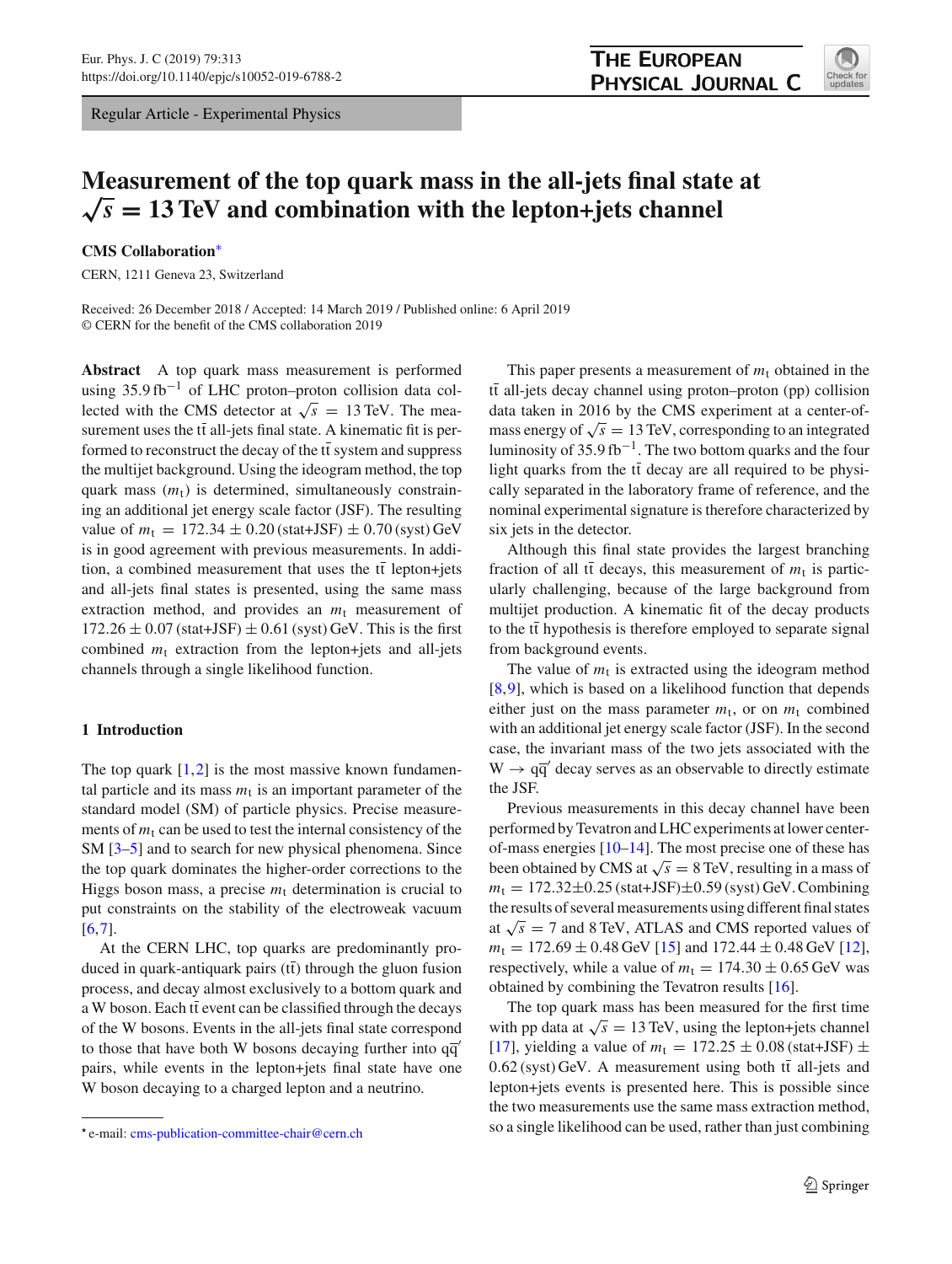the two results statistically. With this approach, no assumptions on correlations between different uncertainties of the

measurements have to be made. This is the first report of a combined  $m_t$  measurement in the lepton+jets and all-jets final states using a single likelihood function.

#### **2 The CMS detector and event reconstruction**

The central feature of the CMS apparatus is a superconducting solenoid of 6 m internal diameter, providing a magnetic field of 3.8 T. Within the solenoid volume are a silicon pixel and strip tracker, a lead tungstate crystal electromagnetic calorimeter (ECAL), and a brass and scintillator hadron calorimeter (HCAL), each composed of a barrel and two endcap sections. Forward calorimeters extend the pseudorapidity  $(\eta)$  coverage provided by the barrel and endcap detectors. Muons are detected in gas-ionization chambers embedded in the steel flux-return yoke outside the solenoid.

Events of interest are selected using a two-tiered trigger system [\[18](#page-12-1)]. The first level, composed of custom hardware processors, uses information from the calorimeters and muon detectors to select events within a time interval of  $4 \mu s$ , resulting in a trigger rate of around 100 kHz. The second level, known as the high-level trigger (HLT), consists of a farm of processors running a version of the full event reconstruction software optimized for fast processing, and reduces the event rate to around 1 kHz before data storage.

The particle-flow (PF) algorithm [\[19\]](#page-12-2) aims to reconstruct and identify each individual particle in an event, with an optimized combination of information from the various elements of the CMS detector. The energy of photons is obtained from the ECAL measurement. The energy of electrons is determined from a combination of the electron momentum at the primary interaction vertex as determined by the tracker, the energy of the corresponding ECAL cluster, and the energy sum of all bremsstrahlung photons spatially compatible with originating from the electron track. The energy of muons is obtained from the curvature of the corresponding track. The energy of charged hadrons is determined from a combination of their momentum measured in the tracker and the matching ECAL and HCAL energy deposits, corrected for zero-suppression effects and for the response function of the calorimeters to hadronic showers. Finally, the energy of neutral hadrons is obtained from the corresponding corrected ECAL and HCAL energy.

The reconstructed vertex with the largest value of summed physics-object  $p_{\rm T}^2$  is taken to be the primary proton–proton interaction vertex. The physics objects are the jets, clustered using the jet finding algorithm [\[20](#page-12-3)[,21](#page-12-4)] with the tracks assigned to the vertex as inputs, and the associated missing transverse momentum, taken as the negative vector sum of the transverse momentum  $p<sub>T</sub>$  of those jets.

Jets are clustered from PF objects using the anti- $k<sub>T</sub>$  algorithm with a distance parameter of 0.4 [\[20](#page-12-3)[–22](#page-12-5)]. Jet momentum is determined as the vectorial sum of all particle momenta in the jet, and is found from simulation to be within 5–10% of the true momentum over the whole  $p<sub>T</sub>$  spectrum and detector acceptance. Additional proton–proton interactions within the same or nearby bunch crossings (pileup) can contribute additional tracks and calorimetric energy depositions to the jet momentum. To mitigate this effect, tracks identified to be originating from pileup vertices are discarded, and an offset correction is applied to correct for remaining contributions from neutral hadrons. Jet energy corrections (JECs) are derived from simulation to bring the measured response of jets to that of particle level jets on average. In situ measurements of the momentum balance in dijet, photon+jet, Z+jet, and multijet events are used to account for any residual differences in the jet energy scale in data and simulation [\[23](#page-12-6)]. Additional selection criteria are applied to each jet to remove jets dominated by anomalous contributions from various subdetector components or reconstruction failures [\[24](#page-12-7)].

A more detailed description of the CMS detector, together with a definition of the coordinate system used and the relevant kinematic variables, can be found in Ref. [\[25\]](#page-12-8).

#### <span id="page-1-0"></span>**3 Event selection and simulation**

Only jets with  $p_T > 30$  GeV reconstructed within  $|\eta| < 2.4$ are used in the analysis. For the identification of jets originating from the hadronization of b quarks, the combined secondary vertex algorithm (CSVv2) b tagger is used [\[26\]](#page-12-9). The chosen working point provides an identification efficiency of approximately 50% with a probability of misidentifying a u/d/s quark jet or gluon jet as being a bottom jet of approximately 0.1%, and a misidentification probability for c quark jets of 2%. The hadronic activity, used for the event selection, is defined as the scalar  $p<sub>T</sub>$  sum of all jets in the event,

$$
H_{\rm T} \equiv \sum_{\rm jets} p_{\rm T}.
$$

Data events are selected using an HLT that requires the presence of at least six PF jets with  $p_T > 40$  GeV and  $H_{\rm T}$  > 450 GeV. Additionally, the HLT requires at least one jet to be b tagged.

In the offline selection, an event must contain a well reconstructed vertex localized within 24 cm in the *z* direction and 2 cm in the *x*–*y* plane around the nominal interaction point. Selected events are required to contain at least six jets, at least two of which have to be tagged as b jets. The sixth jet (jet<sub>6</sub>), ordered in decreasing  $p_T$ , must fulfill  $p_T(\text{jet}_6) > 40 \text{ GeV}$ , and  $H_T > 450 \,\text{GeV}$  is required. The two b jets must be sepand  $H_1 > 456$  det is required. The two b jets the arated in  $\Delta R = \sqrt{\Delta \phi^2 + \Delta \eta^2}$  by  $\Delta R(b\bar{b}) > 2.0$ .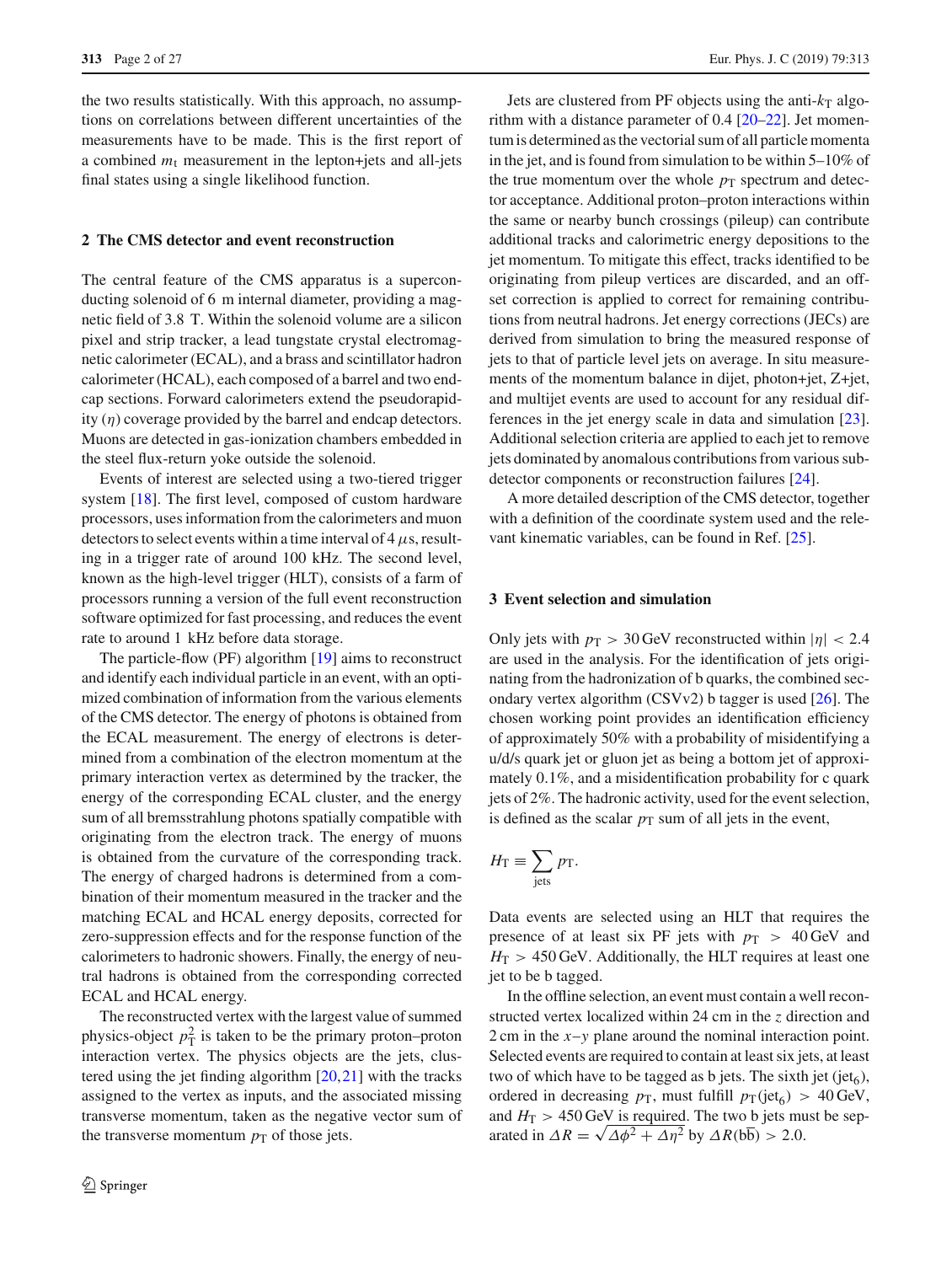The tt signal is simulated at an  $m<sub>t</sub>$  of 172.5 GeV using the powheg v2 [\[27](#page-12-10)[–29](#page-12-11)] matrix-element (ME) generator in nextto-leading order (NLO) perturbative quantum chromodynamics (QCD). For the parton distribution functions (PDFs), the NNPDF3.0 NLO set  $[30]$  $[30]$  is used with the strong coupling constant value of  $\alpha_S = 0.118$ . This is one of the first PDF sets to include the total  $t\bar{t}$  cross section measurements from ATLAS and CMS at  $\sqrt{s}$  = 7 and 8 TeV as input. The parton shower (PS) and hadronization are handled by pythia 8.219 [\[31](#page-12-13)] using the CUETP8M2T4 tune [\[32,](#page-12-14)[33\]](#page-12-15) and Geant4 is used to simulate the response of the CMS detector [\[34](#page-12-16)]. The simulated signal sample is normalized to the integrated luminosity of the data sample using a cross section of  $\sigma_{\text{t}} = 832$  pb, calculated at next-to-next-to-leading order in QCD including resummation of next-to-next-to-leading logarithmic soft gluon terms [\[35\]](#page-12-17). In addition to the default sample, six other samples are used assuming top quark masses of 166.5, 169.5, 171.5, 173.5, 175.5, and 178.5 GeV, and using the corresponding cross sections.

For simulated events, a trigger emulation is used. The residual differences in the trigger efficiency between data and simulation are corrected by applying scale factors to the simulated events. These are obtained by measuring the trigger efficiency with respect to a reference  $H<sub>T</sub>$  trigger for both data and simulation. The parameterized ratio as a function of  $p_T(\text{jet}_6)$  and  $H_T$  is used to reweight the simulated events. Additional pp collisions are included in the simulated events. These are weighted to match the pileup distribution in data. Finally, corrections to the jet energy scale and resolution, as well as to the b tagging efficiency and misidentification rate, are applied to the simulated events.

#### **4 Kinematic fit and background estimation**

To improve the resolution of the top quark mass and decrease the background contribution, a kinematic fit is applied. It exploits the known topology of the signal events, i.e., pair production of a heavy particle and antiparticle, each decaying to Wb with  $W \rightarrow q\bar{q}'$ . The three-momenta of the jets are fitted such that

$$
\chi^{2} = \sum_{j \in \text{jets}} \left[ \frac{\left( p_{\text{T}_{j}}^{\text{reco}} - p_{\text{T}_{j}}^{\text{fit}} \right)^{2}}{\sigma_{p_{\text{T}_{j}}}^{2}} + \frac{\left( \eta_{j}^{\text{reco}} - \eta_{j}^{\text{fit}} \right)^{2}}{\sigma_{\eta_{j}}^{2}} + \frac{\left( \phi_{j}^{\text{reco}} - \phi_{j}^{\text{fit}} \right)^{2}}{\sigma_{\phi_{j}}^{2}} \right]
$$

is minimized, where all jets assigned to the  $t\bar{t}$  decay system are considered. The labels "reco" and "fit" denote the components of the originally reconstructed and the fitted jets, respectively, and the corresponding resolutions are labeled  $\sigma_X$ . The minimization is performed, constraining the invariant mass of the jets assigned to each W boson decay to  $m_{\rm W} = 80.4$  GeV. As an additional constraint, the two top quark candidates are required to have equal invariant masses.

All possible parton-jet assignments are tested using the leading six jets in the event, but only b-tagged jets are used as b candidates and equivalent choices (e.g., swapping the two jets originating from one W boson) are not considered separately. Of the remaining 12 possibilities, only the assignment yielding the smallest  $\chi^2$  is used in the following. The  $\chi^2$  value can be used as a goodness-of-fit (gof) measure. For three degrees of freedom, it is translated into a *p*-value of

$$
P_{\text{gof}} \equiv 1 - \text{erf}\left(\sqrt{\frac{\chi^2}{2}}\right) + \sqrt{\frac{2\chi^2}{\pi}} e^{-\chi^2/2}.
$$

Events are required to fulfill  $P_{\text{gof}} > 0.1$  for the best assignment.

In simulation, event generator information can be used to validate the assignment of the reconstructed jets to the top quark decay products. Events are classified accordingly as *correct* or *wrong* permutations. A parton-jet assignment is considered correct if the jets can be matched unambiguously to the right partons within  $\Delta R < 0.3$ . Wrong permutations can occur because of a wrong parton-jet assignment, yielding the smallest  $\chi^2$  or jets being out of acceptance, not being reconstructed, or failing the identification requirements.

The  $P_{\text{gof}}$  distribution is displayed in Fig. [1](#page-3-0) (right). Requiring  $P_{\text{gof}} > 0.1$  increases the fraction of correct permutations from 6 to 51%. The fitted top quark mass  $(m_t^{\text{fit}})$  is calculated as the invariant mass of the corresponding jets returned by the kinematic fit. Compared to the mass calculated from the originally reconstructed jets, the mass resolution is improved from 14.0 to 8.8 GeV for the correct parton-jet assignments, where, in both cases, the same events passing the  $P_{\text{gof}} > 0.1$ requirement are used.

The  $\Delta R(b\overline{b}) > 2.0$  and  $P_{\text{gof}} > 0.1$  requirements greatly reduce the background from QCD multijet production from approximately 80 to 25%, but a significant number of multijet events enters the signal selection owing to the large production cross section of that background contribution. These events can fulfill the goodness-of-fit criterion because of combinatorial chance, but not because of an underlying decay topology. Therefore, it is assumed that b jets can be exchanged with light-flavor jets for the estimation of the background from data, because the probability for mimicking the tt topology is the same.

For the background estimation, the same selection as for the signal is applied, as described above, but instead of requiring two b-tagged jets, events with exactly zero b-tagged jets are used. For this veto, a very loose working point is used for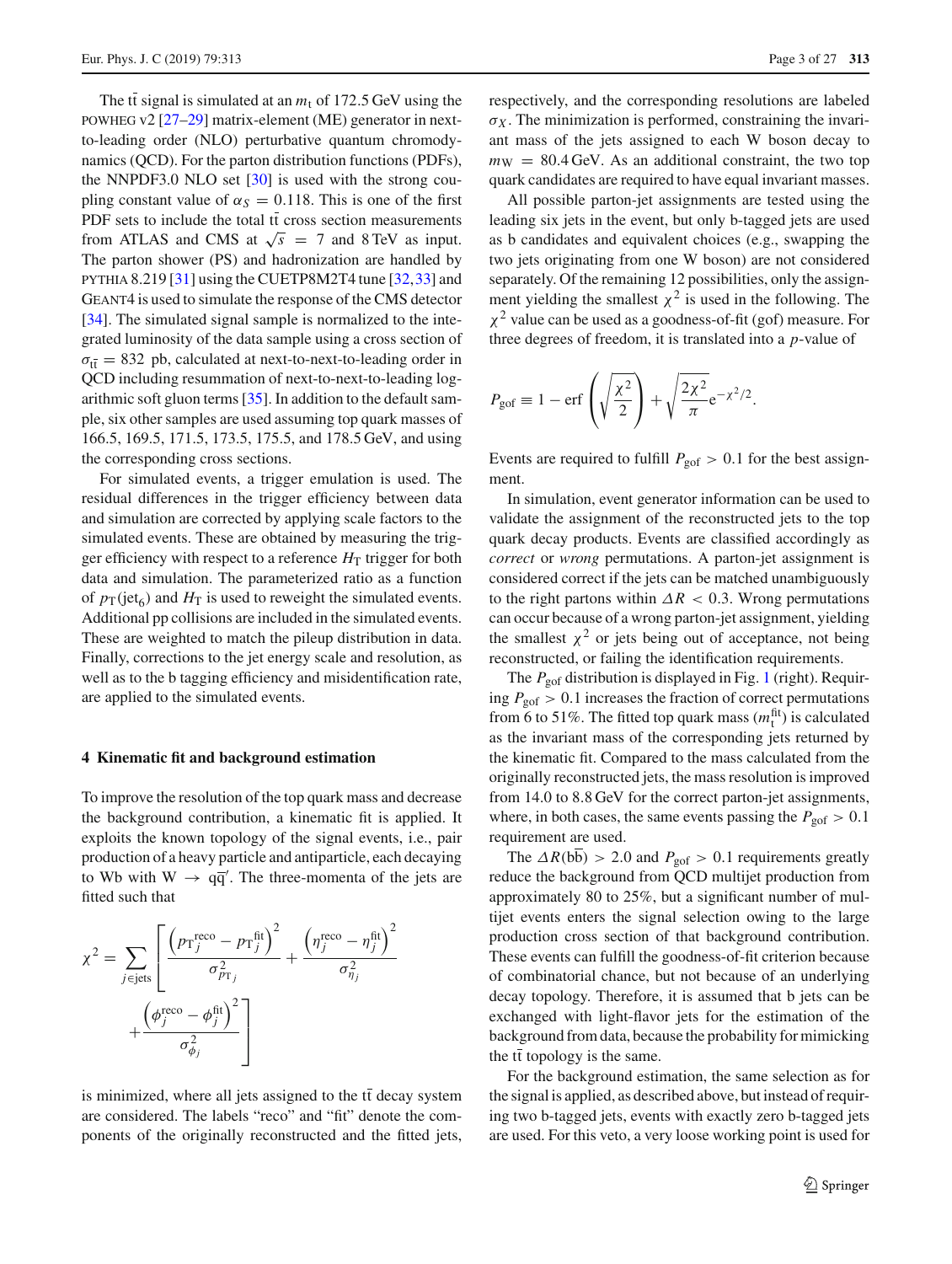

<span id="page-3-0"></span>**Fig. 1** The  $\Delta R(b\overline{b})$  (left) and  $P_{\text{gof}}$  (right) distributions of data compared to simulated signal and the multijet background estimate. For each event, the parton-jet assignment yielding the smallest  $\chi^2$  in the kinematic fit is used. The simulated signal events are classified as correct or wrong assignments and displayed separately, and the distributions

the b tagger, to suppress contamination from  $t\bar{t}$  events in this QCD-enriched sample. A prescaled trigger similar to the signal trigger is used for this selection, which does not require the presence of b jets. The kinematic fit is applied as before, but here any of the six light-flavor jets can be assigned to the partons originating from the W decays, as well as to the partons serving as b quarks, leading to 90 possible permutations that have to be evaluated. This method allows one to determine the kinematic distributions of the background, but the normalization is unknown. In all plots, the background is normalized to the difference of the number of data events and the number of expected signal events. This data sample contains approximately five times the number of expected background events, so it provides good statistical precision.

The final selected data set consists of 10,799 events with a signal purity of 75%. Figure [1](#page-3-0) shows the distributions of the separation of the two b jets  $\Delta R(b\overline{b})$  and the quantity  $P_{\text{gof}}$  in data, compared to the background estimate and  $t\bar{t}$  simulation. For the tt signal, correct and wrong parton-jet assignments are shown separately. The corresponding distributions of  $m_t^{\text{fit}}$  and the reconstructed W boson mass  $m_{\rm W}^{\rm reco}$ , calculated from the originally reconstructed jets, are shown in Fig. [2.](#page-4-0) These two quantities are used in the top quark mass extraction described in the following section.

#### **5 Ideogram method**

For the extraction of  $m_t$ , the ideogram method is used [\[8](#page-11-6)[,9](#page-11-7)]. Simultaneously, a JSF is determined that is used in addition to the standard CMS jet energy calibration [\[12](#page-11-11)] to reduce



are normalized to the integrated luminosity. For the background estimate, the total normalization is given by the difference of observed data events and expected signal events. The hashed bands represent the total uncertainty in the complete prediction. The lower panels show the ratio of data and prediction

the corresponding systematic uncertainty. The distributions of  $m_t^{\text{fit}}$  obtained from the kinematic fit and  $m_W^{\text{reco}}$  are used in a combined fit. For  $m_{\rm W}^{\rm reco}$ , the average mass of the two W bosons in an event is used.

The likelihood

$$
\mathcal{L}(m_t, JSF) = P \text{ (sample|} m_t, JSF) \n= \prod_{\text{events}} P \text{ (event|m_t, JSF)} \n= \prod_{\text{events}} P \left( m_t^{\text{fit}}, m_W^{\text{reco}} | m_t, JSF \right)
$$

is maximized, yielding the best fit values for  $m_t$  and JSF. A prior probability for the JSF can be incorporated by maximizing

$$
P(JSF)P
$$
 (sample|m<sub>t</sub>, JSF)

instead. Treating  $m_t^{\text{fit}}$  and  $m_W^{\text{reco}}$  as uncorrelated, as verified using simulated events, the probability  $P\left(m_t^{\text{fit}}, m_W^{\text{reco}}|m_t, \text{JSF}\right)$ factorizes into

$$
P\left(m_t^{\text{fit}}, m_W^{\text{reco}}|m_t, \text{JSF}\right)
$$
  
=  $f_{\text{sig}} P\left(m_t^{\text{fit}}, m_W^{\text{reco}}|m_t, \text{JSF}\right)$   
+  $(1 - f_{\text{sig}}) P_{\text{bkg}}\left(m_t^{\text{fit}}, m_W^{\text{reco}}\right)$   
=  $f_{\text{sig}} \sum_j f_j P_j \left(m_t^{\text{fit}}|m_t, \text{JSF}\right) P_j \left(m_W^{\text{reco}}|m_t, \text{JSF}\right)$   
+  $(1 - f_{\text{sig}}) P_{\text{bkg}}\left(m_t^{\text{fit}}\right) P_{\text{bkg}}\left(m_W^{\text{reco}}\right),$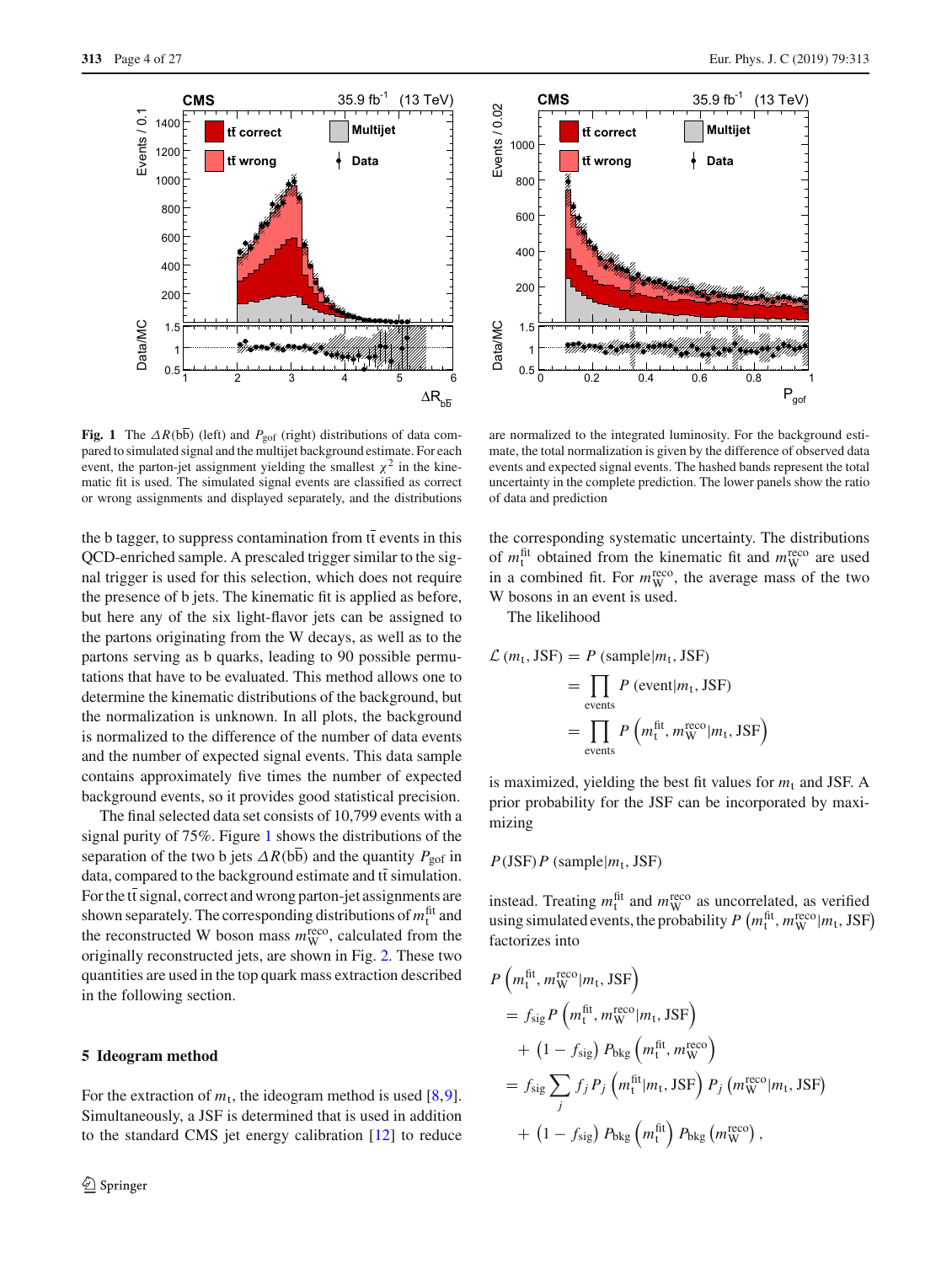

1000



**CMS** 35.9 fb<sup>-1</sup> (13 TeV)

**tt correct**

<span id="page-4-0"></span>**Fig. 2** The fitted top quark mass (left) and reconstructed W boson mass (right) distributions of data compared to simulated signal and the multijet background estimate. The shown reconstructed W boson mass is the average mass of the two W bosons in the event. For each event, the parton-jet assignment yielding the smallest  $\chi^2$  in the kinematic fit is used. The simulated signal events are classified as correct or wrong

where  $f_j$  with  $j \in \{correct, wrong\}$  is the relative fraction of the different permutation cases and *f*sig is the signal fraction.

The probability densities  $P_j\left(m_t^{\text{fit}}|m_t, \text{JSF}\right)$  and  $P_j$  ( $m_{\rm W}^{\rm reco}$  |*m*<sub>t</sub>, JSF) for the signal are described by analytic functions parametrized in  $m_t$  and JSF. For the determination of the parameters, a simultaneous fit to simulated samples for seven different generated top quark masses  $m_t^{\text{gen}}$  and five different input JSF values is used. The background shape is described by a spline interpolation as a function of  $m_t^{\text{fit}}$  and  $m_{\rm W}^{\rm reco}$ , but independent of the model parameters  $m_{\rm t}$  and JSF.

Three variations of a maximum likelihood fit are performed to extract the top quark mass. In the one-dimensional (1D) analysis, the JSF is fixed to unity (corresponding to a Dirac delta function for the prior probability), i.e., the standard CMS jet energy calibration. For the two-dimensional (2D) analysis, the JSF is a free parameter in the maximum likelihood fit, making possible a compensation of part of the systematic uncertainties. The signal fraction and correct permutation fraction are free parameters in both cases. The third (hybrid) method is a weighted combination of both approaches, corresponding to a measurement with a Gaussian constraint on the JSF around unity. In the limit of an infinitely narrow JSF constraint, the hybrid method is identical to the 1D method, while for an infinitely broad prior probability distribution, the 2D method is recovered. The width of the Gaussian constraint in the hybrid method is optimized to yield the smallest total uncertainty.

To calibrate the mass extraction method, pseudoexperiments are performed for the seven different generated **Multijet**

assignments and displayed separately, and the distributions are normalized to the integrated luminosity. For the background estimate, the total normalization is given by the difference of observed data events and expected signal events. The hashed bands represent the total uncertainty in the prediction. The lower panels show the ratio of data and prediction

values of  $m_t^{\text{gen}}$  and three input JSF values (0.98, 1.00, and 1.02). The extracted  $m_t$  and JSF values are compared to the input values and the residual slopes in  $m_t^{\text{gen}}$  and JSF are used as calibration. The residual biases after the calibration are shown in Fig. [3](#page-4-1) for pseudo-experiments with different JSF



<span id="page-4-1"></span>**Fig. 3** Difference between extracted and generated top quark masses (upper panel) and JSFs (lower panel) for different input masses and JSFs after the calibration in the all-jets channel. The values are extracted using the 2D method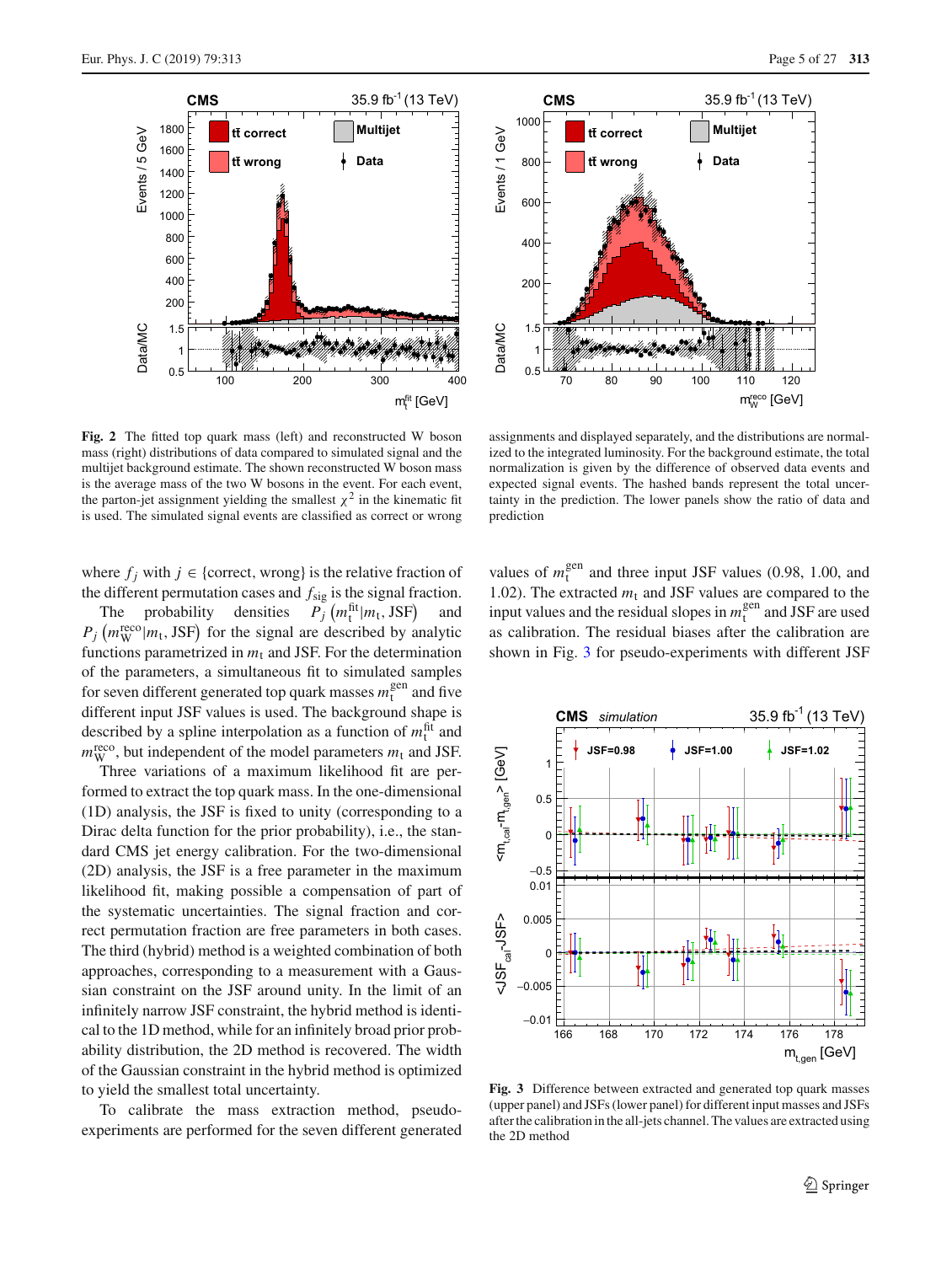and  $m_t^{\text{gen}}$  values. As expected, neither a significant residual offset nor a slope are observed after the calibration procedure.

#### **6 Systematic uncertainties**

A summary of the systematic uncertainty sources is shown in Table [1.](#page-5-0) The corresponding values are obtained from pseudo-

<span id="page-5-0"></span>**Table 1** List of systematic uncertainties for the all-jets channel. The signs of the shifts ( $\delta x = x_{\text{variation}} - x_{\text{nominal}}$ ) correspond to the + 1 standard deviation variation of the systematic uncertainty source. For linear

experiments, using Monte Carlo (MC) signal samples with variations of the individual systematic uncertainty sources. In the following, details for the determination of the most important uncertainties are given. Most systematic uncertainty sources are shifted by  $\pm 1$  standard deviation, and the absolute value of the largest resulting shifts in  $m_t$  and JSF are quoted as systematic uncertainties for the measurement.

sums of the uncertainty groups, the relative signs have been considered. Shifts determined using dedicated samples for the systematic variation are displayed with the corresponding statistical uncertainty

|                                   | 2D                                   |                                       | 1D                                   | Hybrid                                      |                                    |
|-----------------------------------|--------------------------------------|---------------------------------------|--------------------------------------|---------------------------------------------|------------------------------------|
|                                   | $\delta m_{\rm t}^{\rm 2D}$<br>[GeV] | $\delta\text{JSF}^{\text{2D}}$<br>[%] | $\delta m_{\rm t}^{\rm 1D}$<br>[GeV] | $\delta m_\mathrm{t}^\mathrm{hyb}$<br>[GeV] | $\delta \mathrm{JSF^{hyb}}$<br>[%] |
| <b>Experimental uncertainties</b> |                                      |                                       |                                      |                                             |                                    |
| Method calibration                | 0.06                                 | 0.2                                   | 0.06                                 | 0.06                                        | 0.2                                |
| JEC (quad. sum)                   | 0.18                                 | 0.3                                   | 0.73                                 | 0.15                                        | 0.2                                |
| Intercalibration                  | $-0.04$                              | $-0.1$                                | $+0.12$                              | $-0.04$                                     | $-0.1$                             |
| MPFInSitu                         | $-0.03$                              | 0.0                                   | $+0.22$                              | $+0.08$                                     | $+0.1$                             |
| Uncorrelated                      | $-0.17$                              | $-0.3$                                | $+0.69$                              | $+0.12$                                     | $+0.2$                             |
| Jet energy resolution             | $-0.09$                              | $+0.2$                                | $+0.09$                              | $-0.04$                                     | $+0.1$                             |
| b tagging                         | 0.02                                 | 0.0                                   | 0.01                                 | 0.02                                        | 0.0                                |
| Pileup                            | $-0.06$                              | $+0.1$                                | 0.00                                 | $-0.04$                                     | $+0.1$                             |
| Background                        | 0.10                                 | 0.1                                   | 0.03                                 | 0.07                                        | 0.1                                |
| Trigger                           | $+0.04$                              | $-0.1$                                | $-0.04$                              | $+0.02$                                     | $-0.1$                             |
| Modeling uncertainties            |                                      |                                       |                                      |                                             |                                    |
| JEC flavor (linear sum)           | $-0.35$                              | $+0.1$                                | $-0.31$                              | $-0.34$                                     | 0.0                                |
| Light quarks (uds)                | $+0.10$                              | $-0.1$                                | $-0.01$                              | $+0.07$                                     | $-0.1$                             |
| Charm                             | $+0.03$                              | $0.0\,$                               | $-0.01$                              | $+0.02$                                     | $0.0\,$                            |
| <b>Bottom</b>                     | $-0.29$                              | 0.0                                   | $-0.29$                              | $-0.29$                                     | 0.0                                |
| Gluon                             | $-0.19$                              | $+0.2$                                | $+0.03$                              | $-0.13$                                     | $+0.2$                             |
| b jet modeling (quad. sum)        | 0.09                                 | 0.0                                   | 0.09                                 | 0.09                                        | 0.0                                |
| b frag. Bowler-Lund               | $-0.07$                              | 0.0                                   | $-0.07$                              | $-0.07$                                     | 0.0                                |
| b frag. Peterson                  | $-0.05$                              | 0.0                                   | $-0.04$                              | $-0.05$                                     | 0.0                                |
| Semileptonic b hadron decays      | $-0.03$                              | 0.0                                   | $-0.03$                              | $-0.03$                                     | 0.0                                |
| PDF                               | 0.01                                 | 0.0                                   | 0.01                                 | 0.01                                        | 0.0                                |
| Ren. and fact. scales             | 0.05                                 | 0.0                                   | 0.04                                 | 0.04                                        | 0.0                                |
| ME/PS matching                    | $+0.32 \pm 0.20$                     | $-0.3$                                | $-0.05 \pm 0.14$                     | $+0.24 \pm 0.18$                            | $-0.2$                             |
| ISR PS scale                      | $+0.17 \pm 0.17$                     | $-0.2$                                | $+0.13 \pm 0.12$                     | $+0.12 \pm 0.14$                            | $-0.1$                             |
| FSR PS scale                      | $+0.22 \pm 0.12$                     | $-0.2$                                | $+0.11 \pm 0.08$                     | $+0.18 \pm 0.11$                            | $-0.1$                             |
| Top quark $p_T$                   | $+0.03$                              | 0.0                                   | $+0.02$                              | $+0.03$                                     | 0.0                                |
| Underlying event                  | $+0.16 \pm 0.19$                     | $-0.3$                                | $-0.07 \pm 0.14$                     | $+0.10 \pm 0.17$                            | $-0.2$                             |
| Early resonance decays            | $+0.02 \pm 0.28$                     | $+0.4$                                | $+0.38 \pm 0.19$                     | $+0.13 \pm 0.24$                            | $+0.3$                             |
| CR modeling (max. shift)          | $+0.41 \pm 0.29$                     | $-0.4$                                | $-0.43 \pm 0.20$                     | $-0.36 \pm 0.25$                            | $-0.3$                             |
| "gluon move" (ERD on)             | $+0.41 \pm 0.29$                     | $-0.4$                                | $+0.10 \pm 0.20$                     | $+0.32 \pm 0.25$                            | $-0.3$                             |
| "QCD inspired" (ERD on)           | $-0.32 \pm 0.29$                     | $-0.1$                                | $-0.43 \pm 0.20$                     | $-0.36 \pm 0.25$                            | $-0.1$                             |
| Total systematic                  | 0.81                                 | 0.9                                   | 1.03                                 | 0.70                                        | 0.7                                |
| Statistical (expected)            | 0.21                                 | 0.2                                   | 0.16                                 | 0.20                                        | 0.1                                |
| Total (expected)                  | 0.83                                 | 0.9                                   | 1.04                                 | 0.72                                        | 0.7                                |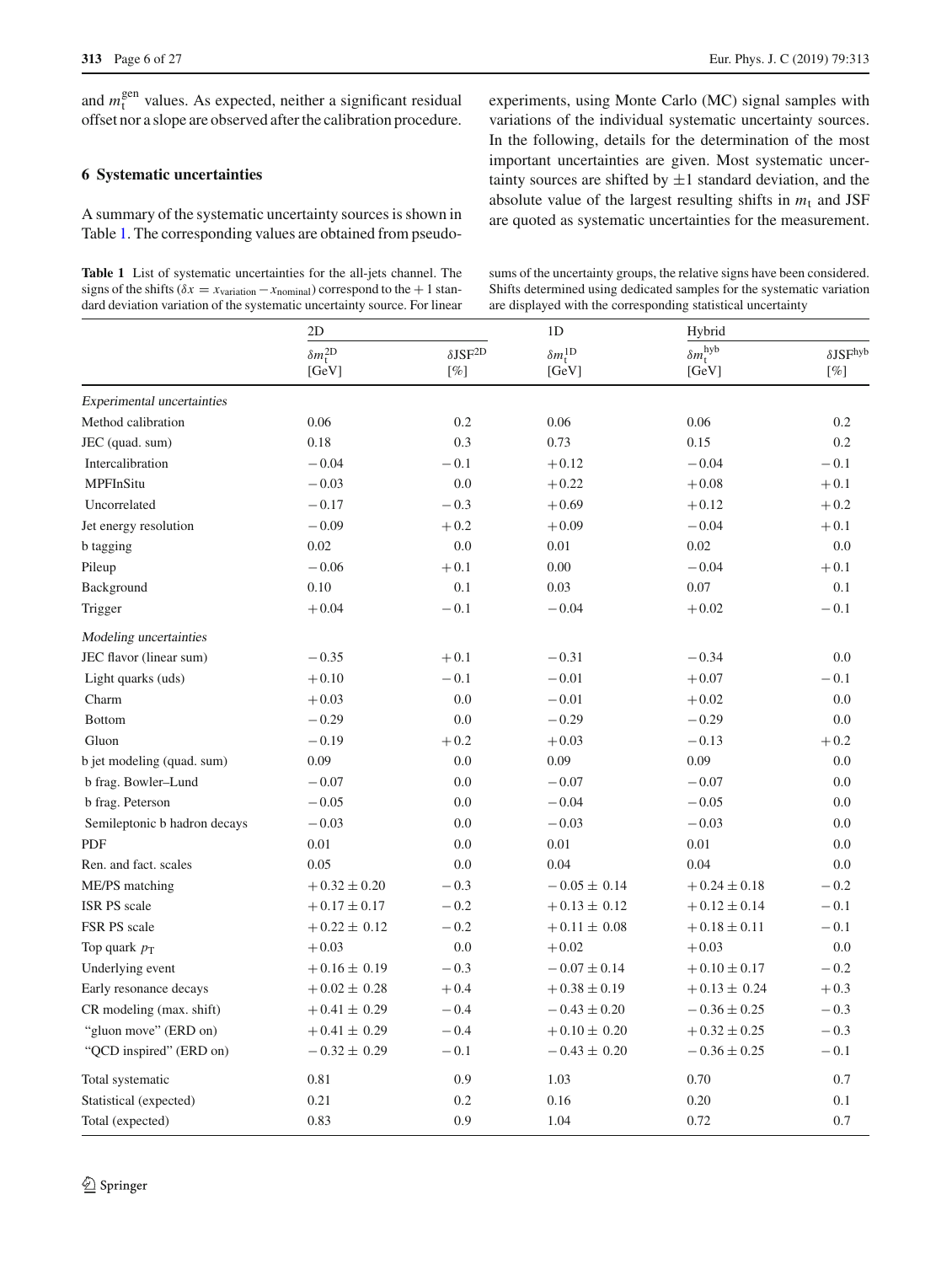For some uncertainties, different models are compared, and are described individually. The maximum of the statistical uncertainty on the observed shift and the shift itself is used as the systematic uncertainty.

- *Method calibration* The quadratic sum of the statistical uncertainty and the residual bias of the calibration curve (shown in Fig. [3\)](#page-4-1) after the calibration is used as the systematic uncertainty.
- *JECs*Jet energies are scaled up and down according to the  $p_T$ - and  $\eta$ -dependent data/simulation uncertainties [\[23](#page-12-6)]. The correlation groups (called Intercalibration, MPFIn-Situ, and Uncorrelated) follow the recommendations documented in Ref. [\[36\]](#page-12-18).
- *Jet energy resolution* Since the jet energy resolution measured in data is worse than in simulation, the simulation is modified to correct for the difference [\[23](#page-12-6)]. The jet energy resolution in the simulation is varied up and down within the uncertainty.
- b *tagging* The  $p_T$ -dependent uncertainty of the b tagging efficiencies and misidentification rates of the CSVv2 b tagger [\[26](#page-12-9)] are taken into account by reweighting the simulated events accordingly.
- *Pileup* To estimate the uncertainty in the determination of the number of pileup events and the reweighting procedure, the inelastic proton–proton cross section [\[37](#page-12-19)] used in the determination is varied by  $\pm 4.6\%$ .
- *Background* An uncertainty in the background prediction is obtained by applying the method to simulation and comparing the obtained estimate to the direct simulation, i.e., generated QCD multijet events passing the signal selection. A linear fit to the ratio is consistent with a constant value of unity. The slope is varied up and down within its uncertainty and used to reweight the events used for the determination of the background probability density function.
- *Trigger* To estimate the uncertainty in the trigger selection, the data/simulation scale factor described in Sect. [3](#page-1-0) is omitted. Additionally, a base trigger requiring the presence of one muon is used to obtain the correction factor. The maximum of the observed shifts with respect to the nominal correction is quoted as an uncertainty.
- *JEC flavor* The difference between Lund string fragmentation and cluster fragmentation is evaluated comparing PYTHIA  $6.422$  [\[38\]](#page-12-20) and HERWIG++ 2.4 [\[39\]](#page-12-21). The jet energy response is compared separately for each jet flavor [\[23](#page-12-6)]. Uncertainties for jets from different quark flavors and gluons are added linearly, which takes into account possible differences between the measured JSF, which is mainly sensitive to light quarks and gluons, and the b jet energy scale.
- b *jet modeling* The uncertainty associated with the fragmentation of b quarks is split into three components. The

Bowler–Lund fragmentation function is varied within its uncertainties as determined by the ALEPH and DELPHI Collaborations [\[40,](#page-12-22)[41\]](#page-12-23). As an alternative model of the fragmentation into b hadrons, the Peterson fragmentation function is used and the difference obtained relative to the Bowler–Lund fragmentation function is assigned as an uncertainty. The third uncertainty source taken into account is the semileptonic b hadron branching fraction, which is varied by  $-0.45\%$  and  $+0.77\%$ , motivated by measurements of  $B^0/B^+$ decays and their corresponding uncertainties [\[42\]](#page-12-24).

- *PDF* The 100 PDF replicas of the NNPDF3.0 NLO  $(\alpha_S = 0.118)$  set are used to repeat the analysis [\[30](#page-12-12)]. The variance of the results is used to determine the PDF uncertainty. In addition, the  $\alpha_s$  value is changed to 0.117 and 0.119. The maximum of the PDF uncertainty and the  $\alpha$ <sup>*s*</sup> variations is quoted as uncertainty.
- *Renormalization and factorization scales* The renormalization and factorization scales for the ME calculation are varied. Both are multiplied independently from each other, and simultaneously by factors of 0.5 and 2 with respect to the default values. This is achieved by appropriately reweighting simulated events. The quoted uncertainty corresponds to the envelope of the resulting shifts.
- *ME/PS matching* The matching of the POWHEG ME calculations to the PYTHIA PS is varied by shifting the parameter  $h_{\text{damp}} = 1.58^{+0.66}_{-0.59}$  [\[33\]](#page-12-15) within the uncertainties. The jet response  $p_T^{\text{reco}}/p_T^{\text{gen}}$  as a function of  $p_T^{\text{gen}}$  is rescaled in the variation samples to reproduce the response observed in the default sample.
- *ISR PS scale* For initial-state radiation (ISR), the PS scale is varied in pythia. The ISR PS scale is multiplied by factors of 2 and 0.5 in dedicated MC samples.
- *FSR PS scale* The PS scale used for final-state radiation (FSR) is scaled up by  $\sqrt{2}$  and down by  $1/\sqrt{2}$  [\[32](#page-12-14)], affecting the fragmentation and hadronization, as well additional jet emission. The jet response is rescaled in the variation samples to reproduce the response observed in the default sample.
- *Top quark*  $p_T$  Recent calculations suggest that the top quark  $p_T$  spectrum is strongly affected by next-to-nextto-leading-order effects  $[43]$  $[43]$ . The  $p<sub>T</sub>$  of the top quark in simulation is varied to match the distribution measured by CMS  $[44, 45]$  $[44, 45]$  and its impact on the  $m_t$  measurement is quoted as a systematic uncertainty.
- *Underlying event* Measurements of the underlying event have been used to tune PYTHIA parameters describing nonperturbative QCD effects [\[32](#page-12-14)[,33](#page-12-15)]. The parameters of the tune are varied within their uncertainties.
- *Early resonance decays* Modeling of color reconnection (CR) introduces systematic uncertainties which are estimated by comparing different CR models and settings.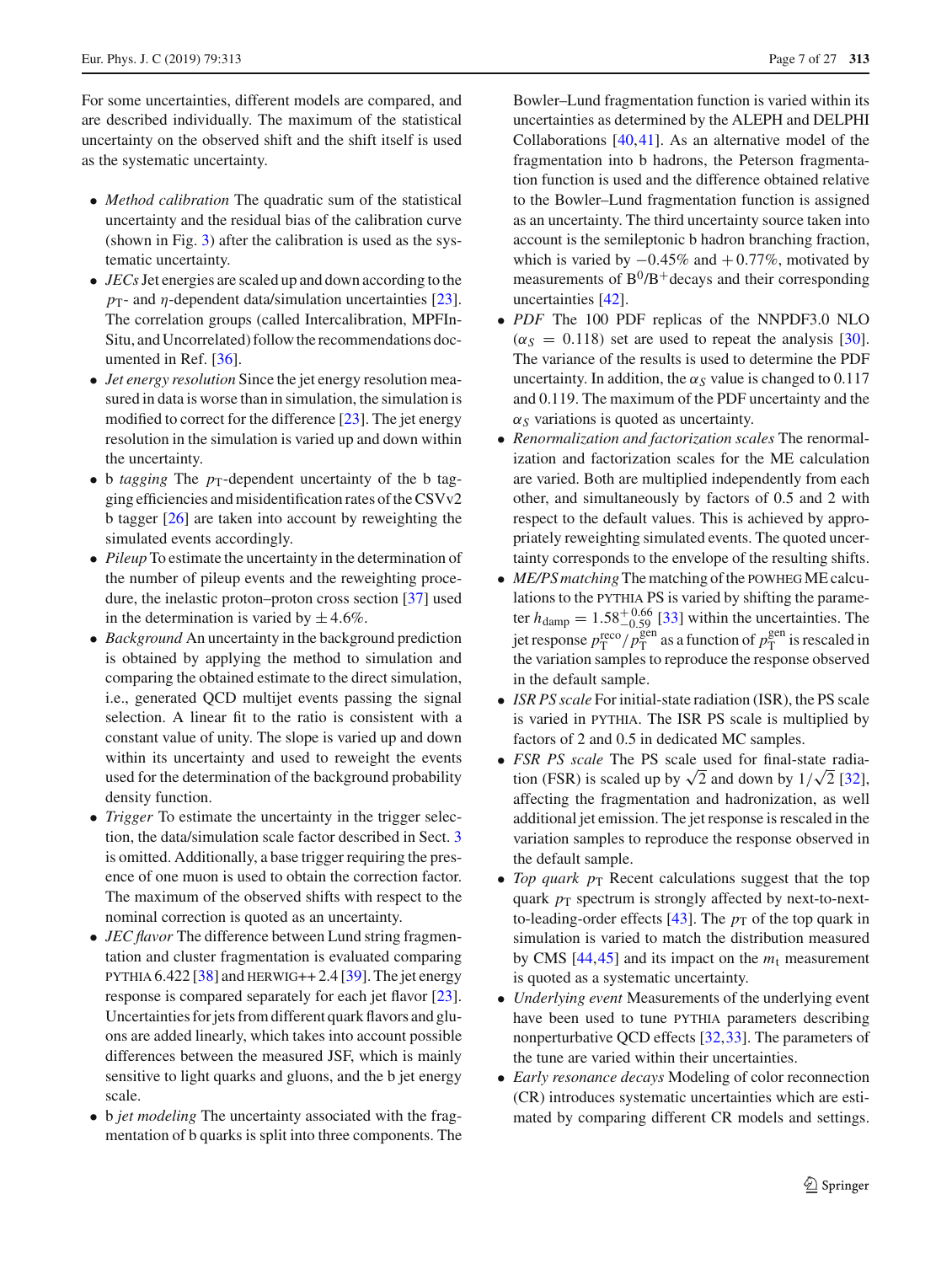In the default sample, the top quark decay products are not included in the CR process. This setting is compared to the case of including the decay products by enabling early resonance decays (ERD) in PYTHIA 8.

• *CR modeling* In addition to the default model used in pythia 8, two alternative CR models are used, namely a model with string formation beyond leading color ("QCD inspired") [\[46\]](#page-12-28) and a model allowing the gluons to be moved to another string ("gluon move") [\[47](#page-12-29)]. Underlying event measurements are used to tune the parameters of all models [\[32](#page-12-14)[,33](#page-12-15)]. The largest shifts induced by the variations are assigned as the CR uncertainty.

This approach, as well as the ERD variation, is new relative to the Run 1 results at  $\sqrt{s} = 7$  and 8 TeV, because these CR models have become only recently available in pythia 8. The new models were first used to evaluate the  $m_t$  uncertainty due to CR in Ref. [\[17](#page-12-0)]. Like in this analysis, the same increase in systematic uncertainty with respect to the Run 1 result has been observed.

A summary of the systematic uncertainties described above is given in Table [1.](#page-5-0) In Ref. [\[17\]](#page-12-0), an ME generator uncertainty has been considered: Instead of using powheg v2 as ME generator, the MADGRAPH5\_aMC@NLO 2.2.2 generator with the  $FxFx$  matching scheme is used  $[48,49]$  $[48,49]$  $[48,49]$ . The difference between the results obtained with the two generators is  $\delta m_{t}^{\text{hyb}} = +0.31 \pm 0.52$  for the hybrid method in the all-jets channel. However, this is not significant because of the insufficient statistical precision of the available MAD-GRAPH5\_aMC@NLO sample. Since the radiation after the top quark decay is described by pythia, no significant impact of the ME generator choice is expected beyond the variation of the PS scales and matching. Therefore, no ME generator uncertainty is considered in the total uncertainty of the measurement, but the number is just quoted here as a cross-check.

#### **7 Results**

For the 2D fit using the 10799  $t\bar{t}$  all-jets candidate events, the extracted parameters are

 $m_t^{\text{2D}} = 172.43 \pm 0.22$  (stat+JSF)  $\pm$  0.81 (syst) GeV and  $JSF^{2D} = 0.996 \pm 0.002$  (stat)  $\pm 0.009$  (syst).

The corresponding 1D and hybrid fits yield instead

$$
m_t^{\text{1D}} = 172.13 \pm 0.17 \text{ (stat)} \pm 1.03 \text{ (syst) GeV},
$$
  
\n
$$
m_t^{\text{hyb}} = 172.34 \pm 0.20 \text{ (stat+JSF)} \pm 0.70 \text{ (syst) GeV, and}
$$
  
\n
$$
JSF^{\text{hyb}} = 0.997 \pm 0.002 \text{ (stat)} \pm 0.007 \text{ (syst)}.
$$

In all cases the fitted values for the fraction of correct assignments, as well as the background fraction, are in agreement with the values expected from simulation. The hybrid measurement of  $172.34 \pm 0.20$  (stat+JSF)  $\pm$  0.43 (CR+ERD)  $\pm$ 0.55 (syst) GeV is the main result of this analysis, since it is constructed to provide the smallest uncertainty. The color reconnection and early resonance decay parts are separated from the rest of the systematic uncertainties. Because of the larger data sample used in this analysis, the statistical uncertainty is reduced with respect to the result of  $m_t = 172.32 \pm 0.25$  (stat+JSF)  $\pm 0.59$  (syst) GeV obtained at  $\sqrt{s}$  = 8 TeV. The new result is in good agreement with the value measured at  $\sqrt{s} = 8$  TeV, where a leading-order tt simulation has been employed to calibrate the measurement, whereas an NLO simulation has been used here. The systematic uncertainty is increased with respect to the Run 1 result, because a broader set of CR models has been compared, which have become available in PYTHIA 8.

#### **8 Combined measurement with the lepton+jets final state**

This measurement is combined with the lepton+jets final state, where only electrons and muons are explicitly considered as leptons, while tau leptons enter the selection only when they decay leptonically. The corresponding analysis for the lepton+jets final state is described in Ref. [\[17](#page-12-0)]. All selection and analysis steps are kept unchanged. Since the same method for the mass extraction is used, a combination with the all-jets channel at the likelihood level is possible.

The total likelihood  $\mathcal L$  is constructed from the singlechannel likelihoods  $\mathcal{L}_i$ ,

 $\mathcal{L}(m_t, JSF) = \mathcal{L}_A(m_t, JSF)\mathcal{L}_L(m_t, JSF),$ 

where the indices A and L indicate the all-jets and lepton+jets channel, respectively.

No extra calibration of the mass extraction is performed, but the single-channel calibrations are applied. Figure [4](#page-8-0) shows the extracted values for the top quark mass and JSF for different input values as a validation. No residual dependence is observed.

The systematic uncertainties are evaluated as described above for the all-jets channel. For the pseudo-experiments, the systematic uncertainty sources are varied simultaneously for both channels. An exception are uncertainties that only affect a single channel. These uncertainty sources are only varied for the corresponding channel. For the all-jets channel, these are the background and trigger uncertainties. In addition, uncertainties specific to the lepton+jets channel are introduced, including the background and trigger uncertainties, as well as the uncertainties arising from the lepton isolation and identification criteria, and are described in Ref.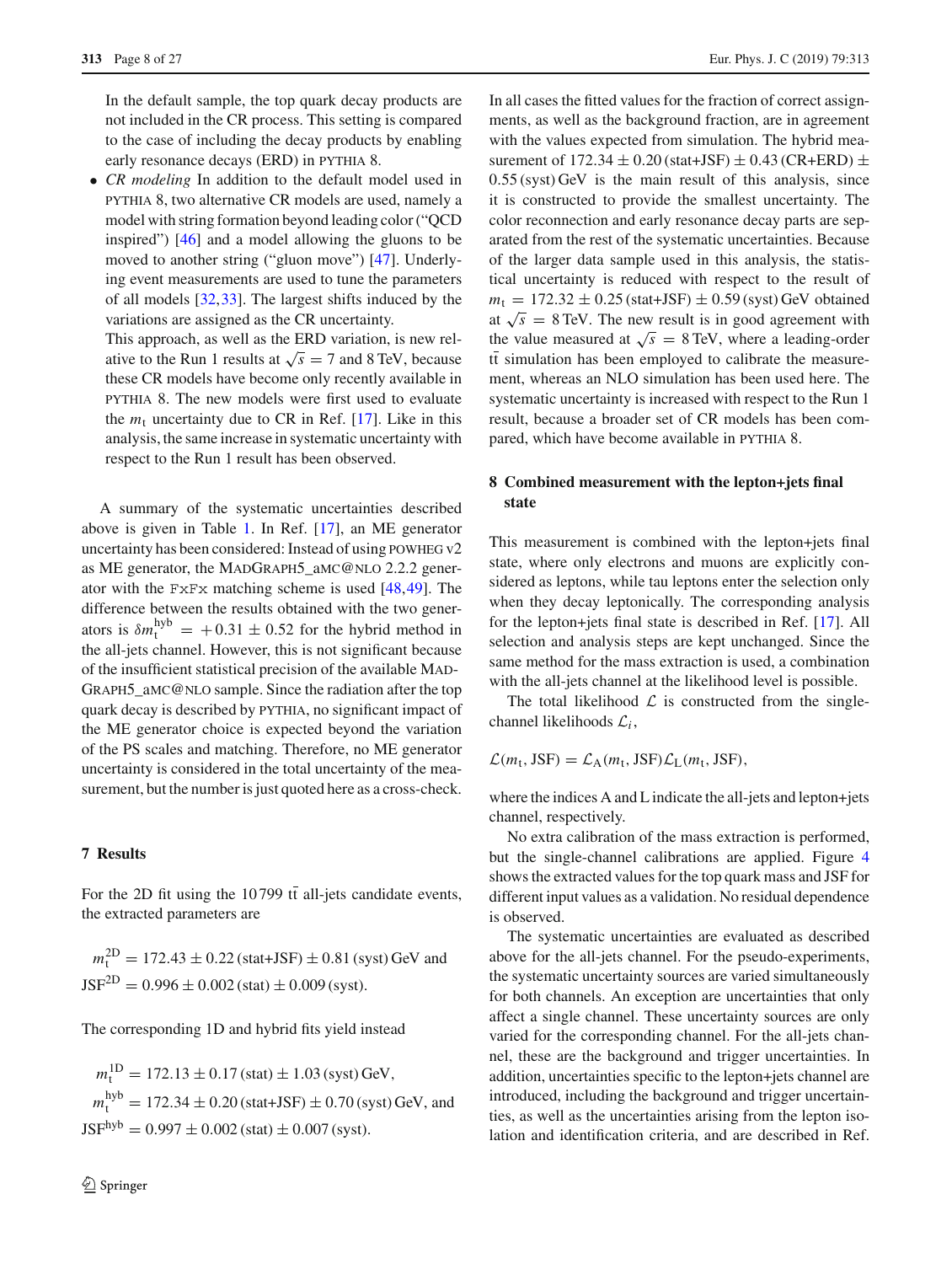

<span id="page-8-0"></span>**Fig. 4** Difference between extracted and generated top quark masses (upper panel) and JSFs (lower panel) for different input masses and JSFs after the single-channel calibrations for the combined measurement. The values are extracted using the 2D method

[\[17](#page-12-0)]. The complete list of uncertainties is shown in Table [2.](#page-9-0) A comparison of the hybrid mass uncertainties can be found in Table [3](#page-10-0) for the all-jets and lepton+jets channels as well as for the combination. In general, the uncertainties for the combination are smaller than those for the all-jets channel and are close to the lepton+jets uncertainties, as expected because the combination is dominated by this channel. The total uncertainty for the combination is slightly smaller than that for the lepton+jets channel.

The combined measurement yields

 $m_t^{\text{2D}} = 172.39 \pm 0.08 \text{ (stat+JSF)} \pm 0.71 \text{ (syst) GeV and}$  $JSF^{2D} = 0.995 \pm 0.001$  (stat)  $\pm 0.010$  (syst)

for the 2D method and

$$
m_t^{\text{1D}} = 171.94 \pm 0.05 \text{ (stat)} \pm 1.07 \text{ (syst)} \text{ GeV},
$$
  
\n
$$
m_t^{\text{hyb}} = 172.26 \pm 0.07 \text{ (stat+JSF)} \pm 0.61 \text{ (syst)} \text{ GeV, and}
$$
  
\n
$$
\text{JSF}^{\text{hyb}} = 0.996 \pm 0.001 \text{ (stat)} \pm 0.007 \text{ (syst)}
$$

for the 1D and hybrid fits. The likelihood contours for  $-2\Delta \ln \mathcal{L} = 2.3$ , corresponding to the 68% confidence level, in the  $m_t$ -JSF plane are shown in Fig. [5](#page-8-1) for the hybrid measurement results for the all-jets and lepton+jets channels, as well as for the combination. Additionally, the likelihood profiles are displayed as a function of  $m_t$ . Both channels are in statistical agreement with each other. The result of the combination is closer to the lepton+jets channel, as expected.



<span id="page-8-1"></span>**Fig. 5** Likelihood contours for  $-2\Delta \ln \mathcal{L} = 2.3$ , corresponding to the 68% confidence level, in the  $m_t$ -JSF plane (upper panel) and the likelihood profiles for the top quark mass (lower panel), where the level corresponding to one standard deviation  $(\sigma)$  is indicated. The hybrid measurement results for the all-jets and lepton+jets channels, as well as for the combination, are shown

Just as for the single-channel results, the hybrid measurement provides the best precision and is considered the main result. This is the first top quark mass measurement using the  $t\bar{t}$  lepton+jets and all-jets final states combined in a single likelihood function. The largest uncertainty contribution is related to the modeling of color reconnection, as it was observed for the all-jets channel and the lepton+jets channel before using the same CR models. Accordingly, the quoted systematic uncertainty is larger than those reported in the most precise combination reported by the CMS Collaboration [\[12](#page-11-11)], and comparable to the value reported by the ATLAS Collaboration [\[50\]](#page-12-32).

#### **9 Summary**

A measurement of the top quark mass  $(m_t)$  using the alljets final state is presented. The analyzed data set was collected by the CMS experiment in proton–proton collisions at  $\sqrt{s}$  = 13 TeV that correspond to an integrated luminosity of 35.9 fb<sup>−1</sup>. The kinematic properties in each event are reconstructed using a constrained fit that assumes a  $t\bar{t}$  hypothesis, which suppresses the dominant multijet background and improves the mass resolution.

The value of  $m_t$  and an additional jet energy scale factor (JSF) are extracted using the ideogram method, which uses the likelihood of the values of  $m_t$  and JSF in each event to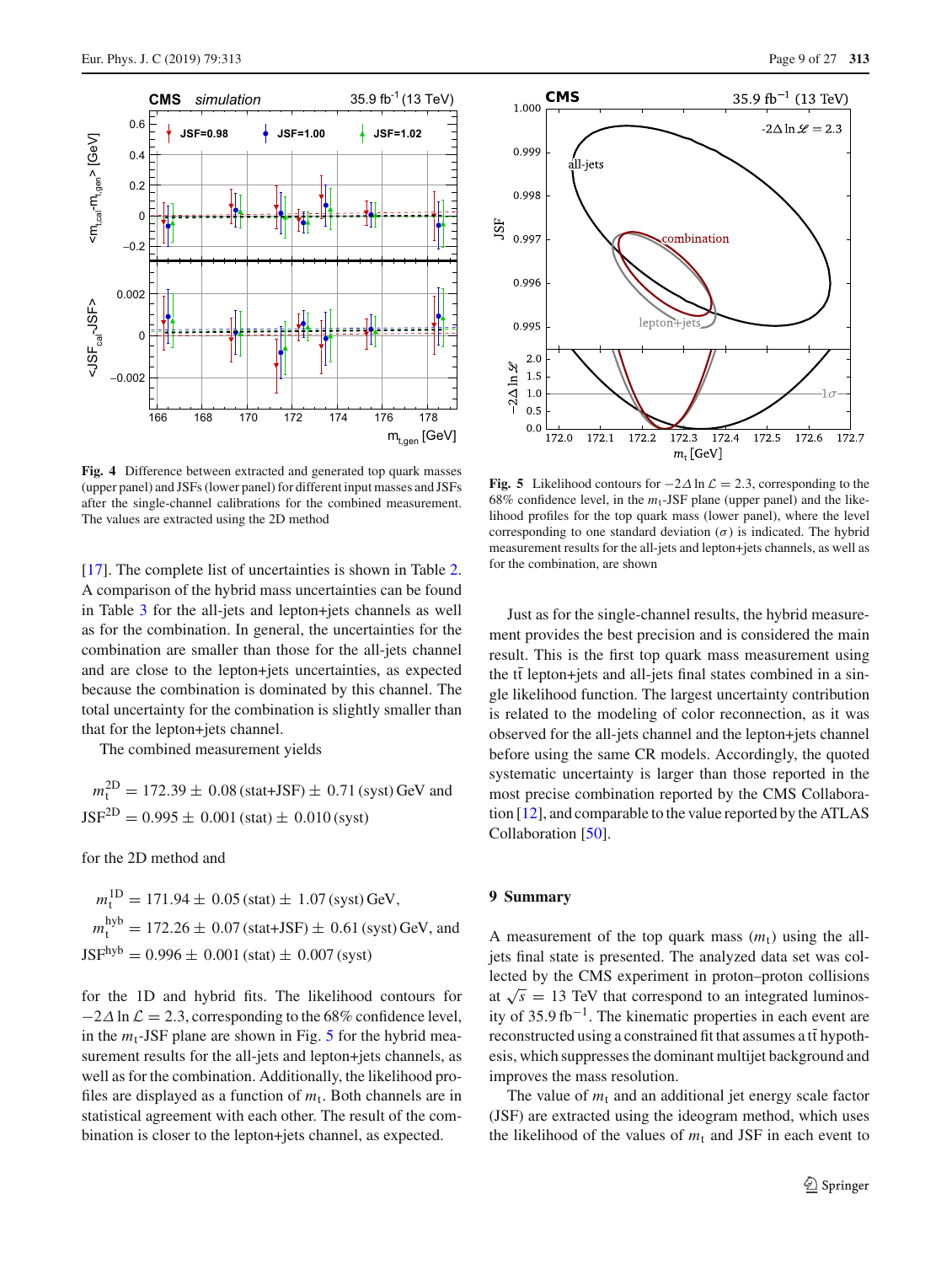<span id="page-9-0"></span>**Table 2** List of systematic uncertainties for the combined mass extraction. The signs of the shifts ( $\delta x = x_{\text{variation}} - x_{\text{nominal}}$ ) correspond to the +1 standard deviation variation of the systematic uncertainty source. For linear sums of the uncertainty groups, the relative signs have been considered. Shifts determined using dedicated samples for the systematic variation are displayed with the corresponding statistical uncertainty

|                                   | 2D                                   |                                | 1D                                   | Hybrid                                |                                              |
|-----------------------------------|--------------------------------------|--------------------------------|--------------------------------------|---------------------------------------|----------------------------------------------|
|                                   | $\delta m_{\rm t}^{\rm 2D}$<br>[GeV] | $\delta\text{JSF}^{\text{2D}}$ | $\delta m_{\rm t}^{\rm 1D}$<br>[GeV] | $\delta m_{\rm t}^{\rm hyb}$<br>[GeV] | $\delta \mathrm{JSF}^\mathrm{hyb}$<br>$[\%]$ |
|                                   |                                      | $[\%]$                         |                                      |                                       |                                              |
| <b>Experimental uncertainties</b> |                                      |                                |                                      |                                       |                                              |
| Method calibration                | 0.03                                 | 0.0                            | 0.03                                 | 0.03                                  | $0.0\,$                                      |
| JEC (quad. sum)                   | 0.12                                 | 0.2                            | 0.82                                 | 0.17                                  | 0.3                                          |
| Intercalibration                  | $-0.01$                              | 0.0                            | $+0.16$                              | $+0.04$                               | $+0.1$                                       |
| MPFInSitu                         | $-0.01$                              | 0.0                            | $+0.23$                              | $+0.07$                               | $+0.1$                                       |
| Uncorrelated                      | $-0.12$                              | $-0.2$                         | $+0.77$                              | $+0.15$                               | $+0.3$                                       |
| Jet energy resolution             | $-0.18$                              | $+0.3$                         | $+0.09$                              | $-0.10$                               | $+0.2$                                       |
| b tagging                         | 0.03                                 | 0.0                            | 0.01                                 | 0.02                                  | 0.0                                          |
| Pileup                            | $-0.07$                              | $+0.1$                         | $+0.02$                              | $-0.05$                               | $+0.1$                                       |
| All-jets background               | $0.01\,$                             | 0.0                            | $0.00\,$                             | 0.01                                  | $0.0\,$                                      |
| All-jets trigger                  | $+0.01$                              | 0.0                            | 0.00                                 | $+0.01$                               | 0.0                                          |
| $\ell$ + jets Background          | $-0.02$                              | 0.0                            | $+0.01$                              | $-0.01$                               | 0.0                                          |
| $\ell$ +jets Trigger              | $0.00\,$                             | 0.0                            | $0.00\,$                             | 0.00                                  | 0.0                                          |
| Lepton isolation                  | $0.00\,$                             | 0.0                            | $0.00\,$                             | 0.00                                  | 0.0                                          |
| Lepton identification             | 0.00                                 | 0.0                            | $0.00\,$                             | 0.00                                  | 0.0                                          |
| Modeling uncertainties            |                                      |                                |                                      |                                       |                                              |
| JEC flavor (linear sum)           | $-0.39$                              | $+0.1$                         | $-0.31$                              | $-0.37$                               | $+0.1$                                       |
| Light quarks (uds)                | $+0.11$                              | $-0.1$                         | $-0.01$                              | $+0.07$                               | $-0.1$                                       |
| Charm                             | $+0.03$                              | 0.0                            | $-0.01$                              | $+0.02$                               | $0.0\,$                                      |
| <b>Bottom</b>                     | $-0.31$                              | 0.0                            | $-0.31$                              | $-0.31$                               | $0.0\,$                                      |
| Gluon                             | $-0.22$                              | $+0.3$                         | $+0.02$                              | $-0.15$                               | $+0.2$                                       |
| b jet modeling (quad. sum)        | $0.08\,$                             | 0.1                            | 0.04                                 | 0.06                                  | 0.1                                          |
| b frag. Bowler-Lund               | $-0.06$                              | $+0.1$                         | $-0.01$                              | $-0.05$                               | $0.0\,$                                      |
| b frag. Peterson                  | $-0.03$                              | 0.0                            | 0.00                                 | $-0.02$                               | 0.0                                          |
| semileptonic b hadron decays      | $-0.04$                              | 0.0                            | $-0.04$                              | $-0.04$                               | 0.0                                          |
| PDF                               | $0.01\,$                             | 0.0                            | 0.01                                 | 0.01                                  | 0.0                                          |
| Ren. and fact. scales             | 0.01                                 | 0.0                            | 0.02                                 | 0.01                                  | 0.0                                          |
| ME/PS matching                    | $-0.10 \pm 0.08$                     | $+0.1$                         | $+0.02 \pm 0.05$                     | $+0.07 \pm 0.07$                      | $+0.1$                                       |
| ME generator                      | $+0.16 \pm 0.21$                     | $+0.2$                         | $+0.32 \pm 0.13$                     | $+0.21 \pm 0.18$                      | $+0.1$                                       |
| ISR PS scale                      | $+0.07 \pm 0.08$                     | $+0.1$                         | $+0.10 \pm 0.05$                     | $+0.07 \pm 0.07$                      | 0.1                                          |
| FSR PS scale                      | $+0.23 \pm 0.07$                     | $-0.4$                         | $-0.19 \pm 0.04$                     | $+0.12 \pm 0.06$                      | $-0.3$                                       |
| Top quark $p_T$                   | $+0.01$                              | $\,-\,0.1$                     | $-0.06$                              | $-0.01$                               | $-0.1$                                       |
| Underlying event                  | $-0.06 \pm 0.07$                     | $+0.1$                         | $+0.00 \pm 0.05$                     | $-0.04 \pm 0.06$                      | $+\,0.1$                                     |
| Early resonance decays            | $-0.20 \pm 0.08$                     | $+0.7$                         | $+0.42 \pm 0.05$                     | $-0.01 \pm 0.07$                      | $+0.5$                                       |
| CR modeling (max. shift)          | $+0.37 \pm 0.09$                     | $-0.2$                         | $+0.22 \pm 0.06$                     | $+ \,0.33\pm\,0.07$                   | $-0.1$                                       |
| "gluon move" (ERD on)             | $+0.37 \pm 0.09$                     | $-\,0.2$                       | $+0.22 \pm 0.06$                     | $+0.33 \pm 0.07$                      | $\,-\,0.1$                                   |
| "QCD inspired" (ERD on)           | $-0.11 \pm 0.09$                     | $\,-\,0.1$                     | $-0.21 \pm 0.06$                     | $-0.14 \pm 0.07$                      | $-0.1$                                       |
| Total systematic                  | 0.71                                 | 1.0                            | 1.07                                 | 0.61                                  | 0.7                                          |
| Statistical (expected)            | 0.08                                 | $0.1\,$                        | 0.05                                 | 0.07                                  | 0.1                                          |
| Total (expected)                  | $0.72\,$                             | 1.0                            | 1.08                                 | 0.61                                  | 0.7                                          |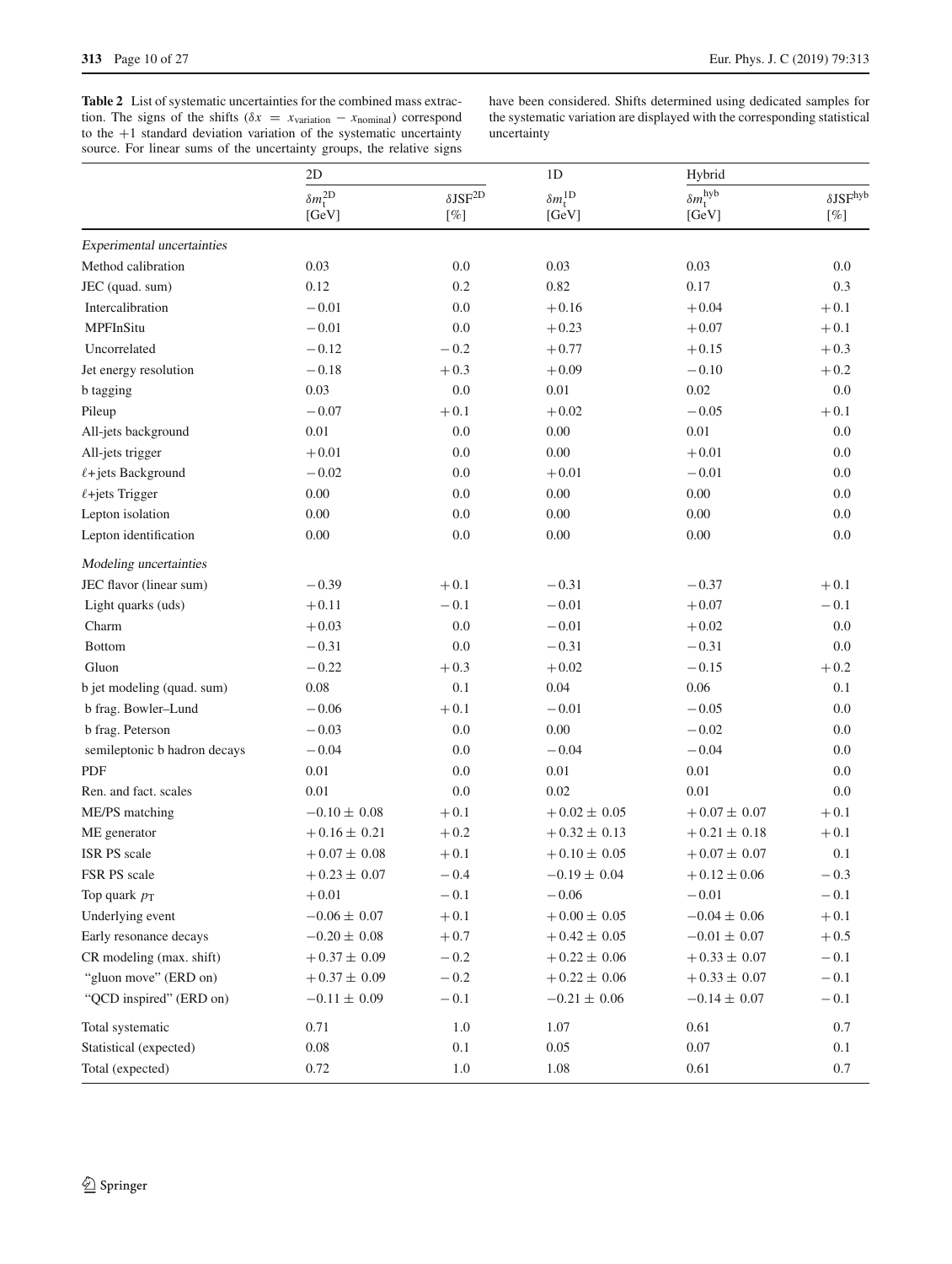<span id="page-10-0"></span>**Table 3** Comparison of the hybrid mass uncertainties for the all-jets and lepton+jets [\[17\]](#page-12-0) channels, as well as the combination. The signs of the shifts follow the convention of Tables [1](#page-5-0) and [2](#page-9-0)

 $\overline{\phantom{a}}$ 

|                                   | $\delta m_{\rm t}^{\rm hyb}$ [GeV] |              |             |  |
|-----------------------------------|------------------------------------|--------------|-------------|--|
|                                   | All-jets                           | $\ell$ +jets | Combination |  |
| <b>Experimental uncertainties</b> |                                    |              |             |  |
| Method calibration                | 0.06                               | 0.05         | 0.03        |  |
| JEC (quad. sum)                   | 0.15                               | 0.18         | 0.17        |  |
| Intercalibration                  | $-0.04$                            | $+0.04$      | $+0.04$     |  |
| MPFInSitu                         | $+0.08$                            | $+0.07$      | $+0.07$     |  |
| Uncorrelated                      | $+0.12$                            | $+0.16$      | $+0.15$     |  |
| Jet energy resolution             | $-0.04$                            | $-0.12$      | $-0.10$     |  |
| b tagging                         | 0.02                               | 0.03         | 0.02        |  |
| Pileup                            | $-0.04$                            | $-0.05$      | $-0.05$     |  |
| All-jets background               | 0.07                               |              | 0.01        |  |
| All-jets trigger                  | $+0.02$                            |              | $+0.01$     |  |
| l+jets background                 |                                    | $+0.02$      | $-0.01$     |  |
| Modeling uncertainties            |                                    |              |             |  |
| JEC flavor (linear sum)           | $-0.34$                            | $-0.39$      | $-0.37$     |  |
| light quarks (uds)                | $+0.07$                            | $+0.06$      | $+0.07$     |  |
| charm                             | $+0.02$                            | $+0.01$      | $+0.02$     |  |
| bottom                            | $-0.29$                            | $-0.32$      | $-0.31$     |  |
| gluon                             | $-0.13$                            | $-0.15$      | $-0.15$     |  |
| b jet modeling (quad. sum)        | 0.09                               | 0.12         | 0.06        |  |
| b frag. Bowler-Lund               | $-0.07$                            | $-0.05$      | $-0.05$     |  |
| b frag. Peterson                  | $-0.05$                            | $+0.04$      | $-0.02$     |  |
| semileptonic b hadron decays      | $-0.03$                            | $+0.10$      | $-0.04$     |  |
| PDF                               | 0.01                               | 0.02         | 0.01        |  |
| Ren. and fact. scales             | 0.04                               | 0.01         | 0.01        |  |
| ME/PS matching                    | $+0.24$                            | $-0.07$      | $+0.07$     |  |
| ME generator                      |                                    | $+0.20$      | $+0.21$     |  |
| ISR PS scale                      | $+0.14$                            | $+0.07$      | $+0.07$     |  |
| FSR PS scale                      | $+0.18$                            | $+0.13$      | $+0.12$     |  |
| Top quark $p_T$                   | $+0.03$                            | $-0.01$      | $-0.01$     |  |
| Underlying event                  | $+0.17$                            | $-0.07$      | $-0.06$     |  |
| Early resonance decays            | $+0.24$                            | $-0.07$      | $-0.07$     |  |
| CR modeling (max. shift)          | $-0.36$                            | $+0.31$      | $+0.33$     |  |
| "gluon move" (ERD on)             | $+0.32$                            | $+0.31$      | $+0.33$     |  |
| "QCD inspired" (ERD on)           | $-0.36$                            | $-0.13$      | $-0.14$     |  |
| Total systematic                  | 0.70                               | 0.62         | 0.61        |  |
| Statistical (expected)            | 0.20                               | 0.08         | 0.07        |  |
| Total (expected)                  | 0.72                               | 0.63         | 0.61        |  |

determine these parameters. The resulting  $m_t$  is measured to be  $172.34\pm0.20$  (stat+JSF) $\pm0.70$  (syst) GeV. This is in good agreement with previous CMS results obtained at  $\sqrt{s} = 7$ , 8, and 13 TeV. The modeling uncertainties are larger than in the previous measurements at lower center-of-mass energies because of the use of new alternative color reconnection models that were not previously available.

A combined measurement using also the lepton+jets final state results in  $m_t$  = 172.26  $\pm$  0.07 (stat+JSF)  $\pm$  0.61 (syst) GeV. This is the first combined  $m_t$  result obtained in the all-jets and lepton+jets final states using a single likelihood function.

**Acknowledgements** We congratulate our colleagues in the CERN accelerator departments for the excellent performance of the LHC and thank the technical and administrative staffs at CERN and at other CMS institutes for their contributions to the success of the CMS effort. In addition, we gratefully acknowledge the computing centers and personnel of the Worldwide LHC Computing Grid for delivering so effec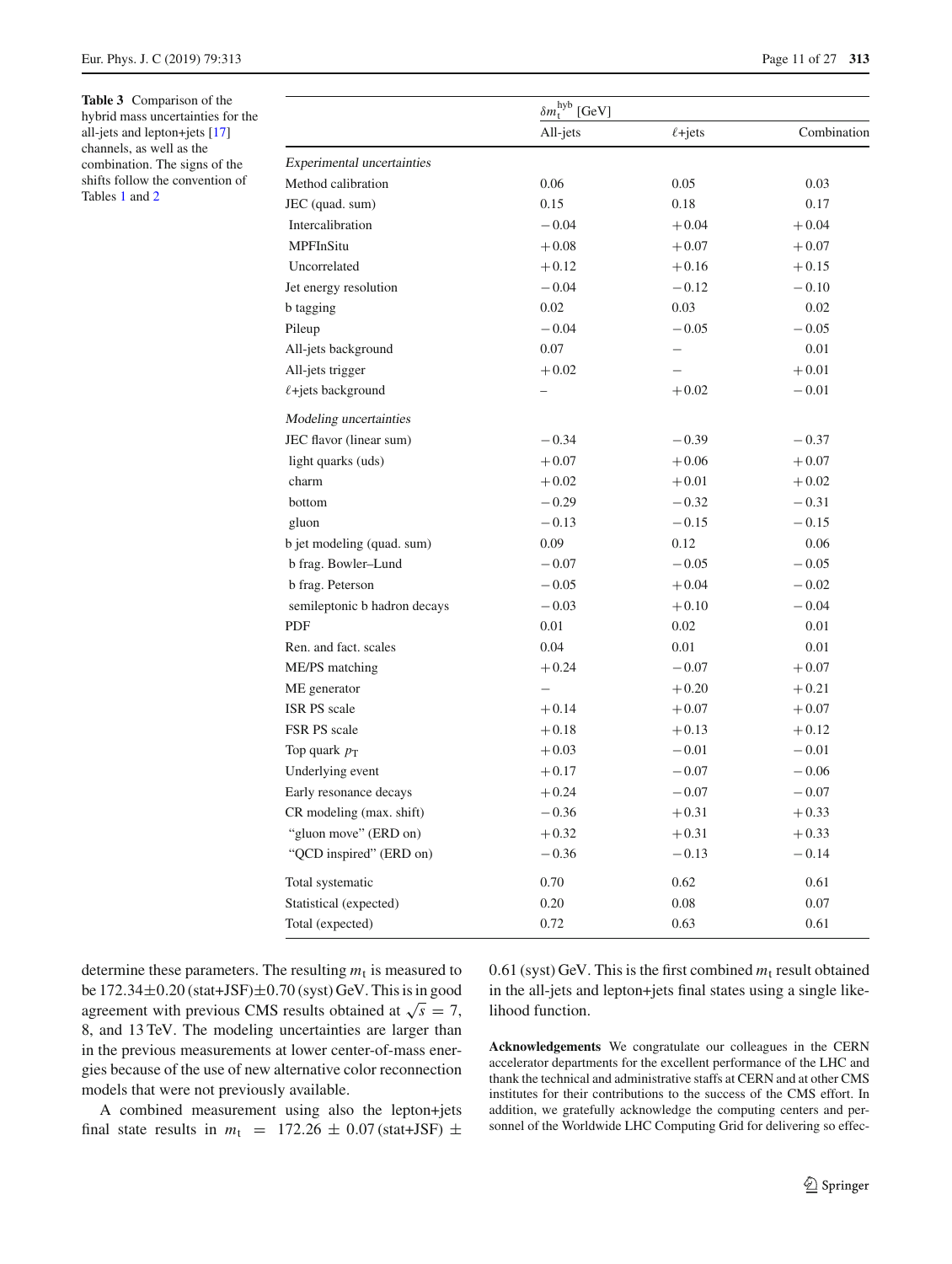tively the computing infrastructure essential to our analyses. Finally, we acknowledge the enduring support for the construction and operation of the LHC and the CMS detector provided by the following funding agencies: BMBWF and FWF (Austria); FNRS and FWO (Belgium); CNPq, CAPES, FAPERJ, FAPERGS, and FAPESP (Brazil); MES (Bulgaria); CERN; CAS, MoST, and NSFC (China); COLCIENCIAS (Colombia); MSES and CSF (Croatia); RPF (Cyprus); SENESCYT (Ecuador); MoER, ERC IUT, and ERDF (Estonia); Academy of Finland, MEC, and HIP (Finland); CEA and CNRS/IN2P3 (France); BMBF, DFG, and HGF (Germany); GSRT (Greece); NKFIA (Hungary); DAE and DST (India); IPM (Iran); SFI (Ireland); INFN (Italy); MSIP and NRF (Republic of Korea); MES (Latvia); LAS (Lithuania); MOE and UM (Malaysia); BUAP, CINVESTAV, CONACYT, LNS, SEP, and UASLP-FAI (Mexico); MOS (Montenegro); MBIE (New Zealand); PAEC (Pakistan); MSHE and NSC (Poland); FCT (Portugal); JINR (Dubna); MON, RosAtom, RAS, RFBR, and NRC KI (Russia); MESTD (Serbia); SEIDI, CPAN, PCTI, and FEDER (Spain); MOSTR (Sri Lanka); Swiss Funding Agencies (Switzerland); MST (Taipei); ThEPCenter, IPST, STAR, and NSTDA (Thailand); TUBITAK and TAEK (Turkey); NASU and SFFR (Ukraine); STFC (UK); DOE and NSF (USA). Individuals have received support from the Marie-Curie program and the European Research Council and Horizon 2020 Grant, contract No. 675440 (European Union); the Leventis Foundation; the A.P. Sloan Foundation; the Alexander von Humboldt Foundation; the Belgian Federal Science Policy Office; the Fonds pour la Formation à la Recherche dans l'Industrie et dans l'Agriculture (FRIA-Belgium); the Agentschap voor Innovatie door Wetenschap en Technologie (IWT-Belgium); the F.R.S.-FNRS and FWO (Belgium) under the "Excellence of Science – EOS" – be.h project n. 30820817; the Ministry of Education, Youth and Sports (MEYS) of the Czech Republic; the Lendület ("Momentum") Programme and the János Bolyai Research Scholarship of the Hungarian Academy of Sciences, the New National Excellence Program ÚNKP, the NKFIA research Grants 123842, 123959, 124845, 124850, and 125105 (Hungary); the Council of Science and Industrial Research, India; the HOMING PLUS program of the Foundation for Polish Science, cofinanced from European Union, Regional Development Fund, the Mobility Plus program of the Ministry of Science and Higher Education, the National Science Center (Poland), contracts Harmonia 2014/14/M/ST2/00428, Opus 2014/13/B/ST2/02543, 2014/15/B/ST2/03998, and 2015/19/B/ST2/02861, Sonata-bis 2012/07/E/ST2/01406; the National Priorities Research Program by Qatar National Research Fund; the Programa Estatal de Fomento de la Investigación Científica y Técnica de Excelencia María de Maeztu, Grant MDM-2015-0509 and the Programa Severo Ochoa del Principado de Asturias; the Thalis and Aristeia programs cofinanced by EU-ESF and the Greek NSRF; the Rachadapisek Sompot Fund for Postdoctoral Fellowship, Chulalongkorn University and the Chulalongkorn Academic into Its 2nd Century Project Advancement Project (Thailand); the Welch Foundation, contract C-1845; and the Weston Havens Foundation (USA).

**Data Availability Statement** This manuscript has no associated data or the data will not be deposited. [Authors' comment: Release and preservation of data used by the CMS Collaboration as the basis for publications is guided by the CMS policy as written in its document "CMS data preservation, re-use and open access policy" [\(https://cms-docdb.cern.](https://cms-docdb.cern.ch/cgi-bin/PublicDocDB/RetrieveFile?docid=6032&filename=CMSDataPolicyV1.2.pdf&version=2) [ch/cgi-bin/PublicDocDB/RetrieveFile?docid=6032&filename=CMS](https://cms-docdb.cern.ch/cgi-bin/PublicDocDB/RetrieveFile?docid=6032&filename=CMSDataPolicyV1.2.pdf&version=2) [DataPolicyV1.2.pdf&version=2\)](https://cms-docdb.cern.ch/cgi-bin/PublicDocDB/RetrieveFile?docid=6032&filename=CMSDataPolicyV1.2.pdf&version=2).]

**Open Access** This article is distributed under the terms of the Creative Commons Attribution 4.0 International License [\(http://creativecomm](http://creativecommons.org/licenses/by/4.0/) [ons.org/licenses/by/4.0/\)](http://creativecommons.org/licenses/by/4.0/), which permits unrestricted use, distribution, and reproduction in any medium, provided you give appropriate credit to the original author(s) and the source, provide a link to the Creative Commons license, and indicate if changes were made. Funded by SCOAP3.

#### $\textcircled{2}$  Springer

#### **References**

- <span id="page-11-0"></span>1. CDF Collaboration, Observation of top quark production in  $\bar{p}p$  collisions. Phys. Rev. Lett. **74**, 2626 (1995). [https://doi.org/10.1103/](https://doi.org/10.1103/PhysRevLett.74.2626) [PhysRevLett.74.2626.](https://doi.org/10.1103/PhysRevLett.74.2626) [arXiv:hep-ex/9503002](http://arxiv.org/abs/hep-ex/9503002)
- <span id="page-11-1"></span>2. D0 Collaboration, Observation of the top quark. Phys. Rev. Lett. **74**, 2632 (1995). [https://doi.org/10.1103/PhysRevLett.74.2632.](https://doi.org/10.1103/PhysRevLett.74.2632) [arXiv:hep-ex/9503003](http://arxiv.org/abs/hep-ex/9503003)
- <span id="page-11-2"></span>3. The ALEPH, CDF, D0, DELPHI, L3, OPAL, SLD Collaborations, the LEP Electroweak Working Group, the Tevatron Electroweak Working Group, and the SLD electroweak and heavy flavour groups, "Precision Electroweak Measurements and Constraints on the Standard Model", technical report, 2010. [arXiv:1012.2367](http://arxiv.org/abs/1012.2367)
- 4. M. Baak et al., The electroweak fit of the standard model after the discovery of a new boson at the LHC. Eur. Phys. J. C **72**, 2205 (2012). [https://doi.org/10.1140/epjc/s10052-012-2205-9.](https://doi.org/10.1140/epjc/s10052-012-2205-9) [arXiv:1209.2716](http://arxiv.org/abs/1209.2716)
- <span id="page-11-3"></span>5. M. Baak et al., The global electroweak fit at NNLO and prospects for the LHC and ILC. Eur. Phys. J. C **74**, 3046 (2014). [https://doi.](https://doi.org/10.1140/epjc/s10052-014-3046-5) [org/10.1140/epjc/s10052-014-3046-5.](https://doi.org/10.1140/epjc/s10052-014-3046-5) [arXiv:1407.3792](http://arxiv.org/abs/1407.3792)
- <span id="page-11-4"></span>6. G. Degrassi et al., Higgs mass and vacuum stability in the standard model at NNLO. JHEP **08**, 1 (2012). [https://doi.org/10.1007/](https://doi.org/10.1007/JHEP08(2012)098) [JHEP08\(2012\)098.](https://doi.org/10.1007/JHEP08(2012)098) [arXiv:1205.6497](http://arxiv.org/abs/1205.6497)
- <span id="page-11-5"></span>7. F. Bezrukov, M.Y. Kalmykov, B.A. Kniehl, M. Shaposhnikov, Higgs boson mass and new physics. JHEP **10**, 140 (2012). [https://](https://doi.org/10.1007/JHEP10(2012)140) [doi.org/10.1007/JHEP10\(2012\)140.](https://doi.org/10.1007/JHEP10(2012)140) [arXiv:1205.2893](http://arxiv.org/abs/1205.2893)
- <span id="page-11-6"></span>8. DELPHI Collaboration, Measurement of the mass and width of the W boson in  $e^+e^-$  collisions at  $\sqrt{s} = 161 - 209$  GeV, *Eur. Phys. J. C* **55**, 1 (2008). [https://doi.org/10.1140/epjc/s10052-008-0585-7.](https://doi.org/10.1140/epjc/s10052-008-0585-7) [arXiv:0803.2534](http://arxiv.org/abs/0803.2534)
- <span id="page-11-7"></span>9. CMS Collaboration, Measurement of the top-quark mass in tt events with lepton+jets final states in pp collisions at  $\sqrt{s} = 7$  TeV. JHEP **12**, 105 (2012). [https://doi.org/10.1007/JHEP12\(2012\)105.](https://doi.org/10.1007/JHEP12(2012)105) [arXiv:1209.2319](http://arxiv.org/abs/1209.2319)
- <span id="page-11-8"></span>10. CDF Collaboration, Measurement of the top-quark mass in the all-hadronic channel using the full CDF data set. Phys. Rev. D **90**, 091101 (2014). [https://doi.org/10.1103/PhysRevD.90.091101.](https://doi.org/10.1103/PhysRevD.90.091101) [arXiv:1409.4906](http://arxiv.org/abs/1409.4906)
- 11. CMS Collaboration, Measurement of the top-quark mass in alljets tt events in pp collisions at  $\sqrt{s}$ =7 TeV. Eur. Phys. J. C **74**, 2758 (2014). [https://doi.org/10.1140/epjc/s10052-014-2758-x.](https://doi.org/10.1140/epjc/s10052-014-2758-x) [arXiv:1307.4617](http://arxiv.org/abs/1307.4617)
- <span id="page-11-11"></span>12. CMS Collaboration, Measurement of the top quark mass using proton-proton data at  $\sqrt{s}$  = 7 and 8 TeV. Phys. Rev. D **93**, 072004 (2016). [https://doi.org/10.1103/PhysRevD.93.072004.](https://doi.org/10.1103/PhysRevD.93.072004) [arXiv:1509.04044](http://arxiv.org/abs/1509.04044)
- 13. ATLAS Collaboration, Measurement of the top-quark mass in the fully hadronic decay channel from ATLAS data at  $\sqrt{s} = 7$  TeV, *Eur. Phys. J. C* **75**, 158 (2015). [https://doi.org/10.1140/epjc/](https://doi.org/10.1140/epjc/s10052-015-3373-1) [s10052-015-3373-1.](https://doi.org/10.1140/epjc/s10052-015-3373-1) [arXiv:1409.0832](http://arxiv.org/abs/1409.0832)
- <span id="page-11-9"></span>14. ATLAS Collaboration, Top-quark mass measurement in the allhadronic tt decay channel at  $\sqrt{s} = 8$  TeV with the ATLAS detector, *JHEP* **09**, 118 (2017). [https://doi.org/10.1007/JHEP09\(2017\)118.](https://doi.org/10.1007/JHEP09(2017)118) [arXiv:1702.07546](http://arxiv.org/abs/1702.07546)
- <span id="page-11-10"></span>15. ATLAS Collaboration, Measurement of the top quark mass in the  $t\bar{t} \rightarrow$  lepton+jets channel from  $\sqrt{s} = 8 \text{ TeV}$  ATLAS data and combination with previous results, (2018). [arXiv:1810.01772.](http://arxiv.org/abs/1810.01772) Submitted to Eur. Phys. J. C
- <span id="page-11-12"></span>16. CDF and D0 Collaborations, Combination of CDF and D0 results on the mass of the top quark using up 9.7 fb−<sup>1</sup> at the Tevatron, FERMILAB-CONF-16-298-E, TEVEWWG/top2016/01. [arXiv:1608.01881](http://arxiv.org/abs/1608.01881) (2016)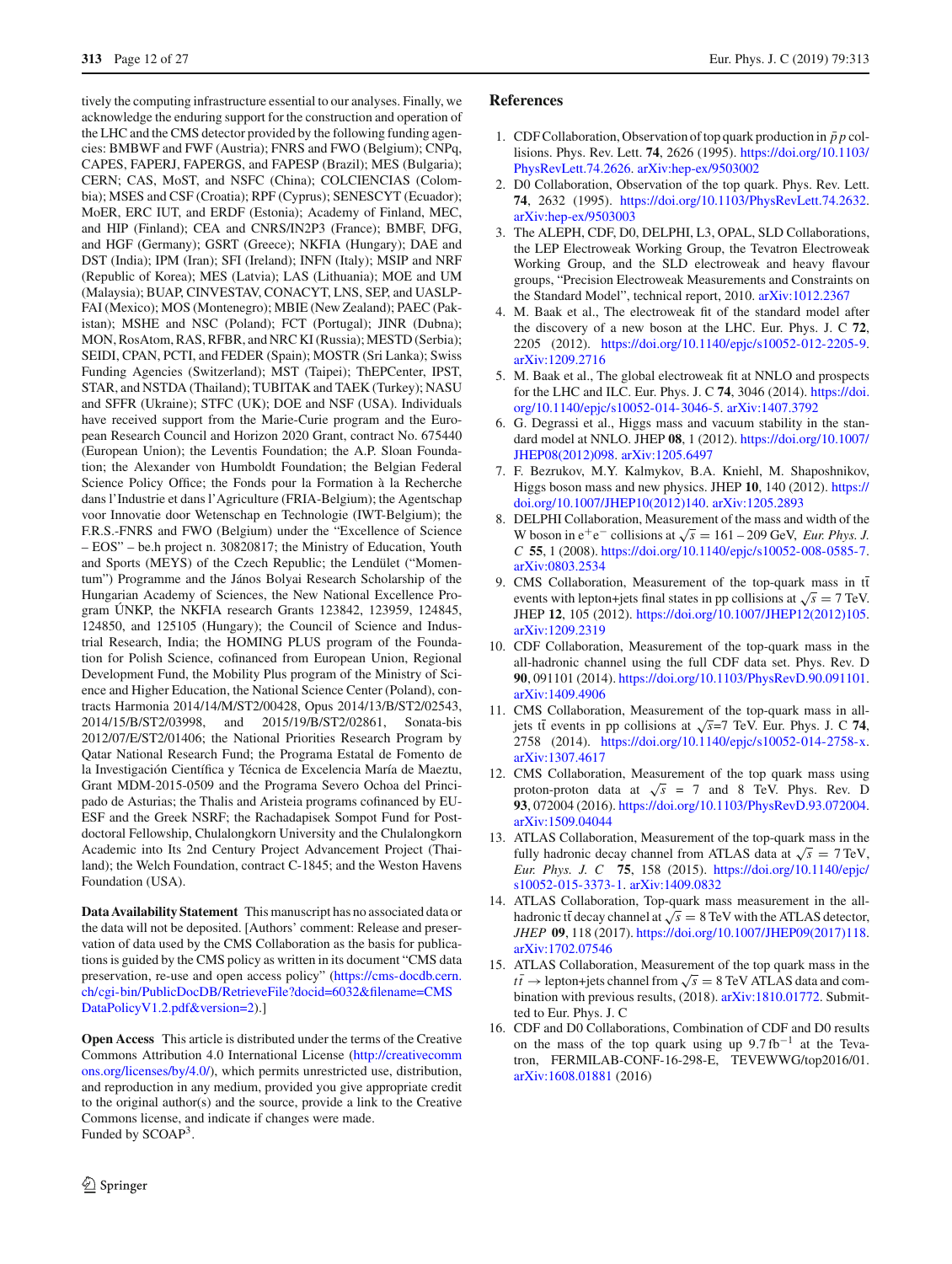- <span id="page-12-0"></span>17. CMS Collaboration, Measurement of the top quark mass with lepton+jets final states using pp collisions at  $\sqrt{s}$  = 13 TeV. Eur. Phys. J. C. **78**, 891 (2018). [https://doi.org/10.1140/epjc/](https://doi.org/10.1140/epjc/s10052-018-6332-9) [s10052-018-6332-9.](https://doi.org/10.1140/epjc/s10052-018-6332-9) [arXiv:1805.01428](http://arxiv.org/abs/1805.01428)
- <span id="page-12-1"></span>18. CMS Collaboration, The CMS trigger system. JINST **12**, P01020 (2017). [https://doi.org/10.1088/1748-0221/12/01/](https://doi.org/10.1088/1748-0221/12/01/P01020) [P01020.](https://doi.org/10.1088/1748-0221/12/01/P01020) [arXiv:1609.02366](http://arxiv.org/abs/1609.02366)
- <span id="page-12-2"></span>19. CMS Collaboration, Particle-flow reconstruction and global event description with the CMS detector. JINST **12**, P10003 (2017). [https://doi.org/10.1088/1748-0221/12/10/P10003.](https://doi.org/10.1088/1748-0221/12/10/P10003) [arXiv:1706.04965](http://arxiv.org/abs/1706.04965)
- <span id="page-12-3"></span>20. M. Cacciari, G.P. Salam, G. Soyez, The anti- $k_T$  jet clustering algorithm. JHEP **04**, 063 (2008). [https://doi.org/10.1088/1126-6708/](https://doi.org/10.1088/1126-6708/2008/04/063) [2008/04/063.](https://doi.org/10.1088/1126-6708/2008/04/063) [arXiv:0802.1189](http://arxiv.org/abs/0802.1189)
- <span id="page-12-4"></span>21. M. Cacciari, G.P. Salam, G. Soyez, FastJet user manual. Eur. Phys. J. C **72**, 1896 (2012). [https://doi.org/10.1140/epjc/](https://doi.org/10.1140/epjc/s10052-012-1896-2) [s10052-012-1896-2.](https://doi.org/10.1140/epjc/s10052-012-1896-2) [arXiv:1111.6097](http://arxiv.org/abs/1111.6097)
- <span id="page-12-5"></span>22. M. Cacciari, G.P. Salam, Dispelling the  $N^3$  myth for the  $k_t$  jetfinder. Phys. Lett. B **641**, 57 (2006). [https://doi.org/10.1016/j.](https://doi.org/10.1016/j.physletb.2006.08.037) [physletb.2006.08.037.](https://doi.org/10.1016/j.physletb.2006.08.037) [arXiv:hep-ph/0512210](http://arxiv.org/abs/hep-ph/0512210)
- <span id="page-12-6"></span>23. CMS Collaboration, Jet energy scale and resolution in the CMS experiment in pp collisions at 8 TeV. JINST **12**, P02014 (2017). [https://doi.org/10.1088/1748-0221/12/02/](https://doi.org/10.1088/1748-0221/12/02/P02014) [P02014.](https://doi.org/10.1088/1748-0221/12/02/P02014) [arXiv:1607.03663](http://arxiv.org/abs/1607.03663)
- <span id="page-12-7"></span>24. CMS Collaboration, Jet algorithms performance in 13 TeV data, CMS Physics Analysis Summary CMS-PAS-JME-16-003 (2017). <http://cds.cern.ch/record/2256875>
- <span id="page-12-8"></span>25. CMS Collaboration, The CMS experiment at the CERN LHC. JINST**3**, S08004 (2008). [https://doi.org/10.1088/1748-0221/3/08/](https://doi.org/10.1088/1748-0221/3/08/S08004) [S08004](https://doi.org/10.1088/1748-0221/3/08/S08004)
- <span id="page-12-9"></span>26. CMS Collaboration, Identification of heavy-flavour jets with the CMS detector in pp collisions at 13 TeV. JINST **13**, P05011 (2018). [https://doi.org/10.1088/1748-0221/13/05/](https://doi.org/10.1088/1748-0221/13/05/P05011) [P05011.](https://doi.org/10.1088/1748-0221/13/05/P05011) [arXiv:1712.07158](http://arxiv.org/abs/1712.07158)
- <span id="page-12-10"></span>27. P. Nason, A new method for combining NLO QCD with shower Monte Carlo algorithms. JHEP **11**, 040 (2004). [https://doi.org/10.](https://doi.org/10.1088/1126-6708/2004/11/040) [1088/1126-6708/2004/11/040.](https://doi.org/10.1088/1126-6708/2004/11/040) [arXiv:hep-ph/0409146](http://arxiv.org/abs/hep-ph/0409146)
- 28. S. Frixione, P. Nason, C. Oleari, Matching NLO QCD computations with parton shower simulations: the powheg method. JHEP **11**, 070 (2007). [https://doi.org/10.1088/1126-6708/2007/11/070.](https://doi.org/10.1088/1126-6708/2007/11/070) [arXiv:0709.2092](http://arxiv.org/abs/0709.2092)
- <span id="page-12-11"></span>29. S. Alioli, P. Nason, C. Oleari, E. Re, A general framework for implementing NLO calculations in shower Monte Carlo programs: the powheg BOX. JHEP **06**, 043 (2010). [https://doi.org/10.1007/](https://doi.org/10.1007/JHEP06(2010)043) [JHEP06\(2010\)043.](https://doi.org/10.1007/JHEP06(2010)043) [arXiv:1002.2581](http://arxiv.org/abs/1002.2581)
- <span id="page-12-12"></span>30. NNPDF Collaboration, Parton distributions for the LHC Run II", *JHEP* **04**, 040 (2015). [https://doi.org/10.1007/JHEP04\(2015\)040.](https://doi.org/10.1007/JHEP04(2015)040) [arXiv:1410.8849](http://arxiv.org/abs/1410.8849)
- <span id="page-12-13"></span>31. T. Sjöstrand, S. Mrenna, and P. Z. Skands, A brief introduction to PYTHIA 8.1, *Comput. Phys. Commun.* **178**, 852 (2008). [https://](https://doi.org/10.1016/j.cpc.2008.01.036) [doi.org/10.1016/j.cpc.2008.01.036.](https://doi.org/10.1016/j.cpc.2008.01.036) [arXiv:0710.3820](http://arxiv.org/abs/0710.3820)
- <span id="page-12-14"></span>32. P. Skands, S. Carrazza, J. Rojo, Tuning PYTHIA 8.1: the Monash 2013 Tune. Eur. Phys. J. C **74**(2014), 3024 (2013). [https://doi.org/](https://doi.org/10.1140/epjc/s10052-014-3024-y) [10.1140/epjc/s10052-014-3024-y.](https://doi.org/10.1140/epjc/s10052-014-3024-y) [arXiv:1404.5630](http://arxiv.org/abs/1404.5630)
- <span id="page-12-15"></span>33. CMS Collaboration, Investigations of the impact of the parton shower tuning in PYTHIA 8 in the modelling of tt at  $\sqrt{s} = 8$  and 13 TeV. CMS Physics Analysis Summary CMS-PAS-TOP-16-021 (2016). <https://cds.cern.ch/record/2235192>
- <span id="page-12-16"></span>34. GEANT4 Collaboration, GEANT4—a simulation toolkit. Nucl. Instrum. Meth. A **506**, 250 (2003). [https://doi.org/10.1016/](https://doi.org/10.1016/S0168-9002(03)01368-8) [S0168-9002\(03\)01368-8](https://doi.org/10.1016/S0168-9002(03)01368-8)
- <span id="page-12-17"></span>35. M. Czakon, A. Mitov, Top++: A program for the calculation of the top-pair cross-section at hadron colliders. Comput. Phys. Commun. **185**, 2930 (2014). [https://doi.org/10.1016/j.cpc.2014.06.021.](https://doi.org/10.1016/j.cpc.2014.06.021) [arXiv:1112.5675](http://arxiv.org/abs/1112.5675)
- <span id="page-12-18"></span>36. ATLAS and CMS Collaborations, "Jet energy scale uncertainty correlations between ATLAS and CMS at 8 TeV", ATL-PHYS-PUB-2015-049, CMS-PAS-JME-15-001 (2015). [http://cds.cern.](http://cds.cern.ch/record/2104039) [ch/record/2104039](http://cds.cern.ch/record/2104039)
- <span id="page-12-19"></span>37. CMS Collaboration, Measurement of the inelastic proton-proton cross section at  $\sqrt{s}$  = 13 TeV. JHEP 07, 161 (2018). [https://doi.](https://doi.org/10.1007/JHEP07(2018)161) [org/10.1007/JHEP07\(2018\)161.](https://doi.org/10.1007/JHEP07(2018)161) [arXiv:1802.02613](http://arxiv.org/abs/1802.02613)
- <span id="page-12-20"></span>38. T. Sjöstrand, S. Mrenna, P. Skands, PYTHIA 6.4 physics and manual. JHEP **05**, 026 (2006). [https://doi.org/10.1088/1126-6708/](https://doi.org/10.1088/1126-6708/2006/05/026) [2006/05/026.](https://doi.org/10.1088/1126-6708/2006/05/026) [arXiv:hep-ph/0603175](http://arxiv.org/abs/hep-ph/0603175)
- <span id="page-12-21"></span>39. M. Bähr et al., Herwig++ physics and manual. Eur. Phys. J. C **58**, 639 (2008). [https://doi.org/10.1140/epjc/s10052-008-0798-9.](https://doi.org/10.1140/epjc/s10052-008-0798-9) [arXiv:0803.0883](http://arxiv.org/abs/0803.0883)
- <span id="page-12-22"></span>40. DELPHI Collaboration, A study of the b-quark fragmentation function with the DELPHI detector at LEP I and an averaged distribution obtained at the Z Pole. Eur. Phys. J. C **71**, 1557 (2011). [https://doi.](https://doi.org/10.1140/epjc/s10052-011-1557-x) [org/10.1140/epjc/s10052-011-1557-x.](https://doi.org/10.1140/epjc/s10052-011-1557-x) [arXiv:1102.4748](http://arxiv.org/abs/1102.4748)
- <span id="page-12-23"></span>41. ALEPH Collaboration, Study of the fragmentation of b quarks into B mesons at the Z peak. Phys. Lett. B **512**, 30 (2001). [https://doi.](https://doi.org/10.1016/S0370-2693(01)00690-6) [org/10.1016/S0370-2693\(01\)00690-6.](https://doi.org/10.1016/S0370-2693(01)00690-6) [arXiv:hep-ex/0106051](http://arxiv.org/abs/hep-ex/0106051)
- <span id="page-12-24"></span>42. Particle Data Group, Review of particle physics. Chin. Phys. C **40**, 100001 (2016). <https://doi.org/10.1088/1674-1137/40/10/100001>
- <span id="page-12-25"></span>43. M. Czakon, D. Heymes, A. Mitov, High-precision differential predictions for top-quark pairs at the LHC. Phys. Rev. Lett. **116**, 082003 (2016). [https://doi.org/10.1103/PhysRevLett.116.082003.](https://doi.org/10.1103/PhysRevLett.116.082003) [arXiv:1511.00549](http://arxiv.org/abs/1511.00549)
- <span id="page-12-26"></span>44. CMS Collaboration, Measurement of differential cross sections for top quark pair production using the lepton+jets final state in protonproton collisions at 13 TeV. Phys. Rev. D **95**, 092001 (2017). [https://](https://doi.org/10.1103/PhysRevD.95.092001) [doi.org/10.1103/PhysRevD.95.092001.](https://doi.org/10.1103/PhysRevD.95.092001) [arXiv:1610.04191](http://arxiv.org/abs/1610.04191)
- <span id="page-12-27"></span>45. CMS Collaboration, Measurement of normalized differential tt cross sections in the dilepton channel from pp collisions at  $√s = 13$  TeV. JHEP **04**, 060 (2018). [https://doi.org/10.1007/](https://doi.org/10.1007/JHEP04(2018)060) [JHEP04\(2018\)060.](https://doi.org/10.1007/JHEP04(2018)060) [arXiv:1708.07638](http://arxiv.org/abs/1708.07638)
- <span id="page-12-28"></span>46. J.R. Christiansen, P.Z. Skands, String formation beyond leading colour. JHEP **08**, 003 (2015). [https://doi.org/10.1007/](https://doi.org/10.1007/JHEP08(2015)003) [JHEP08\(2015\)003.](https://doi.org/10.1007/JHEP08(2015)003) [arXiv:1505.01681](http://arxiv.org/abs/1505.01681)
- <span id="page-12-29"></span>47. S. Argyropoulos, T. Sjöstrand, Effects of color reconnection on  $t\bar{t}$ final states at the LHC. JHEP **11**, 043 (2014). [https://doi.org/10.](https://doi.org/10.1007/JHEP11(2014)043) [1007/JHEP11\(2014\)043.](https://doi.org/10.1007/JHEP11(2014)043) [arXiv:1407.6653](http://arxiv.org/abs/1407.6653)
- <span id="page-12-30"></span>48. J. Alwall et al., The automated computation of tree-level and nextto-leading order differential cross sections, and their matching to parton shower simulations. JHEP **07**, 079 (2014). [https://doi.org/](https://doi.org/10.1007/JHEP07(2014)079) [10.1007/JHEP07\(2014\)079.](https://doi.org/10.1007/JHEP07(2014)079) [arXiv:1405.0301](http://arxiv.org/abs/1405.0301)
- <span id="page-12-31"></span>49. R. Frederix, S. Frixione, Merging meets matching in MC@NLO. JHEP **12**, 061 (2012). [https://doi.org/10.1007/JHEP12\(2012\)061.](https://doi.org/10.1007/JHEP12(2012)061) [arXiv:1209.6215](http://arxiv.org/abs/1209.6215)
- <span id="page-12-32"></span>50. ATLAS Collaboration, Measurement of the top quark mass in the  $t\bar{t}$   $\rightarrow$  dilepton channel from  $\sqrt{s}$  = 8 TeV ATLAS data. Phys. Lett. B **761**, 350 (2016). [https://doi.org/10.1016/j.physletb.2016.](https://doi.org/10.1016/j.physletb.2016.08.042) [08.042.](https://doi.org/10.1016/j.physletb.2016.08.042) [arXiv:1606.02179](http://arxiv.org/abs/1606.02179)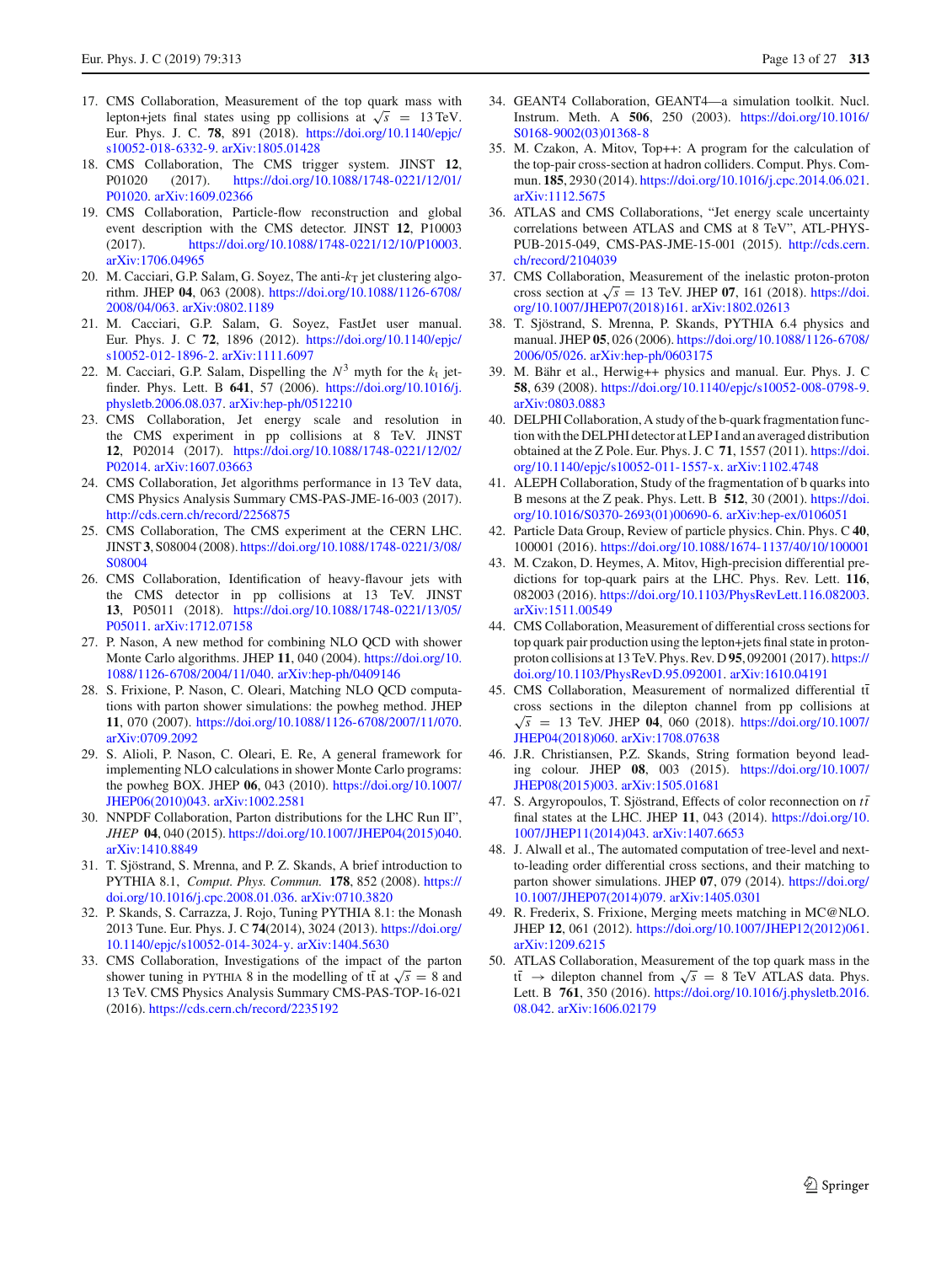# **CMS Collaboration**

## **Yerevan Physics Institute, Yerevan, Armenia**

A. M. Sirunyan, A. Tumasyan

## **Institut für Hochenergiephysik, Wien, Austria**

W. Adam, F. Ambrogi, E. Asilar, T. Bergauer, J. Brandstetter, M. Dragicevic, J. Erö, A. Escalante Del Valle, M. Flechl, R. Frühwirth<sup>1</sup>, V. M. Ghete, J. Hrubec, M. Jeitler<sup>1</sup>, N. Krammer, I. Krätschmer, D. Liko, T. Madlener, I. Mikulec, N. Rad, H. Rohringer, J. Schieck<sup>1</sup>, R. Schöfbeck, M. Spanring, D. Spitzbart, W. Waltenberger, J. Wittmann, C.-E. Wulz<sup>1</sup>, M. Zarucki

# **Institute for Nuclear Problems, Minsk, Belarus**

V. Chekhovsky, V. Mossolov, J. Suarez Gonzalez

# **Universiteit Antwerpen, Antwerpen, Belgium**

E. A. De Wolf, D. Di Croce, X. Janssen, J. Lauwers, A. Lelek, M. Pieters, H. Van Haevermaet, P. Van Mechelen, N. Van Remortel

# **Vrije Universiteit Brussel, Brussel, Belgium**

S. Abu Zeid, F. Blekman, J. D'Hondt, J. De Clercq, K. Deroover, G. Flouris, D. Lontkovskyi, S. Lowette, I. Marchesini, S. Moortgat, L. Moreels, Q. Python, K. Skovpen, S. Tavernier, W. Van Doninck, P. Van Mulders, I. Van Parijs

# **Université Libre de Bruxelles, Bruxelles, Belgium**

D. Beghin, B. Bilin, H. Brun, B. Clerbaux, G. De Lentdecker, H. Delannoy, B. Dorney, G. Fasanella, L. Favart, A. Grebenyuk, A. K. Kalsi, T. Lenzi, J. Luetic, N. Postiau, E. Starling, L. Thomas, C. Vander Velde, P. Vanlaer, D. Vannerom, Q. Wang

#### **Ghent University, Ghent, Belgium**

T. Cornelis, D. Dobur, A. Fagot, M. Gul, I. Khvastunov<sup>2</sup>, D. Poyraz, C. Roskas, D. Trocino, M. Tytgat, W. Verbeke, B. Vermassen, M. Vit, N. Zaganidis

#### **Université Catholique de Louvain, Louvain-la-Neuve, Belgium**

H. Bakhshiansohi, O. Bondu, G. Bruno, C. Caputo, P. David, C. Delaere, M. Delcourt, A. Giammanco, G. Krintiras, V. Lemaitre, A. Magitteri, K. Piotrzkowski, A. Saggio, M. Vidal Marono, P. Vischia, J. Zobec

#### **Centro Brasileiro de Pesquisas Fisicas, Rio de Janeiro, Brazil**

F. L. Alves, G. A. Alves, G. Correia Silva, C. Hensel, A. Moraes, M. E. Pol, P. Rebello Teles

# **Universidade do Estado do Rio de Janeiro, Rio de Janeiro, Brazil**

E. Belchior Batista Das Chagas, W. Carvalho, J. Chinellato<sup>3</sup>, E. Coelho, E. M. Da Costa, G. G. Da Silveira<sup>4</sup>,

D. De Jesus Damiao, C. De Oliveira Martins, S. Fonseca De Souza, H. Malbouisson, D. Matos Figueiredo,

M. Melo De Almeida, C. Mora Herrera, L. Mundim, H. Nogima, W. L. Prado Da Silva, L. J. Sanchez Rosas, A. Santoro,

A. Sznajder, M. Thiel, E. J. Tonelli Manganote<sup>3</sup>, F. Torres Da Silva De Araujo, A. Vilela Pereira

# **Universidade Estadual Paulista***a***, Universidade Federal do ABC***b***, São Paulo, Brazil**

S. Ahuja*a*, C. A. Bernardes*a*, L. Calligaris*a*, T. R. Fernandez Perez Tomei*a*, E. M. Gregores*b*, P. G. Mercadante*b*, S. F. Novaes*a*, SandraS. Padula*<sup>a</sup>*

#### **Institute for Nuclear Research and Nuclear Energy, Bulgarian Academy of Sciences, Sofia, Bulgaria**

A. Aleksandrov, R. Hadjiiska, P. Iaydjiev, A. Marinov, M. Misheva, M. Rodozov, M. Shopova, G. Sultanov

**University of Sofia, Sofia, Bulgaria** A. Dimitrov, L. Litov, B. Pavlov, P. Petkov

**Beihang University, Beijing, China** W. Fang<sup>5</sup>, X. Gao<sup>5</sup>, L. Yuan

# **Institute of High Energy Physics, Beijing, China**

M. Ahmad, J. G. Bian, G. M. Chen, H. S. Chen, M. Chen, Y. Chen, C. H. Jiang, D. Leggat, H. Liao, Z. Liu, S. M. Shaheen<sup>6</sup>, A. Spiezia, J. Tao, E. Yazgan, H. Zhang, S. Zhang<sup>6</sup>, J. Zhao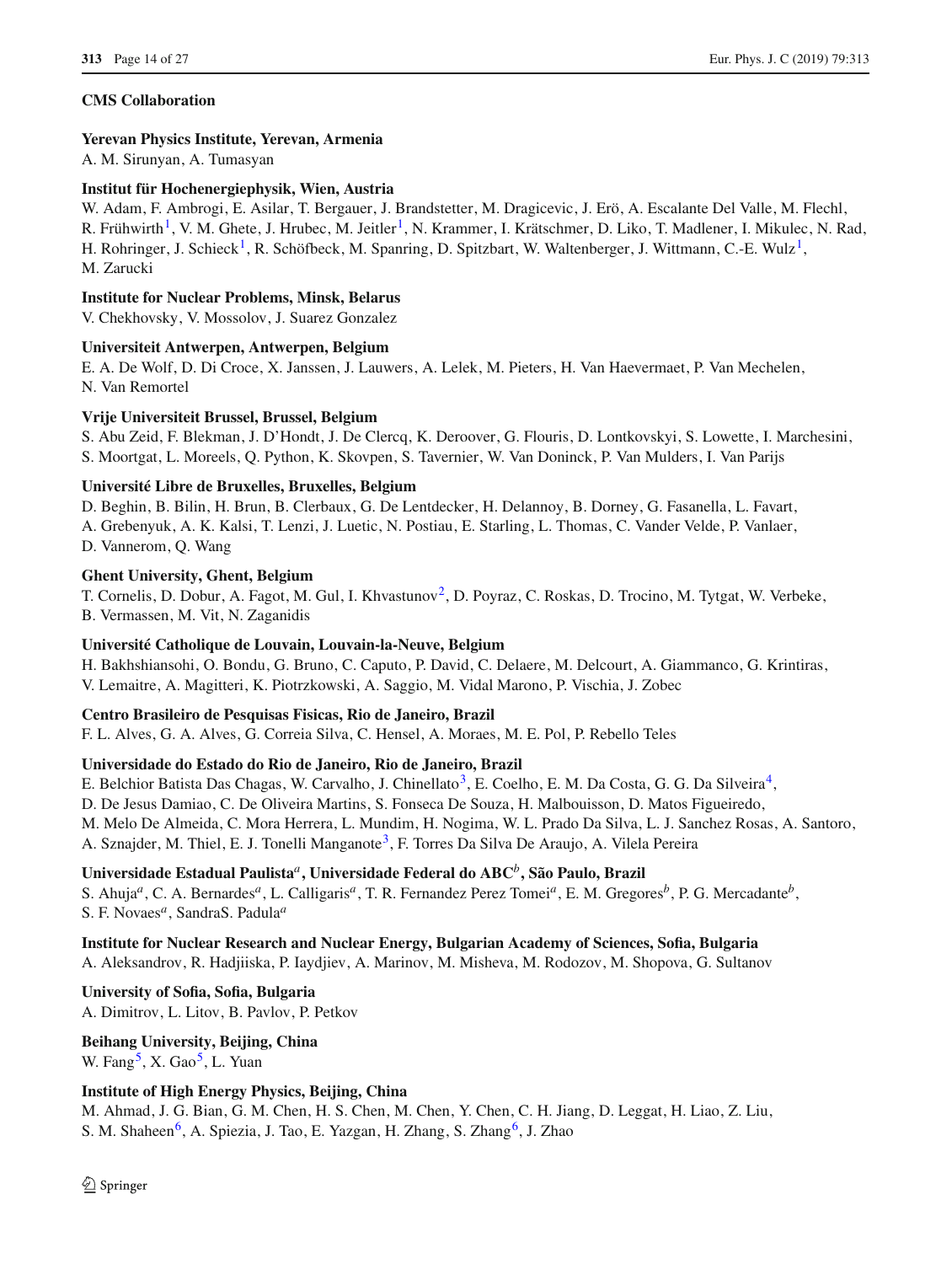## **State Key Laboratory of Nuclear Physics and Technology, Peking University, Beijing, China** Y. Ban, G. Chen, A. Levin, J. Li, L. Li, Q. Li, Y. Mao, S. J. Qian, D. Wang

# **Tsinghua University, Beijing, China**

Y. Wang

# **Universidad de Los Andes, Bogota, Colombia**

C. Avila, A. Cabrera, C. A. Carrillo Montoya, L. F. Chaparro Sierra, C. Florez, C. F. González Hernández, M. A. Segura Delgado

**Faculty of Electrical Engineering, Mechanical Engineering and Naval Architecture, University of Split, Split, Croatia** B. Courbon, N. Godinovic, D. Lelas, I. Puljak, T. Sculac

**Faculty of Science, University of Split, Split, Croatia** Z. Antunovic, M. Kovac

# **Institute Rudjer Boskovic, Zagreb, Croatia**

V. Brigljevic, D. Ferencek, K. Kadija, B. Mesic, M. Roguljic, A. Starodumov<sup>7</sup>, T. Susa

**University of Cyprus, Nicosia, Cyprus** M. W. Ather, A. Attikis, M. Kolosova, G. Mavromanolakis, J. Mousa, C. Nicolaou, F. Ptochos, P. A. Razis, H. Rykaczewski

# **Charles University, Prague, Czech Republic**

M. Finger  $\text{S}$ , M. Finger Jr. $\text{S}$ 

**Escuela Politecnica Nacional, Quito, Ecuador** E. Ayala

**Universidad San Francisco de Quito, Quito, Ecuador** E. Carrera Jarrin

#### **Academy of Scientific Research and Technology of the Arab Republic of Egypt, Egyptian Network of High Energy Physics, Cairo, Egypt** H. Abdalla<sup>9</sup>, S. Khalil<sup>10</sup>, A. Mohamed<sup>10</sup>

**National Institute of Chemical Physics and Biophysics, Tallinn, Estonia** S. Bhowmik, A. Carvalho Antunes De Oliveira, R. K. Dewanjee, K. Ehataht, M. Kadastik, M. Raidal, C. Veelken

**Department of Physics, University of Helsinki, Helsinki, Finland**

P. Eerola, H. Kirschenmann, J. Pekkanen, M. Voutilainen

# **Helsinki Institute of Physics, Helsinki, Finland**

J. Havukainen, J. K. Heikkilä, T. Järvinen, V. Karimäki, R. Kinnunen, T. Lampén, K. Lassila-Perini, S. Laurila, S. Lehti, T. Lindén, P. Luukka, T. Mäenpää, H. Siikonen, E. Tuominen, J. Tuominiemi

**Lappeenranta University of Technology, Lappeenranta, Finland** T. Tuuva

# **IRFU, CEA, Université Paris-Saclay, Gif-sur-Yvette, France**

M. Besancon, F. Couderc, M. Dejardin, D. Denegri, J. L. Faure, F. Ferri, S. Ganjour, A. Givernaud, P. Gras, G. Hamel de Monchenault, P. Jarry, C. Leloup, E. Locci, J. Malcles, G. Negro, J. Rander, A. Rosowsky, M. Ö. Sahin, M. Titov

# **Laboratoire Leprince-Ringuet, Ecole polytechnique, CNRS/IN2P3, Université Paris-Saclay, Palaiseau, France** A. Abdulsalam[11,](#page-25-10) C. Amendola, I. Antropov, F. Beaudette, P. Busson, C. Charlot, R. Granier de Cassagnac, I. Kucher, A. Lobanov, J. Martin Blanco, C. Martin Perez, M. Nguyen, C. Ochando, G. Ortona, P. Paganini, J. Rembser, R. Salerno,

J. B. Sauvan, Y. Sirois, A. G. Stahl Leiton, A. Zabi, A. Zghiche

# **Université de Strasbourg, CNRS, IPHC UMR 7178, Strasbourg, France**

J.-L. Agram<sup>12</sup>, J. Andrea, D. Bloch, G. Bourgatte, J.-M. Brom, E. C. Chabert, V Cherepanov, C. Collard, E. Conte<sup>12</sup>, J.-C. Fontaine<sup>12</sup>, D. Gelé, U. Goerlach, M. Jansová, A.-C. Le Bihan, N. Tonon, P. Van Hove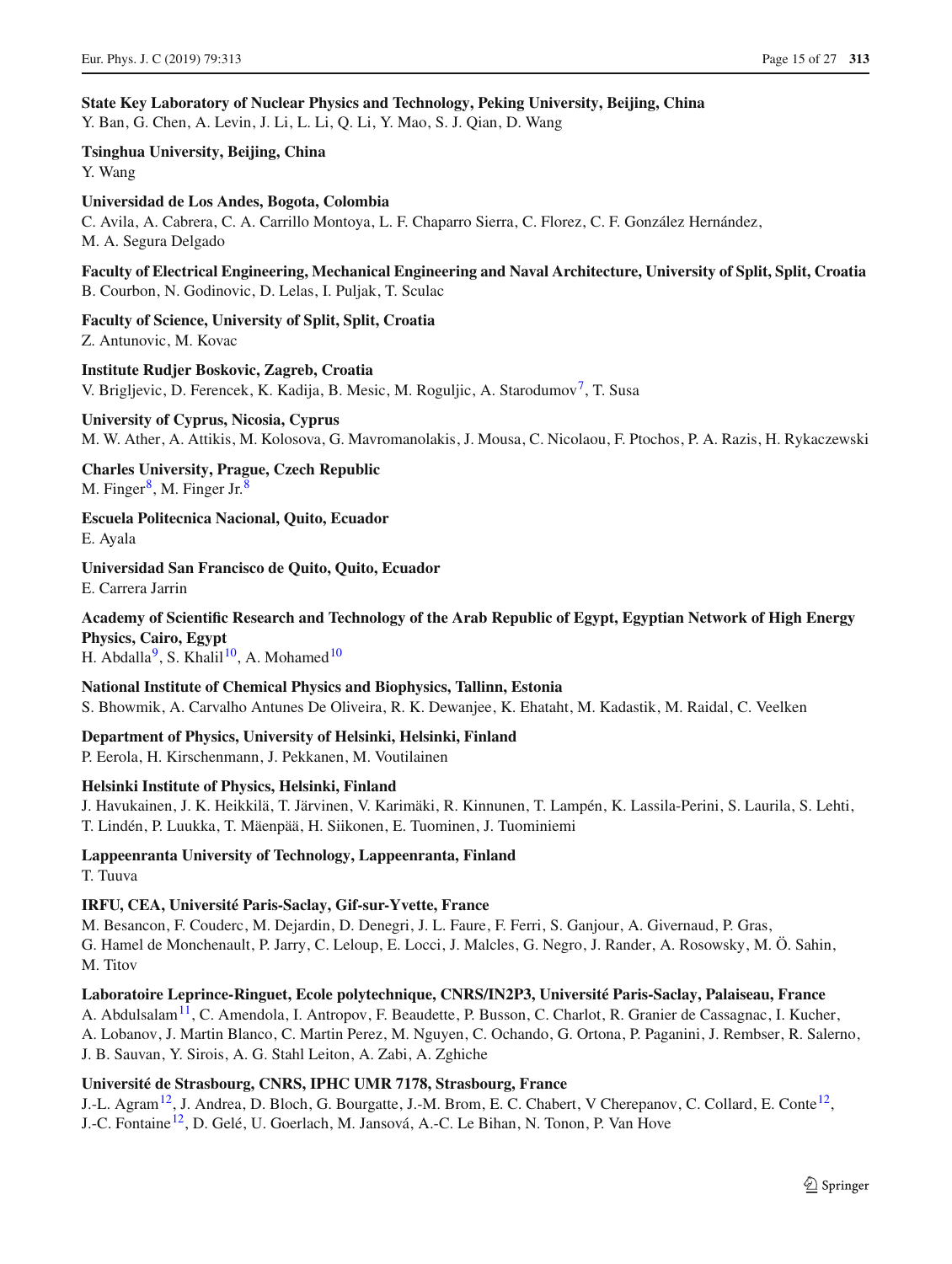#### **Centre de Calcul de l'Institut National de Physique Nucleaire et de Physique des Particules, CNRS/IN2P3, Villeurbanne, France**

S. Gadrat

## **Université de Lyon, Université Claude Bernard Lyon 1, CNRS-IN2P3, Institut de Physique Nucléaire de Lyon, Villeurbanne, France**

S. Beauceron, C. Bernet, G. Boudoul, N. Chanon, R. Chierici, D. Contardo, P. Depasse, H. El Mamouni, J. Fay, L. Finco, S. Gascon, M. Gouzevitch, G. Grenier, B. Ille, F. Lagarde, I. B. Laktineh, H. Lattaud, M. Lethuillier, L. Mirabito,

S. Perries, A. Popov<sup>13</sup>, V. Sordini, G. Touquet, M. Vander Donckt, S. Viret

# **Georgian Technical University, Tbilisi, Georgia**

A. Khvedelidze<sup>[8](#page-25-7)</sup>

# **Tbilisi State University, Tbilisi, Georgia**

Z. Tsamalaidze<sup>[8](#page-25-7)</sup>

# **RWTH Aachen University, I. Physikalisches Institut, Aachen, Germany**

C. Autermann, L. Feld, M. K. Kiesel, K. Klein, M. Lipinski, M. Preuten, M. P. Rauch, C. Schomakers, J. Schulz, M. Teroerde, B. Wittmer

# **RWTH Aachen University, III. Physikalisches Institut A, Aachen, Germany**

A. Albert, M. Erdmann, S. Erdweg, T. Esch, R. Fischer, S. Ghosh, A. Güth, T. Hebbeker, C. Heidemann, K. Hoepfner, H. Keller, L. Mastrolorenzo, M. Merschmeyer, A. Meyer, P. Millet, S. Mukherjee, T. Pook, M. Radziej, H. Reithler, M. Rieger, A. Schmidt, D. Teyssier, S. Thüer

# **RWTH Aachen University, III. Physikalisches Institut B, Aachen, Germany**

G. Flügge, O. Hlushchenko, T. Kress, T. Müller, A. Nehrkorn, A. Nowack, C. Pistone, O. Pooth, D. Roy, H. Sert, A. Stahl<sup>[14](#page-25-13)</sup>

# **Deutsches Elektronen-Synchrotron, Hamburg, Germany**

M. Aldaya Martin, T. Arndt, C. Asawatangtrakuldee, I. Babounikau, K. Beernaert, O. Behnke, U. Behrens,

A. Bermúdez Martínez, D. Bertsche, A. A. Bin Anuar, K. Borras<sup>15</sup>, V. Botta, A. Campbell, P. Connor,

C. Contreras-Campana, V. Danilov, A. De Wit, M. M. Defranchis, C. Diez Pardos, D. Domínguez Damiani, G. Eckerlin,

T. Eichhorn, A. Elwood, E. Eren, E. Gallo<sup>16</sup>, A. Geiser, J. M. Grados Luyando, A. Grohsjean, M. Guthoff, M. Haranko,

A. Harb, H. Jung, M. Kasemann, J. Keaveney, C. Kleinwort, J. Knolle, D. Krücker, W. Lange, T. Lenz, J. Leonard,

K. Lipka, W. Lohmann<sup>17</sup>, R. Mankel, I.-A. Melzer-Pellmann, A. B. Meyer, M. Meyer, M. Missiroli, G. Mittag, J. Mnich,

V. Myronenko, S. K. Pflitsch, D. Pitzl, A. Raspereza, A. Saibel, M. Savitskyi, P. Saxena, P. Schütze, C. Schwanenberger,

R. Shevchenko, A. Singh, H. Tholen, O. Turkot, A. Vagnerini, M. Van De Klundert, G. P. Van Onsem, R. Walsh, Y. Wen,

K. Wichmann, C. Wissing, O. Zenaiev

# **University of Hamburg, Hamburg, Germany**

R. Aggleton, S. Bein, L. Benato, A. Benecke, T. Dreyer, A. Ebrahimi, E. Garutti, D. Gonzalez, P. Gunnellini, J. Haller, A. Hinzmann, A. Karavdina, G. Kasieczka, R. Klanner, R. Kogler, N. Kovalchuk, S. Kurz, V. Kutzner, J. Lange, D. Marconi, J. Multhaup, M. Niedziela, C.E.N. Niemeyer, D. Nowatschin, A. Perieanu, A. Reimers, O. Rieger, C. Scharf, P. Schleper, S. Schumann, J. Schwandt, J. Sonneveld, H. Stadie, G. Steinbrück, F. M. Stober, M. Stöver, B. Vormwald, I. Zoi

## **Karlsruher Institut fuer Technologie, Karlsruhe, Germany**

M. Akbiyik, C. Barth, M. Baselga, S. Baur, E. Butz, R. Caspart, T. Chwalek, F. Colombo, W. De Boer, A. Dierlamm, K. El Morabit, N. Faltermann, B. Freund, M. Giffels, M. A. Harrendorf, F. Hartmann<sup>14</sup>, S. M. Heindl, U. Husemann, I. Katkov<sup>13</sup>, S. Kudella, S. Mitra, M. U. Mozer, Th. Müller, M. Musich, M. Plagge, G. Quast, K. Rabbertz, M. Schröder, I. Shvetsov, H. J. Simonis, R. Ulrich, S. Wayand, M. Weber, T. Weiler, C. Wöhrmann, R. Wolf

# **Institute of Nuclear and Particle Physics (INPP), NCSR Demokritos, Aghia Paraskevi, Greece**

G. Anagnostou, G. Daskalakis, T. Geralis, A. Kyriakis, D. Loukas, G. Paspalaki

# **National and Kapodistrian University of Athens, Athens, Greece**

A. Agapitos, G. Karathanasis, P. Kontaxakis, A. Panagiotou, I. Papavergou, N. Saoulidou, K. Vellidis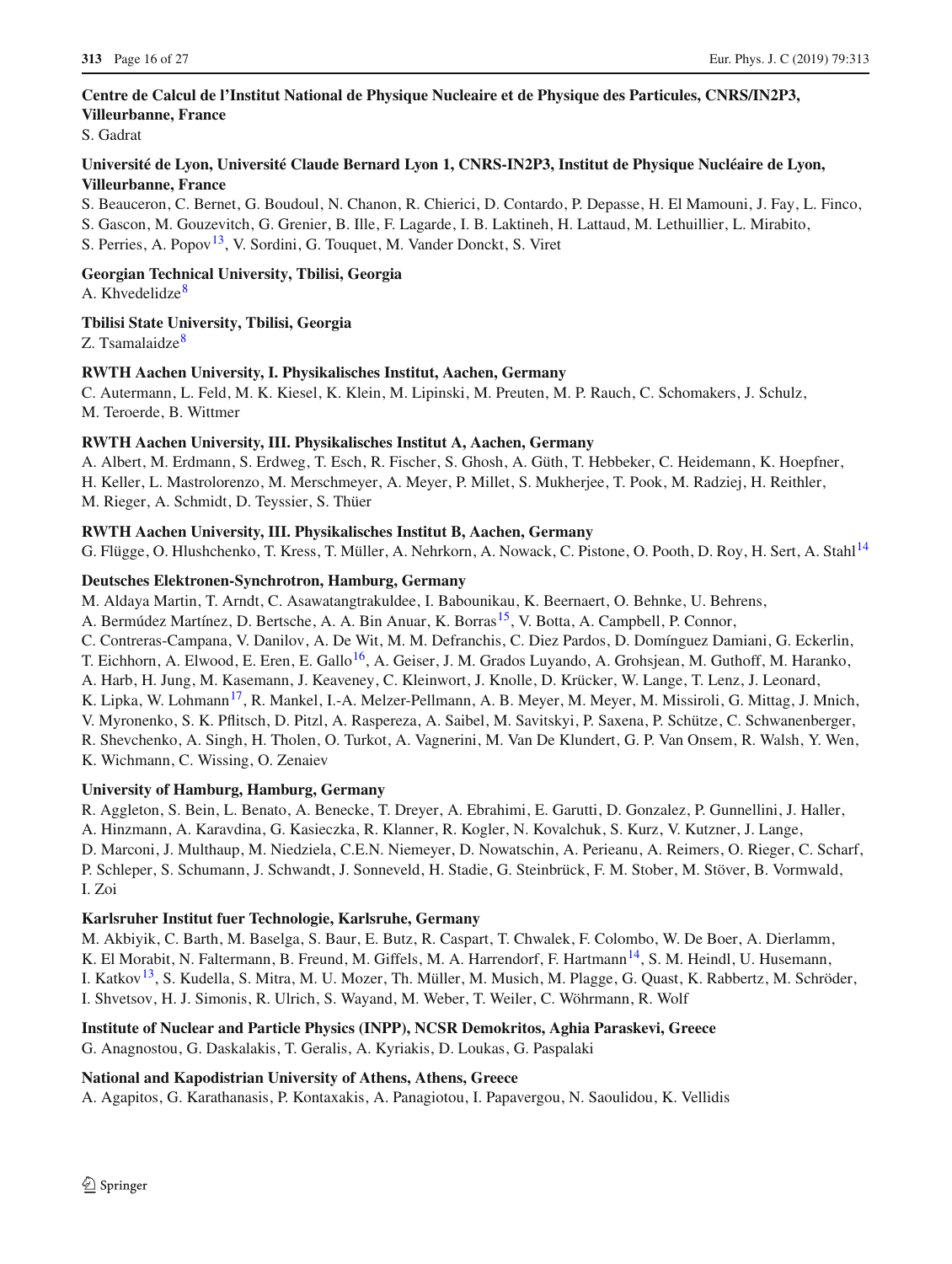## **National Technical University of Athens, Athens, Greece**

K. Kousouris, I. Papakrivopoulos, G. Tsipolitis

#### **University of Ioánnina, Ioánnina, Greece**

I. Evangelou, C. Foudas, P. Gianneios, P. Katsoulis, P. Kokkas, S. Mallios, N. Manthos, I. Papadopoulos, E. Paradas, J. Strologas, F. A. Triantis, D. Tsitsonis

**MTA-ELTE Lendület CMS Particle and Nuclear Physics Group, Eötvös Loránd University, Budapest, Hungary**

M. Bartók<sup>18</sup>, M. Csanad, N. Filipovic, P. Major, M. I. Nagy, G. Pasztor, O. Surányi, G. I. Veres

# **Wigner Research Centre for Physics, Budapest, Hungary**

G. Bencze, C. Hajdu, D. Horvath<sup>19</sup>, Á. Hunyadi, F. Sikler, T. Á. Vámi, V. Veszpremi, G. Vesztergombi<sup>†</sup>

# **Institute of Nuclear Research ATOMKI, Debrecen, Hungary**

N. Beni, S. Czellar, J. Karancsi<sup>18</sup>, A. Makovec, J. Molnar, Z. Szillasi

# **Institute of Physics, University of Debrecen, Debrecen, Hungary**

P. Raics, Z. L. Trocsanyi, B. Ujvari

**Indian Institute of Science (IISc), Bangalore, India**

S. Choudhury, J. R. Komaragiri, P. C. Tiwari

# **National Institute of Science Education and Research, HBNI, Bhubaneswar, India**

S. Bahinipati<sup>21</sup>, C. Kar, P. Mal, K. Mandal, A. Nayak<sup>22</sup>, S. Roy Chowdhury, D. K. Sahoo<sup>21</sup>, S. K. Swain

# **Panjab University, Chandigarh, India**

S. Bansal, S. B. Beri, V. Bhatnagar, S. Chauhan, R. Chawla, N. Dhingra, R. Gupta, A. Kaur, M. Kaur, S. Kaur, P. Kumari, M. Lohan, M. Meena, A. Mehta, K. Sandeep, S. Sharma, J. B. Singh, A. K. Virdi, G. Walia

#### **University of Delhi, Delhi, India**

A. Bhardwaj, B. C. Choudhary, R. B. Garg, M. Gola, S. Keshri, Ashok Kumar, S. Malhotra, M. Naimuddin, P. Priyanka, K. Ranjan, Aashaq Shah, R. Sharma

# **Saha Institute of Nuclear Physics, HBNI, Kolkata, India**

R. Bhardwaj<sup>23</sup>, M. Bharti<sup>23</sup>, R. Bhattacharya, S. Bhattacharya, U. Bhawandeep<sup>23</sup>, D. Bhowmik, S. Dey, S. Dutt<sup>23</sup>, S. Dutta, S. Ghosh, M. Maity<sup>24</sup>, K. Mondal, S. Nandan, A. Purohit, P. K. Rout, A. Roy, G. Saha, S. Sarkar, T. Sarkar<sup>24</sup>, M. Sharan, B. Singh<sup>23</sup>, S. Thakur<sup>23</sup>

#### **Indian Institute of Technology Madras, Madras, India**

P. K. Behera, A. Muhammad

#### **Bhabha Atomic Research Centre, Mumbai, India**

R. Chudasama, D. Dutta, V. Jha, V. Kumar, D. K. Mishra, P. K. Netrakanti, L. M. Pant, P. Shukla, P. Suggisetti

#### **Tata Institute of Fundamental Research-A, Mumbai, India**

T. Aziz, M. A. Bhat, S. Dugad, G. B. Mohanty, N. Sur, RavindraKumar Verma

#### **Tata Institute of Fundamental Research-B, Mumbai, India**

S. Banerjee, S. Bhattacharya, S. Chatterjee, P. Das, M. Guchait, Sa. Jain, S. Karmakar, S. Kumar, G. Majumder, K. Mazumdar, N. Sahoo

#### **Indian Institute of Science Education and Research (IISER), Pune, India**

S. Chauhan, S. Dube, V. Hegde, A. Kapoor, K. Kothekar, S. Pandey, A. Rane, A. Rastogi, S. Sharma

#### **Institute for Research in Fundamental Sciences (IPM), Tehran, Iran**

S. Chenarani<sup>25</sup>, E. Eskandari Tadavani, S. M. Etesami<sup>25</sup>, M. Khakzad, M. Mohammadi Najafabadi, M. Naseri, F. Rezaei Hosseinabadi, B. Safarzadeh<sup>26</sup>, M. Zeinali

#### **University College Dublin, Dublin, Ireland**

M. Felcini, M. Grunewald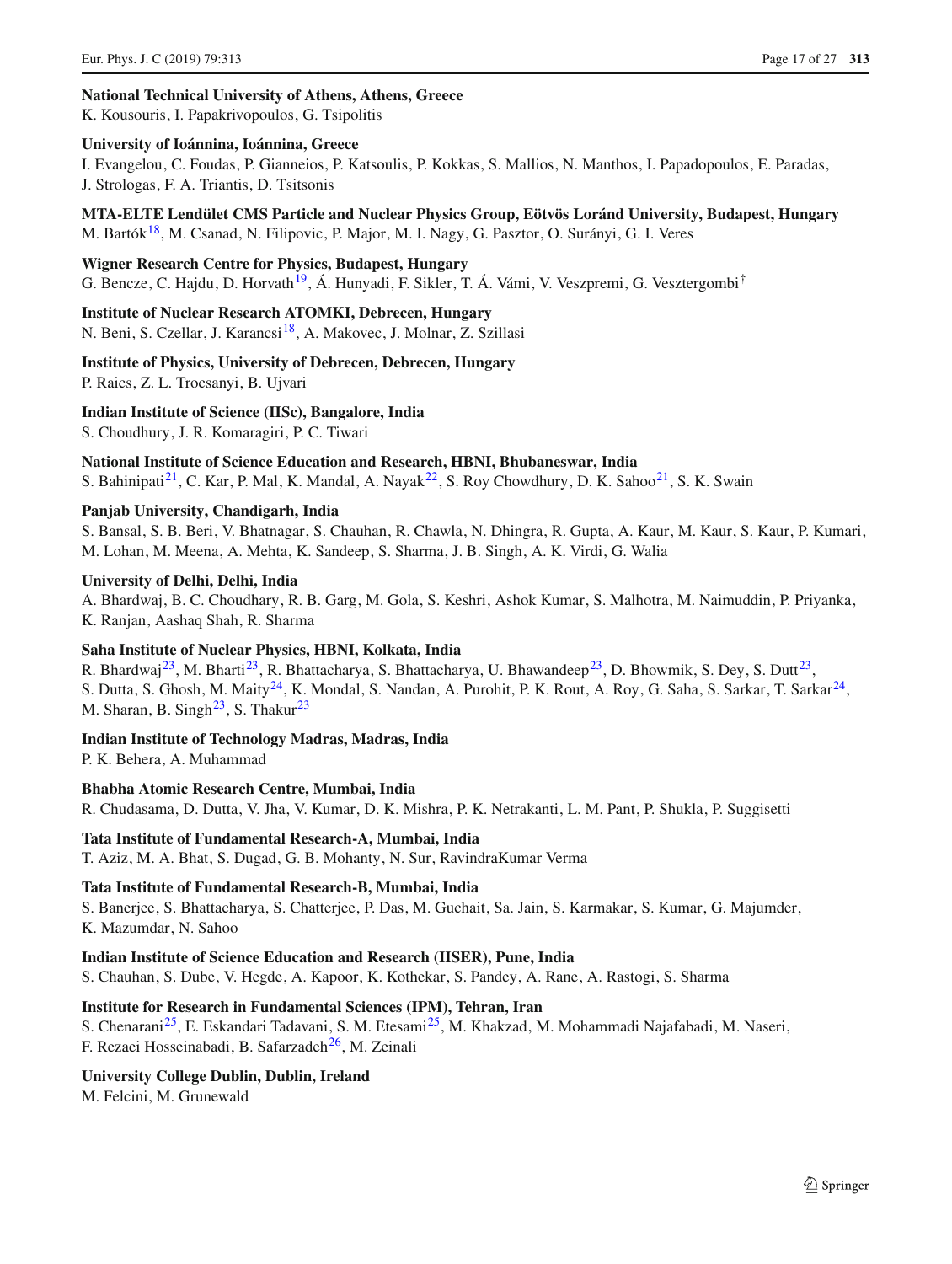## **INFN Sezione di Bari***a***, Università di Bari***b***, Politecnico di Bari***c***, Bari, Italy**

M. Abbrescia*a*,*b*, C. Calabria*a*,*b*, A. Colaleo*a*, D. Creanza*a*,*c*, L. Cristella*a*,*b*, N. De Filippis*a*,*c*, M. De Palma*a*,*b*, A. Di Florio<sup>a,b</sup>, F. Errico<sup>a,b</sup>, L. Fiore<sup>a</sup>, A. Gelmi<sup>a,b</sup>, G. Iaselli<sup>a,c</sup>, M. Ince<sup>a,b</sup>, S. Lezki<sup>a,b</sup>, G. Maggi<sup>a,c</sup>, M. Maggi<sup>a</sup>, G. Miniello<sup>*a*,*b*</sup>, S. My<sup>*a*,*b*</sup>, S. Nuzzo<sup>*a*,*b*</sup>, A. Pompili<sup>*a*,*b*</sup>, G. Pugliese<sup>*a*,*c*</sup>, R. Radogna<sup>*a*</sup>, A. Ranieri<sup>*a*</sup>, G. Selvaggi<sup>*a*,*b*</sup>, A. Sharma*a*, L. Silvestris*a*, R. Venditti*a*, P. Verwilligen*<sup>a</sup>*

# **INFN Sezione di Bologna***a***, Università di Bologna***b***, Bologna, Italy**

G. Abbiendi*a*, C. Battilana*a*,*b*, D. Bonacorsi*a*,*b*, L. Borgonovi*a*,*b*, S. Braibant-Giacomelli*a*,*b*, R. Campanini*a*,*b*, P. Capiluppi*a*,*b*, A. Castro*a*,*b*, F. R. Cavallo*a*, S. S. Chhibra*a*,*b*, G. Codispoti*a*,*b*, M. Cuffiani*a*,*b*, G. M. Dallavalle*a*, F. Fabbri*a*, A. Fanfani*a*,*b*, E. Fontanesi, P. Giacomelli*a*, C. Grandi*a*, L. Guiducci*a*,*b*, F. Iemmi*a*,*b*, S. Lo Meo*a*,[27,](#page-25-25) S. Marcellini*a*, G. Masetti*a*, A. Montanari*a*, F. L. Navarria*a*,*b*, A. Perrotta*a*, F. Primavera*a*,*b*, A. M. Rossi*a*,*b*, T. Rovelli*a*,*b*, G. P. Siroli*a*,*b*, N. Tosi*<sup>a</sup>*

# **INFN Sezione di Catania***a***, Università di Catania***b***, Catania, Italy**

S. Albergo<sup>*a*,*b*</sup>, A. Di Mattia<sup>*a*</sup>, R. Potenza<sup>*a*,*b*</sup>, A. Tricomi<sup>*a*,*b*</sup>, C. Tuve<sup>*a*,*b*</sup>

# **INFN Sezione di Firenze***a***, Università di Firenze***b***, Firenze, Italy**

G. Barbagli*a*, K. Chatterjee*a*,*b*, V. Ciulli*a*,*b*, C. Civinini*a*, R. D'Alessandro*a*,*b*, E. Focardi*a*,*b*, G. Latino, P. Lenzi*a*,*b*, M. Meschini*a*, S. Paoletti*a*, L. Russo*a*,[28,](#page-25-26) G. Sguazzoni*<sup>a</sup>*, D. Strom*a*, L. Viliani*<sup>a</sup>*

# **INFN Laboratori Nazionali di Frascati, Frascati, Italy**

L. Benussi, S. Bianco, F. Fabbri, D. Piccolo

# **INFN Sezione di Genova***a***, Università di Genova***b***, Genova, Italy**

F. Ferro*a*, R. Mulargia*a*,*b*, E. Robutti*a*, S. Tosi*a*,*<sup>b</sup>*

#### **INFN Sezione di Milano-Bicocca***a***, Università di Milano-Bicocca***b***, Milano, Italy**

A. Benaglia*a*, A. Beschi*b*, F. Brivio*a*,*b*, V. Ciriolo*a*,*b*,[14,](#page-25-13) S. Di Guida*<sup>a</sup>*,*b*,[14,](#page-25-13) M. E. Dinardo*<sup>a</sup>*,*b*, S. Fiorendi*a*,*b*, S. Gennai*a*, A. Ghezzi*a*,*b*, P. Govoni*a*,*b*, M. Malberti*a*,*b*, S. Malvezzi*a*, D. Menasce*a*, F. Monti, L. Moroni*a*, M. Paganoni*a*,*b*, D. Pedrini*a*, S. Ragazzi*a*,*b*, T. Tabarelli de Fatis*a*,*b*, D. Zuolo*a*,*<sup>b</sup>*

# **INFN Sezione di Napoli***a***, Università di Napoli 'Federico II'** *<sup>b</sup>***, Napoli, Italy, Università della Basilicata***c***, Potenza, Italy, Università G. Marconi***<sup>d</sup>* **, Roma, Italy**

S. Buontempo*a*, N. Cavallo*a*,*c*, A. De Iorio*a*,*b*, A. Di Crescenzo*a*,*b*, F. Fabozzi*a*,*c*, F. Fienga*a*, G. Galati*a*, A. O. M. Iorio*a*,*b*, L. Lista<sup>*a*</sup>, S. Meola<sup>*a*,*d*, 14</sup>, P. Paolucci<sup>*a*, 14</sup>, C. Sciacca<sup>*a*,*b*</sup>, E. Voevodina<sup>*a*,*b*</sup>

## **INFN Sezione di Padova***a***, Università di Padova***b***, Padova, Italy, Università di Trento***c***, Trento, Italy**

P. Azzi*a*, N. Bacchetta*a*, D. Bisello*a*,*b*, A. Boletti*a*,*b*, A. Bragagnolo, R. Carlin*a*,*b*, P. Checchia*a*, M. Dall'Osso*a*,*b*, P. De Castro Manzano*a*, T. Dorigo*a*, U. Dosselli*a*, F. Gasparini*a*,*b*, U. Gasparini*a*,*b*, A. Gozzelino*a*, S. Y. Hoh, S. Lacaprara*a*, P. Lujan, M. Margoni*a*,*b*, A. T. Meneguzzo*a*,*b*, J. Pazzini*a*, M. Presilla*b*, P. Ronchese*a*,*b*, R. Rossin*a*,*b*, F. Simonetto*a*,*b*, A. Tiko, E. Torassa*a*, M. Tosi*a*,*b*, M. Zanetti*a*,*b*, P. Zotto*a*,*b*, G. Zumerle*a*,*<sup>b</sup>*

# **INFN Sezione di Pavia***a***, Università di Pavia***b***, Pavia, Italy**

A. Braghieri*a*, A. Magnani*a*, P. Montagna*a*,*b*, S. P. Ratti*a*,*b*, V. Re*a*, M. Ressegotti*a*,*b*, C. Riccardi*a*,*b*, P. Salvini*a*, I. Vai*a*,*b*, P. Vitulo*a*,*<sup>b</sup>*

# **INFN Sezione di Perugia***a***, Università di Perugia***b***, Perugia, Italy**

M. Biasini*a*,*b*, G. M. Bilei*a*, C. Cecchi*a*,*b*, D. Ciangottini*a*,*b*, L. Fanò*a*,*b*, P. Lariccia*a*,*b*, R. Leonardi*a*,*b*, E. Manoni*a*, G. Mantovani*a*,*b*, V. Mariani*a*,*b*, M. Menichelli*a*, A. Rossi*a*,*b*, A. Santocchia*a*,*b*, D. Spiga*<sup>a</sup>*

#### **INFN Sezione di Pisa***a***, Università di Pisa***b***, Scuola Normale Superiore di Pisa***c***, Pisa, Italy**

K. Androsov*a*, P. Azzurri*a*, G. Bagliesi*a*, L. Bianchini*a*, T. Boccali*a*, L. Borrello, R. Castaldi*a*, M. A. Ciocci*a*,*b*, R. Dell'Orso*a*, G. Fedi*a*, F. Fiori*a*,*c*, L. Giannini*a*,*c*, A. Giassi*a*, M. T. Grippo*a*, F. Ligabue*a*,*c*, E. Manca*a*,*c*, G. Mandorli*a*,*c*, A. Messineo*a*,*b*, F. Palla*a*, A. Rizzi*a*,*b*, G. Rolandi[29,](#page-25-27) P. Spagnolo*<sup>a</sup>*, R. Tenchini*a*, G. Tonelli*a*,*b*, A. Venturi*a*, P. G. Verdini*<sup>a</sup>*

# **INFN Sezione di Roma***a***, Sapienza Università di Roma***b***, Rome, Italy**

L. Barone*a*,*b*, F. Cavallari*a*, M. Cipriani*a*,*b*, D. Del Re*a*,*b*, E. Di Marco*a*,*b*, M. Diemoz*a*, S. Gelli*a*,*b*, E. Longo*a*,*b*,

B. Marzocchi*a*,*b*, P. Meridiani*a*, G. Organtini*a*,*b*, F. Pandolfi*a*, R. Paramatti*a*,*b*, F. Preiato*a*,*b*, S. Rahatlou*a*,*b*, C. Rovelli*a*, F. Santanastasio*a*,*<sup>b</sup>*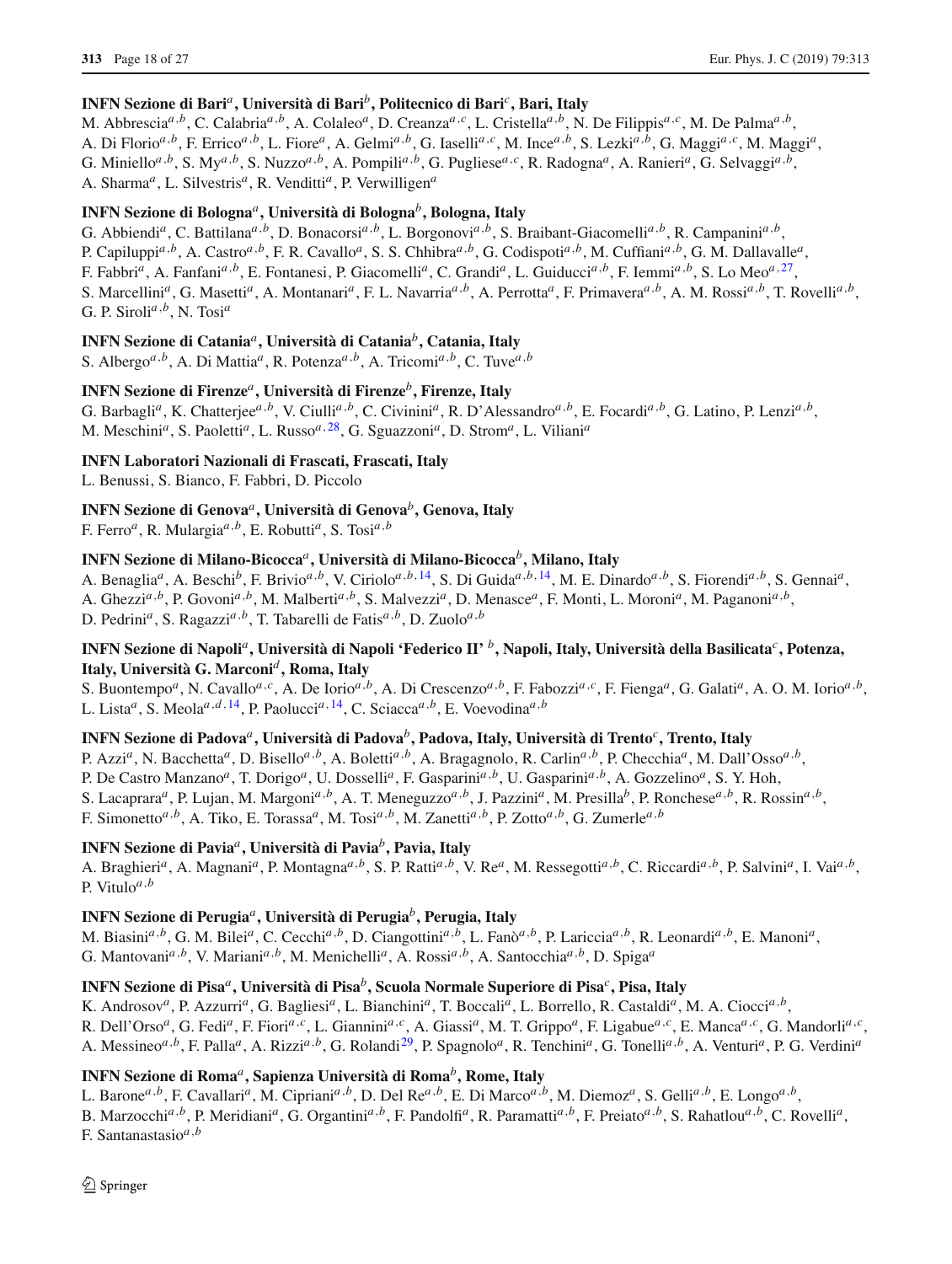#### **INFN Sezione di Torino***a***, Università di Torino***b***, Torino, Italy, Università del Piemonte Orientale***c***, Novara, Italy**

N. Amapane*a*,*b*, R. Arcidiacono*a*,*c*, S. Argiro*a*,*b*, M. Arneodo*a*,*c*, N. Bartosik*a*, R. Bellan*a*,*b*, C. Biino*a*, A. Cappati*a*,*b*, N. Cartiglia*a*, F. Cenna*a*,*b*, S. Cometti*a*, M. Costa*a*,*b*, R. Covarelli*a*,*b*, N. Demaria*a*, B. Kiani*a*,*b*, C. Mariotti*a*, S. Maselli*a*, E. Migliore*a*,*b*, V. Monaco*a*,*b*, E. Monteil*a*,*b*, M. Monteno*a*, M. M. Obertino*a*,*b*, L. Pacher*a*,*b*, N. Pastrone*a*, M. Pelliccioni*a*, G. L. Pinna Angioni<sup>a, b</sup>, A. Romero<sup>a, b</sup>, M. Ruspa<sup>a, c</sup>, R. Sacchi<sup>a, b</sup>, R. Salvatico<sup>a, b</sup>, K. Shchelina<sup>a, b</sup>, V. Sola<sup>a</sup>, A. Solano<sup>a, b</sup>, D. Soldi*a*,*b*, A. Staiano*<sup>a</sup>*

#### **INFN Sezione di Trieste***a***, Università di Trieste***b***, Trieste, Italy**

S. Belforte*a*, V. Candelise*a*,*b*, M. Casarsa*a*, F. Cossutti*a*, A. Da Rold*a*,*b*, G. Della Ricca*a*,*b*, F. Vazzoler*a*,*b*, A. Zanetti*<sup>a</sup>*

## **Kyungpook National University, Daegu, Korea**

D. H. Kim, G. N. Kim, M. S. Kim, J. Lee, S. Lee, S. W. Lee, C. S. Moon, Y. D. Oh, S. I. Pak, S. Sekmen, D. C. Son, Y. C. Yang

**Institute for Universe and Elementary Particles, Chonnam National University, Kwangju, Korea** H. Kim, D. H. Moon, G. Oh

**Hanyang University, Seoul, Korea** B. Francois, J.  $Goh<sup>30</sup>$ , T. J. Kim

# **Korea University, Seoul, Korea** S. Cho, S. Choi, Y. Go, D. Gyun, S. Ha, B. Hong, Y. Jo, K. Lee, K. S. Lee, S. Lee, J. Lim, S. K. Park, Y. Roh

**Sejong University, Seoul, Korea** H. S. Kim

**Seoul National University, Seoul, Korea**

J. Almond, J. Kim, J. S. Kim, H. Lee, K. Lee, K. Nam, S. B. Oh, B. C. Radburn-Smith, S. h. Seo, U. K. Yang, H. D. Yoo, G. B. Yu

**University of Seoul, Seoul, Korea** D. Jeon, H. Kim, J. H. Kim, J. S. H. Lee, I. C. Park

**Sungkyunkwan University, Suwon, Korea** Y. Choi, C. Hwang, J. Lee, I. Yu

**Riga Technical University, Riga, Latvia** V. Veckalns $31$ 

**Vilnius University, Vilnius, Lithuania** V. Dudenas, A. Juodagalvis, J. Vaitkus

**National Centre for Particle Physics, Universiti Malaya, Kuala Lumpur, Malaysia** Z. A. Ibrahim, M. A. B. Md Ali<sup>32</sup>, F. Mohamad Idris<sup>33</sup>, W. A. T. Wan Abdullah, M. N. Yusli, Z. Zolkapli

**Universidad de Sonora (UNISON), Hermosillo, Mexico** J. F. Benitez, A. Castaneda Hernandez, J. A. Murillo Quijada

#### **Centro de Investigacion y de Estudios Avanzados del IPN, Mexico City, Mexico**

H. Castilla-Valdez, E. De La Cruz-Burelo, M. C. Duran-Osuna, I. Heredia-De La Cruz<sup>34</sup>, R. Lopez-Fernandez, J. Mejia Guisao, R. I. Rabadan-Trejo, M. Ramirez-Garcia, G. Ramirez-Sanchez, R. Reyes-Almanza, A. Sanchez-Hernandez

#### **Universidad Iberoamericana, Mexico City, Mexico**

S. Carrillo Moreno, C. Oropeza Barrera, F. Vazquez Valencia

# **Benemerita Universidad Autonoma de Puebla, Puebla, Mexico**

J. Eysermans, I. Pedraza, H. A. Salazar Ibarguen, C. Uribe Estrada

# **Universidad Autónoma de San Luis Potosí, San Luis Potosí, Mexico**

A. Morelos Pineda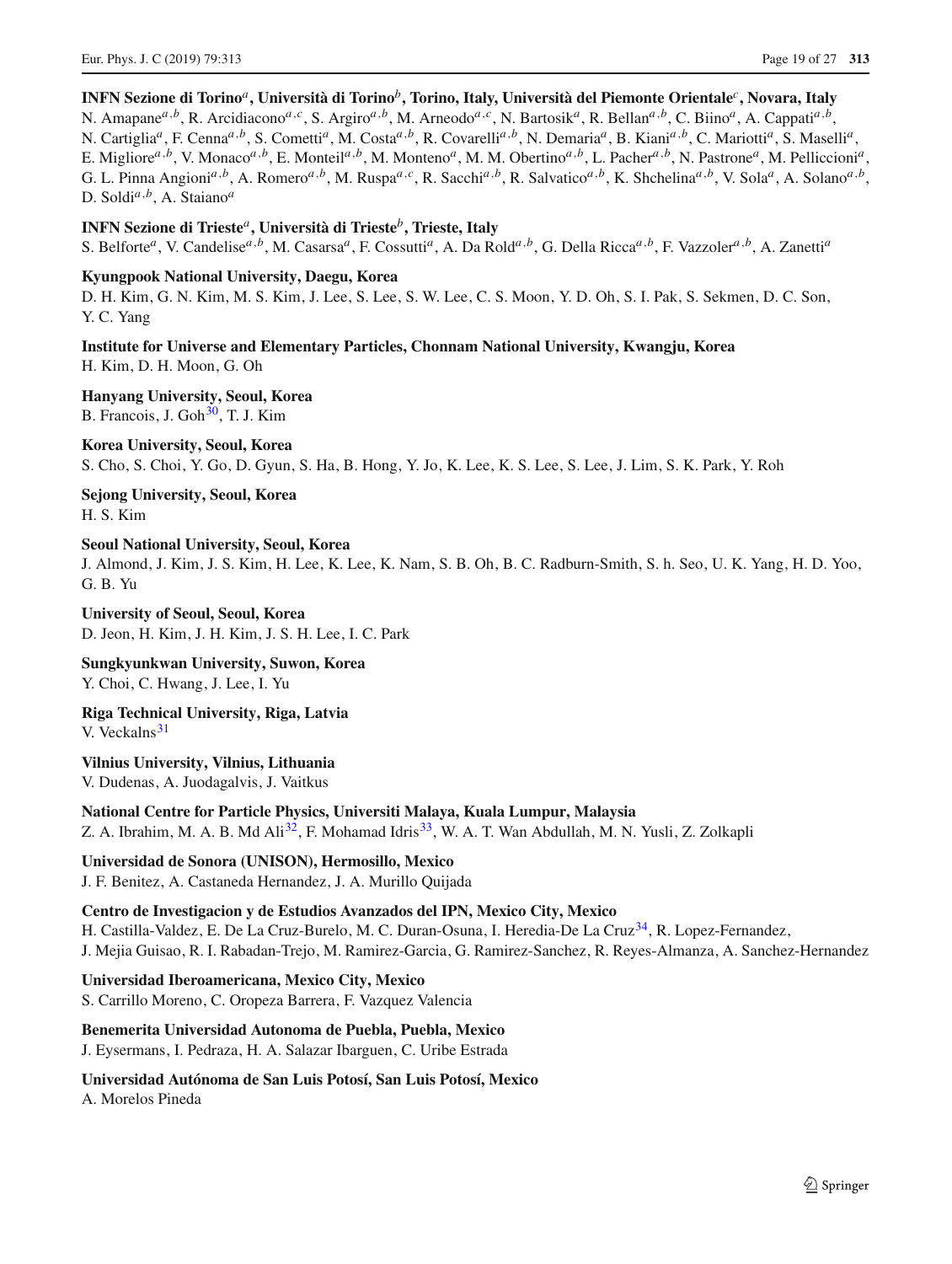# **University of Auckland, Auckland, New Zealand**

D. Krofcheck

#### **University of Canterbury, Christchurch, New Zealand**

S. Bheesette, P. H. Butler

#### **National Centre for Physics, Quaid-I-Azam University, Islamabad, Pakistan**

A. Ahmad, M. Ahmad, M. I. Asghar, Q. Hassan, H. R. Hoorani, W. A. Khan, M. A. Shah, M. Shoaib, M. Waqas

#### **National Centre for Nuclear Research, Swierk, Poland**

H. Bialkowska, M. Bluj, B. Boimska, T. Frueboes, M. Górski, M. Kazana, M. Szleper, P. Traczyk, P. Zalewski

## **Institute of Experimental Physics, Faculty of Physics, University of Warsaw, Warsaw, Poland**

K. Bunkowski, A. Byszuk<sup>35</sup>, K. Doroba, A. Kalinowski, M. Konecki, J. Krolikowski, M. Misiura, M. Olszewski, A. Pyskir, M. Walczak

#### **Laboratório de Instrumentação e Física Experimental de Partículas, Lisboa, Portugal**

M. Araujo, P. Bargassa, C. Beirão Da Cruz E Silva, A. Di Francesco, P. Faccioli, B. Galinhas, M. Gallinaro, J. Hollar, N. Leonardo, J. Seixas, G. Strong, O. Toldaiev, J. Varela

#### **Joint Institute for Nuclear Research, Dubna, Russia**

S. Afanasiev, P. Bunin, M. Gavrilenko, I. Golutvin, I. Gorbunov, A. Kamenev, V. Karjavine, A. Lanev, A. Malakhov, V. Matveev<sup>[36](#page-25-34),37</sup>, P. Moisenz, V. Palichik, V. Perelygin, S. Shmatov, S. Shulha, N. Skatchkov, V. Smirnov, N. Voytishin, A. Zarubin

# **Petersburg Nuclear Physics Institute, Gatchina (St. Petersburg), Russia**

V. Golovtsov, Y. Ivanov, V. Kim[38,](#page-25-36) E. Kuznetsov[a39,](#page-25-37) P. Levchenko, V. Murzin, V. Oreshkin, I. Smirnov, D. Sosnov, V. Sulimov, L. Uvarov, S. Vavilov, A. Vorobyev

#### **Institute for Nuclear Research, Moscow, Russia**

Yu. Andreev, A. Dermenev, S. Gninenko, N. Golubev, A. Karneyeu, M. Kirsanov, N. Krasnikov, A. Pashenkov, A. Shabanov, D. Tlisov, A. Toropin

#### **Institute for Theoretical and Experimental Physics, Moscow, Russia**

V. Epshteyn, V. Gavrilov, N. Lychkovskaya, V. Popov, I. Pozdnyakov, G. Safronov, A. Spiridonov, A. Stepennov, V. Stolin, M. Toms, E. Vlasov, A. Zhokin

**Moscow Institute of Physics and Technology, Moscow, Russia**

T. Aushev

**National Research Nuclear University 'Moscow Engineering Physics Institute' (MEPhI), Moscow, Russia** R. Chistov<sup>40</sup>, M. Danilov<sup>40</sup>, D. Philippov, E. Tarkovskii

## **P.N. Lebedev Physical Institute, Moscow, Russia**

V. Andreev, M. Azarkin, I. Dremin<sup>37</sup>, M. Kirakosyan, A. Terkulov

#### **Skobeltsyn Institute of Nuclear Physics, Lomonosov Moscow State University, Moscow, Russia**

A. Baskakov, A. Belyaev, E. Boos, V. Bunichev, M. Dubinin<sup>41</sup>, L. Dudko, V. Klyukhin, O. Kodolova, N. Korneeva, I. Lokhtin, S. Obraztsov, M. Perfilov, V. Savrin

**Novosibirsk State University (NSU), Novosibirsk, Russia** A. Barnyakov<sup>42</sup>, V. Blinov<sup>42</sup>, T. Dimova<sup>42</sup>, L. Kardapoltsev<sup>42</sup>, Y. Skovpen<sup>42</sup>

**Institute for High Energy Physics of National Research Centre 'Kurchatov Institute', Protvino, Russia** I. Azhgirey, I. Bayshev, S. Bitioukov, V. Kachanov, A. Kalinin, D. Konstantinov, P. Mandrik, V. Petrov, R. Ryutin, S. Slabospitskii, A. Sobol, S. Troshin, N. Tyurin, A. Uzunian, A. Volkov

#### **National Research Tomsk Polytechnic University, Tomsk, Russia**

A. Babaev, S. Baidali, V. Okhotnikov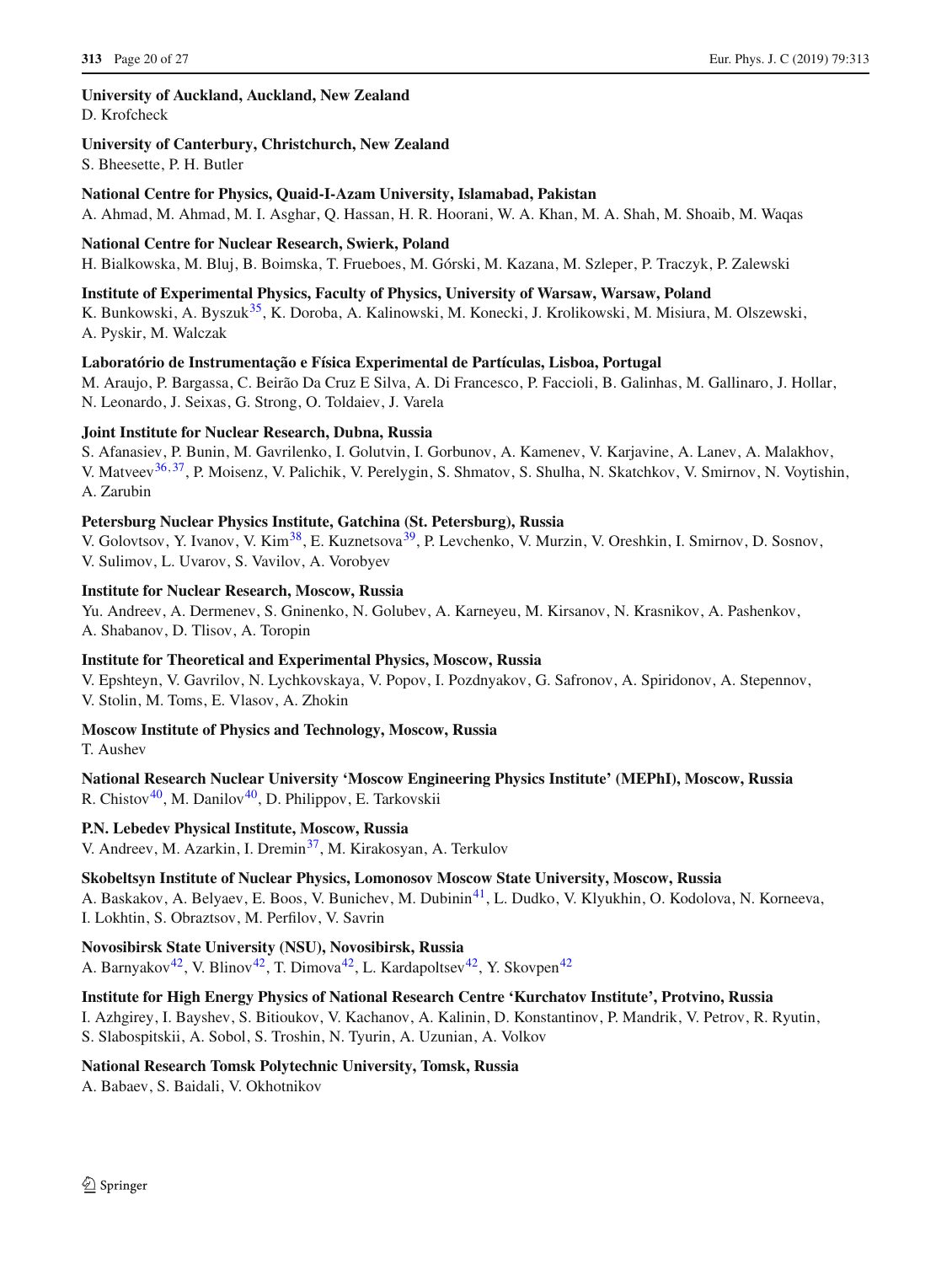# **Faculty of Physics and Vinca Institute of Nuclear Sciences, University of Belgrade, Belgrade, Serbia**

P. Adzic<sup>43</sup>, P. Cirkovic, D. Devetak, M. Dordevic, P. Milenovic<sup>44</sup>, J. Milosevic

# **Centro de Investigaciones Energéticas Medioambientales y Tecnológicas (CIEMAT), Madrid, Spain**

J. Alcaraz Maestre, A. Álvarez Fernández, I. Bachiller, M. Barrio Luna, J. A. Brochero Cifuentes, M. Cerrada, N. Colino, B. De La Cruz, A. Delgado Peris, C. Fernandez Bedoya, J. P. Fernández Ramos, J. Flix, M. C. Fouz, O. Gonzalez Lopez, S. Goy Lopez, J. M. Hernandez, M. I. Josa, D. Moran, A. Pérez-Calero Yzquierdo, J. Puerta Pelayo, I. Redondo, L. Romero, S. Sánchez Navas, M. S. Soares, A. Triossi

**Universidad Autónoma de Madrid, Madrid, Spain**

C. Albajar, J. F. de Trocóniz

## **Universidad de Oviedo, Oviedo, Spain**

J. Cuevas, C. Erice, J. Fernandez Menendez, S. Folgueras, I. Gonzalez Caballero, J. R. González Fernández, E. Palencia Cortezon, V. Rodríguez Bouza, S. Sanchez Cruz, J. M. Vizan Garcia

#### **Instituto de Física de Cantabria (IFCA), CSIC-Universidad de Cantabria, Santander, Spain**

I. J. Cabrillo, A. Calderon, B. Chazin Quero, J. Duarte Campderros, M. Fernandez, P. J. Fernández Manteca, A. García Alonso, J. Garcia-Ferrero, G. Gomez, A. Lopez Virto, J. Marco, C. Martinez Rivero, P. Martinez Ruiz del Arbol, F. Matorras, J. Piedra Gomez, C. Prieels, T. Rodrigo, A. Ruiz-Jimeno, L. Scodellaro, N. Trevisani, I. Vila, R. Vilar Cortabitarte

**Department of Physics, University of Ruhuna, Matara, Sri Lanka**

N. Wickramage

#### **CERN, European Organization for Nuclear Research, Geneva, Switzerland**

D. Abbaneo, B. Akgun, E. Auffray, G. Auzinger, P. Baillon, A. H. Ball, D. Barney, J. Bendavid, M. Bianco, A. Bocci,

C. Botta, E. Brondolin, T. Camporesi, M. Cepeda, G. Cerminara, E. Chapon, Y. Chen, G. Cucciati, D. d'Enterria,

A. Dabrowski, N. Daci, V. Daponte, A. David, A. De Roeck, N. Deelen, M. Dobson, M. Dünser, N. Dupont,

A. Elliott-Peisert, F. Fallavollita<sup>45</sup>, D. Fasanella, G. Franzoni, J. Fulcher, W. Funk, D. Gigi, A. Gilbert, K. Gill, F. Glege,

M. Gruchala, M. Guilbaud, D. Gulhan, J. Hegeman, C. Heidegger, V. Innocente, G. M. Innocenti, A. Jafari, P. Janot,

O. Karacheban<sup>17</sup>, J. Kieseler, A. Kornmayer, M. Krammer<sup>1</sup>, C. Lange, P. Lecoq, C. Lourenço, L. Malgeri, M. Mannelli,

A. Massironi, F. Meijers, J. A. Merlin, S. Mersi, E. Meschi, F. Moortgat, M. Mulders, J. Ngadiuba, S. Nourbakhsh,

S. Orfanelli, L. Orsini, F. Pantaleo<sup>14</sup>, L. Pape, E. Perez, M. Peruzzi, A. Petrilli, G. Petrucciani, A. Pfeiffer, M. Pierini,

F. M. Pitters, D. Rabady, A. Racz, T. Reis, M. Rovere, H. Sakulin, C. Schäfer, C. Schwick, M. Selvaggi, A. Sharma,

P. Silva, P. Sphicas<sup>46</sup>, A. Stakia, J. Steggemann, D. Treille, A. Tsirou, A. Vartak, M. Verzetti, W. D. Zeuner

# **Paul Scherrer Institut, Villigen, Switzerland**

L. Caminada<sup>47</sup>, K. Deiters, W. Erdmann, R. Horisberger, Q. Ingram, H. C. Kaestli, D. Kotlinski, U. Langenegger, T. Rohe, S. A. Wiederkehr

#### **ETH Zurich-Institute for Particle Physics and Astrophysics (IPA), Zurich, Switzerland**

M. Backhaus, L. Bäni, P. Berger, N. Chernyavskaya, G. Dissertori, M. Dittmar, M. Donegà, C. Dorfer, T. A. Gómez Espinosa, C. Grab, D. Hits, T. Klijnsma, W. Lustermann, R. A. Manzoni, M. Marionneau, M. T. Meinhard, F. Micheli, P. Musella, F. Nessi-Tedaldi, F. Pauss, G. Perrin, L. Perrozzi, S. Pigazzini, M. Reichmann, C. Reissel, D. Ruini, D. A. Sanz Becerra, M. Schönenberger, L. Shchutska, V. R. Tavolaro, K. Theofilatos, M. L. Vesterbacka Olsson, R. Wallny, D. H. Zhu

#### **Universität Zürich, Zurich, Switzerland**

T. K. Aarrestad, C. Amsler<sup>48</sup>, D. Brzhechko, M. F. Canelli, A. De Cosa, R. Del Burgo, S. Donato, C. Galloni, T. Hreus, B. Kilminster, S. Leontsinis, I. Neutelings, G. Rauco, P. Robmann, D. Salerno, K. Schweiger, C. Seitz, Y. Takahashi, S. Wertz, A. Zucchetta

#### **National Central University, Chung-Li, Taiwan**

T. H. Doan, R. Khurana, C. M. Kuo, W. Lin, A. Pozdnyakov, S. S. Yu

#### **National Taiwan University (NTU), Taipei, Taiwan**

P. Chang, Y. Chao, K. F. Chen, P. H. Chen, W.-S. Hou, Y. F. Liu, R.-S. Lu, E. Paganis, A. Psallidas, A. Steen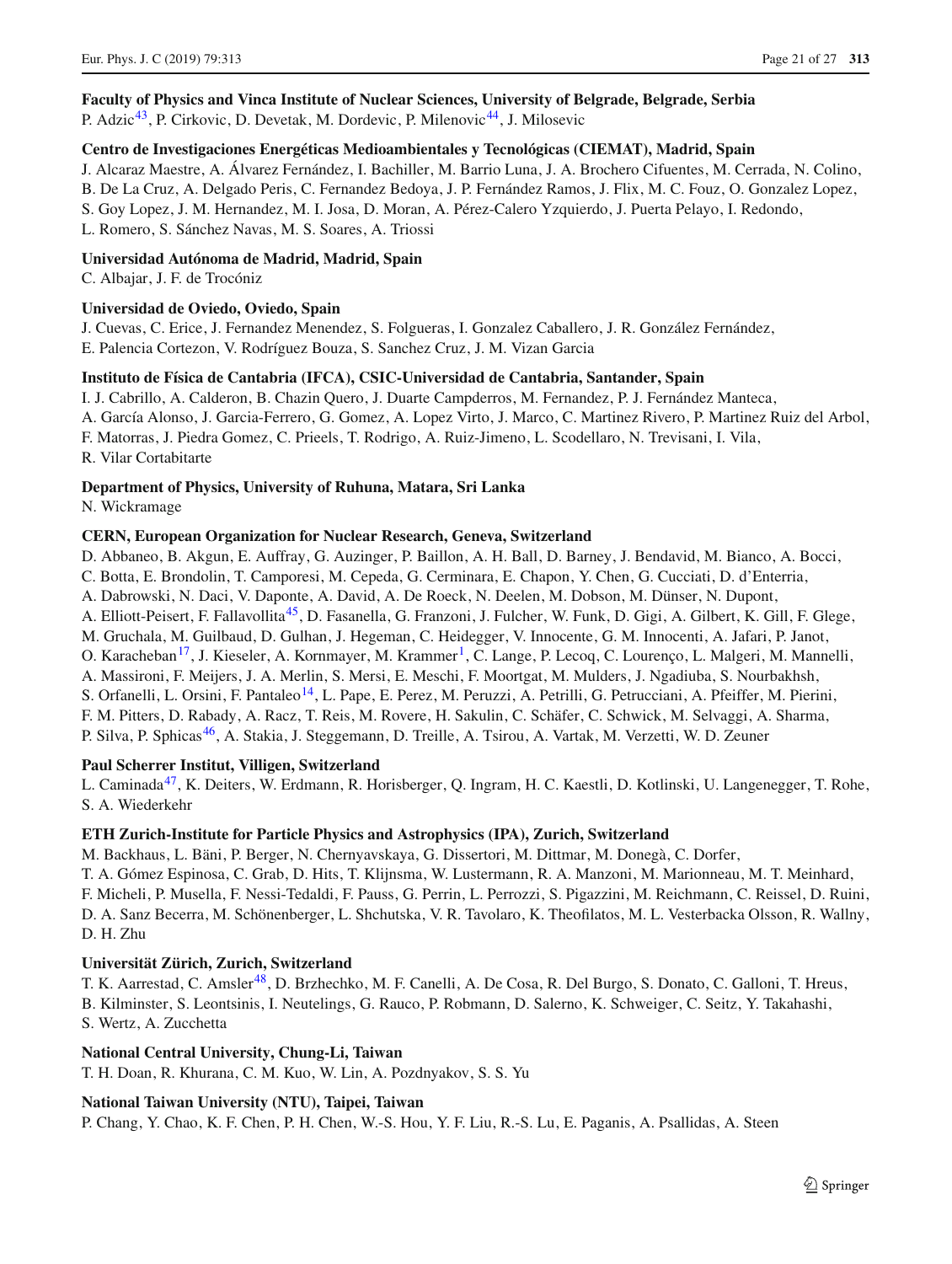# **Department of Physics, Faculty of Science, Chulalongkorn University, Bangkok, Thailand**

B. Asavapibhop, N. Srimanobhas, N. Suwonjandee

# **Physics Department, Science and Art Faculty, Çukurova University, Adana, Turkey**

A. Bat, F. Boran, S. Cerci<sup>49</sup>, S. Damarseckin, Z. S. Demiroglu, F. Dolek, C. Dozen, I. Dumanoglu, G. Gokbulut, Y. Guler, E. Gurpinar, I. Hos<sup>50</sup>, C. Isik, E. E. Kangal<sup>51</sup>, O. Kara, A. Kayis Topaksu, U. Kiminsu, M. Oglakci, G. Onengut, K. Ozdemir<sup>52</sup>, S. Ozturk<sup>53</sup>, D. Sunar Cerci<sup>49</sup>, B. Tali<sup>49</sup>, U. G. Tok, S. Turkcapar, I. S. Zorbakir, C. Zorbilmez

# **Physics Department, Middle East Technical University, Ankara, Turkey**

B. Isildak<sup>54</sup>, G. Karapinar<sup>55</sup>, M. Yalvac, M. Zeyrek

# **Bogazici University, Istanbul, Turkey**

I. O. Atakisi, E. Gülmez, M. Kaya<sup>56</sup>, O. Kaya<sup>57</sup>, S. Ozkorucuklu<sup>58</sup>, S. Tekten, E. A. Yetkin<sup>59</sup>

# **Istanbul Technical University, Istanbul, Turkey**

M. N. Agaras, A. Cakir, K. Cankocak, Y. Komurcu, S. Sen<sup>[60](#page-26-12)</sup>

# **Institute for Scintillation Materials of National Academy of Science of Ukraine, Kharkov, Ukraine** B. Grynyov

**National Scientific Center, Kharkov Institute of Physics and Technology, Kharkov, Ukraine** L. Levchuk

# **University of Bristol, Bristol, UK**

F. Ball, J. J. Brooke, D. Burns, E. Clement, D. Cussans, O. Davignon, H. Flacher, J. Goldstein, G. P. Heath, H. F. Heath, L. Kreczko, D. M. Newbold<sup>61</sup>, S. Paramesvaran, B. Penning, T. Sakuma, D. Smith, V. J. Smith, J. Taylor, A. Titterton

# **Rutherford Appleton Laboratory, Didcot, UK**

K. W. Bell, A. Belyaev<sup>62</sup>, C. Brew, R. M. Brown, D. Cieri, D. J. A. Cockerill, J. A. Coughlan, K. Harder, S. Harper, J. Linacre, K. Manolopoulos, E. Olaiya, D. Petyt, T. Schuh, C. H. Shepherd-Themistocleous, A. Thea, I. R. Tomalin, T. Williams, W. J. Womersley

## **Imperial College, London, UK**

R. Bainbridge, P. Bloch, J. Borg, S. Breeze, O. Buchmuller, A. Bundock, D. Colling, P. Dauncey, G. Davies, M. Della Negra, R. Di Maria, P. Everaerts, G. Hall, G. Iles, T. James, M. Komm, C. Laner, L. Lyons, A.-M. Magnan, S. Malik, A. Martelli, J. Nash<sup>63</sup>, A. Nikitenko<sup>7</sup>, V. Palladino, M. Pesaresi, D. M. Raymond, A. Richards, A. Rose, E. Scott, C. Seez, A. Shtipliyski, G. Singh, M. Stoye, T. Strebler, S. Summers, A. Tapper, K. Uchida, T. Virdee<sup>14</sup>, N. Wardle, D. Winterbottom, J. Wright, S. C. Zenz

#### **Brunel University, Uxbridge, UK**

J. E. Cole, P. R. Hobson, A. Khan, P. Kyberd, C. K. Mackay, A. Morton, I. D. Reid, L. Teodorescu, S. Zahid

#### **Baylor University, Waco, USA**

K. Call, J. Dittmann, K. Hatakeyama, H. Liu, C. Madrid, B. McMaster, N. Pastika, C. Smith

**Catholic University of America, Washington DC, USA** R. Bartek, A. Dominguez

**The University of Alabama, Tuscaloosa, USA** A. Buccilli, S. I. Cooper, C. Henderson, P. Rumerio, C. West

#### **Boston University, Boston, USA**

D. Arcaro, T. Bose, D. Gastler, S. Girgis, D. Pinna, C. Richardson, J. Rohlf, L. Sulak, D. Zou

#### **Brown University, Providence, USA**

G. Benelli, B. Burkle, X. Coubez, D. Cutts, M. Hadley, J. Hakala, U. Heintz, J. M. Hogan<sup>64</sup>, K. H. M. Kwok, E. Laird, G. Landsberg, J. Lee, Z. Mao, M. Narain, S. Sagir<sup>65</sup>, R. Syarif, E. Usai, D. Yu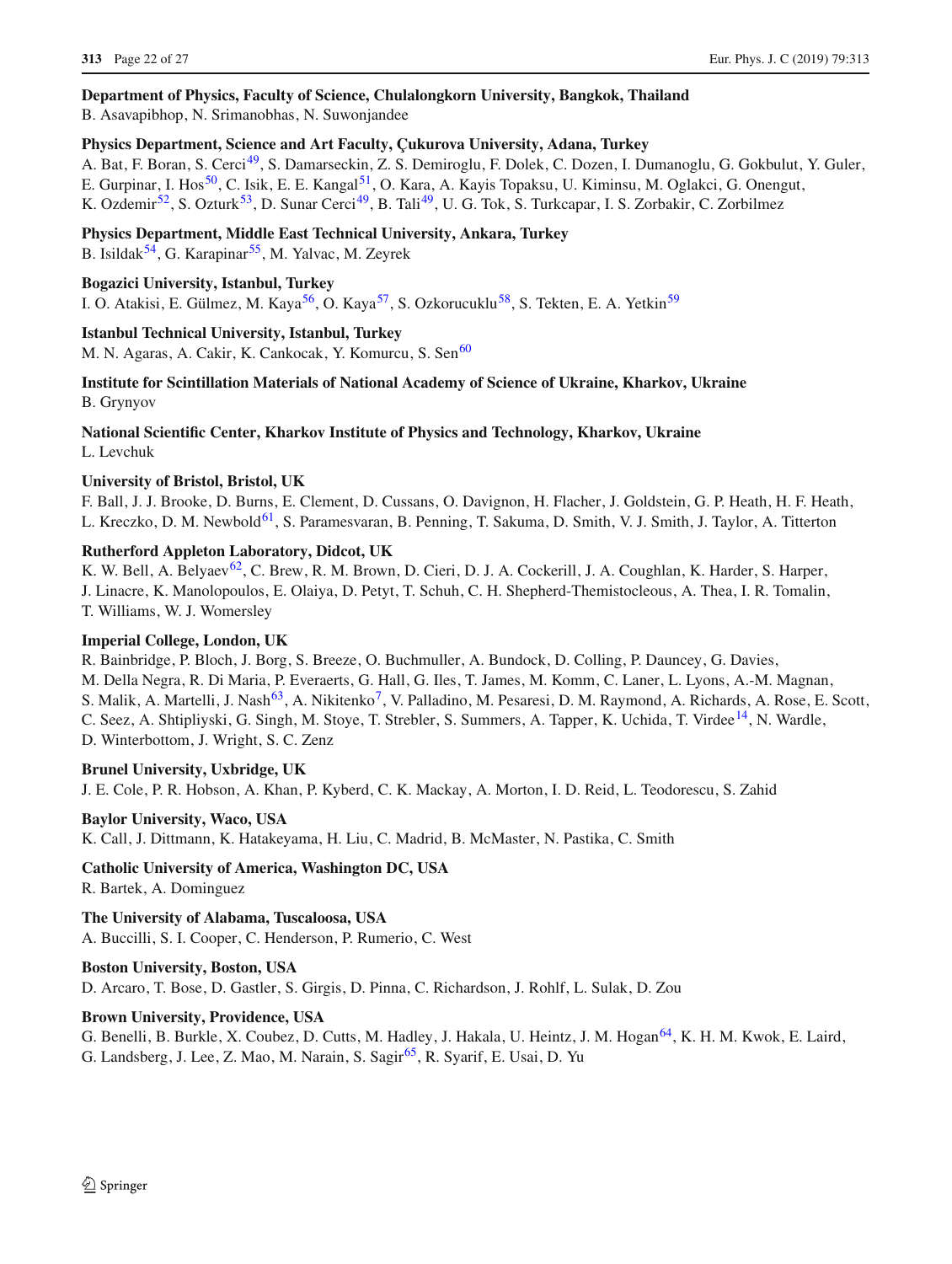#### **University of California, Davis, Davis, USA**

R. Band, C. Brainerd, R. Breedon, D. Burns, M. Calderon De La Barca Sanchez, M. Chertok, J. Conway, R. Conway, P. T. Cox, R. Erbacher, C. Flores, G. Funk, W. Ko, O. Kukral, R. Lander, M. Mulhearn, D. Pellett, J. Pilot, S. Shalhout, M. Shi, D. Stolp, D. Taylor, K. Tos, M. Tripathi, Z. Wang, F. Zhang

#### **University of California, Los Angeles, USA**

M. Bachtis, C. Bravo, R. Cousins, A. Dasgupta, S. Erhan, A. Florent, J. Hauser, M. Ignatenko, N. Mccoll, S. Regnard, D. Saltzberg, C. Schnaible, V. Valuev

#### **University of California, Riverside, Riverside, USA**

E. Bouvier, K. Burt, R. Clare, J. W. Gary, S. M. A. Ghiasi Shirazi, G. Hanson, G. Karapostoli, E. Kennedy, F. Lacroix, O. R. Long, M. Olmedo Negrete, M. I. Paneva, W. Si, L. Wang, H. Wei, S. Wimpenny, B. R. Yates

#### **University of California, San Diego, La Jolla, USA**

J. G. Branson, P. Chang, S. Cittolin, M. Derdzinski, R. Gerosa, D. Gilbert, B. Hashemi, A. Holzner, D. Klein, G. Kole, V. Krutelyov, J. Letts, M. Masciovecchio, S. May, D. Olivito, S. Padhi, M. Pieri, V. Sharma, M. Tadel, J. Wood, F. Würthwein, A. Yagil, G. Zevi Della Porta

#### **Department of Physics, University of California, Santa Barbara, Santa Barbara, USA**

N. Amin, R. Bhandari, C. Campagnari, M. Citron, V. Dutta, M. Franco Sevilla, L. Gouskos, R. Heller, J. Incandela, H. Mei, A. Ovcharova, H. Qu, J. Richman, D. Stuart, I. Suarez, S. Wang, J. Yoo

#### **California Institute of Technology, Pasadena, USA**

D. Anderson, A. Bornheim, J. M. Lawhorn, N. Lu, H. B. Newman, T. Q. Nguyen, J. Pata, M. Spiropulu, J. R. Vlimant, R. Wilkinson, S. Xie, Z. Zhang, R. Y. Zhu

#### **Carnegie Mellon University, Pittsburgh, USA**

M. B. Andrews, T. Ferguson, T. Mudholkar, M. Paulini, M. Sun, I. Vorobiev, M. Weinberg

#### **University of Colorado Boulder, Boulder, USA**

J. P. Cumalat, W. T. Ford, F. Jensen, A. Johnson, E. MacDonald, T. Mulholland, R. Patel, A. Perloff, K. Stenson, K. A. Ulmer, S. R. Wagner

#### **Cornell University, Ithaca, USA**

J. Alexander, J. Chaves, Y. Cheng, J. Chu, A. Datta, K. Mcdermott, N. Mirman, J. R. Patterson, D. Quach, A. Rinkevicius, A. Ryd, L. Skinnari, L. Soffi, S. M. Tan, Z. Tao, J. Thom, J. Tucker, P. Wittich, M. Zientek

#### **Fermi National Accelerator Laboratory, Batavia, USA**

S. Abdullin, M. Albrow, M. Alyari, G. Apollinari, A. Apresyan, A. Apyan, S. Banerjee, L. A. T. Bauerdick, A. Beretvas, J. Berryhill, P. C. Bhat, K. Burkett, J. N. Butler, A. Canepa, G. B. Cerati, H. W. K. Cheung, F. Chlebana, M. Cremonesi, J. Duarte, V. D. Elvira, J. Freeman, Z. Gecse, E. Gottschalk, L. Gray, D. Green, S. Grünendahl, O. Gutsche, J. Hanlon, R. M. Harris, S. Hasegawa, J. Hirschauer, Z. Hu, B. Jayatilaka, S. Jindariani, M. Johnson, U. Joshi, B. Klima, M. J. Kortelainen, B. Kreis, S. Lammel, D. Lincoln, R. Lipton, M. Liu, T. Liu, J. Lykken, K. Maeshima, J. M. Marraffino, D. Mason, P. McBride, P. Merkel, S. Mrenna, S. Nahn, V. O'Dell, K. Pedro, C. Pena, O. Prokofyev, G. Rakness, F. Ravera, A. Reinsvold, L. Ristori, A. Savoy-Navarro<sup>66</sup>, B. Schneider, E. Sexton-Kennedy, A. Soha, W. J. Spalding, L. Spiegel, S. Stoynev, J. Strait, N. Strobbe, L. Taylor, S. Tkaczyk, N. V. Tran, L. Uplegger, E. W. Vaandering, C. Vernieri, M. Verzocchi, R. Vidal, M. Wang, H. A. Weber

#### **University of Florida, Gainesville, USA**

D. Acosta, P. Avery, P. Bortignon, D. Bourilkov, A. Brinkerhoff, L. Cadamuro, A. Carnes, D. Curry, R. D. Field, S. V. Gleyzer, B. M. Joshi, J. Konigsberg, A. Korytov, K. H. Lo, P. Ma, K. Matchev, N. Menendez, G. Mitselmakher, D. Rosenzweig, K. Shi, D. Sperka, J. Wang, S. Wang, X. Zuo

#### **Florida International University, Miami, USA**

Y. R. Joshi, S. Linn

#### **Florida State University, Tallahassee, USA**

A. Ackert, T. Adams, A. Askew, S. Hagopian, V. Hagopian, K. F. Johnson, T. Kolberg, G. Martinez, T. Perry, H. Prosper, A. Saha, C. Schiber, R. Yohay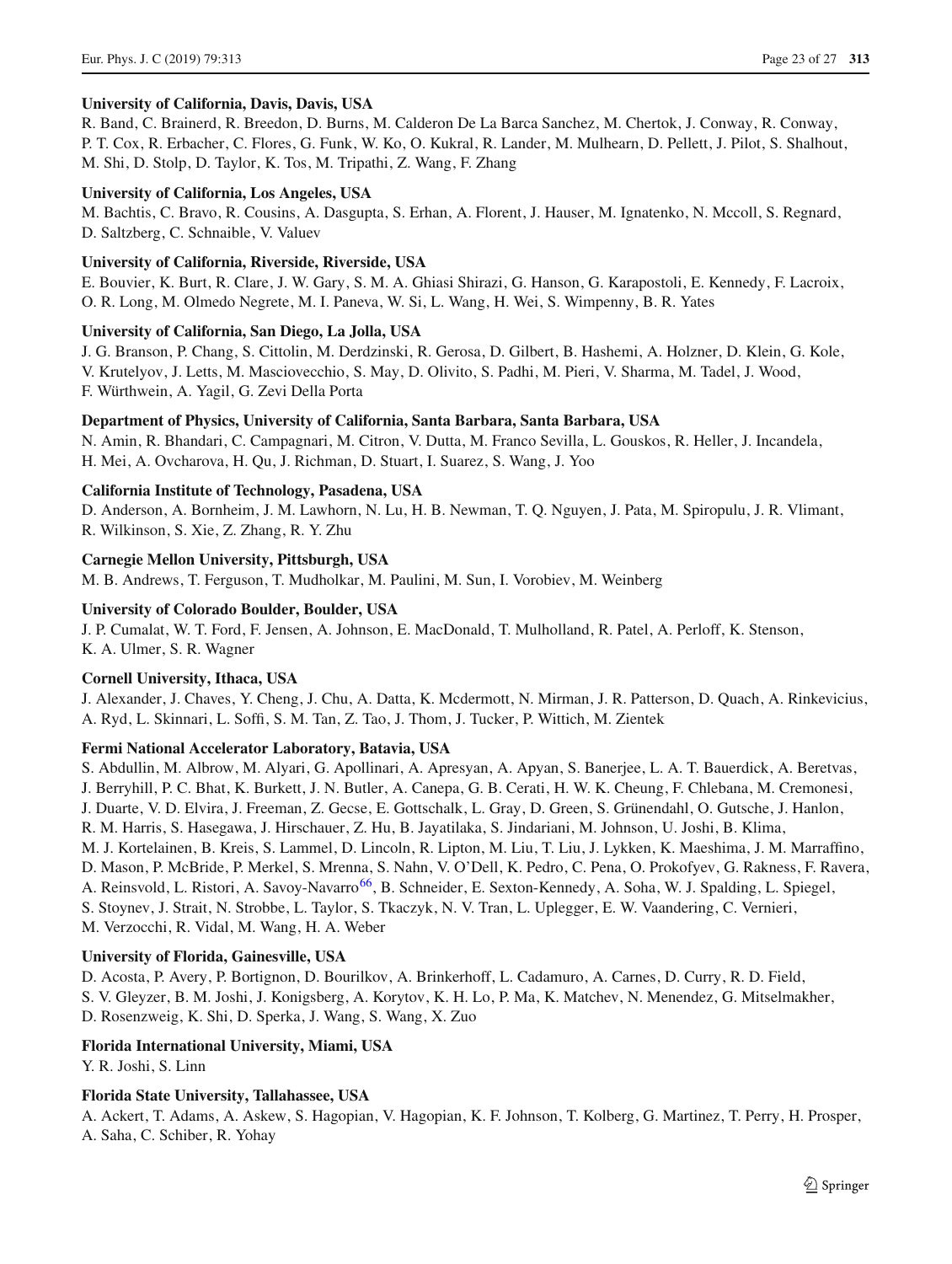#### **Florida Institute of Technology, Melbourne, USA**

M. M. Baarmand, V. Bhopatkar, S. Colafranceschi, M. Hohlmann, D. Noonan, M. Rahmani, T. Roy, M. Saunders, F. Yumiceva

#### **University of Illinois at Chicago (UIC), Chicago, USA**

M. R. Adams, L. Apanasevich, D. Berry, R. R. Betts, R. Cavanaugh, X. Chen, S. Dittmer, O. Evdokimov, C. E. Gerber, D. A. Hangal, D. J. Hofman, K. Jung, J. Kamin, C. Mills, M. B. Tonjes, N. Varelas, H. Wang, X. Wang, Z. Wu, J. Zhang

#### **The University of Iowa, Iowa City, USA**

M. Alhusseini, B. Bilki<sup>67</sup>, W. Clarida, K. Dilsiz<sup>68</sup>, S. Durgut, R. P. Gandrajula, M. Haytmyradov, V. Khristenko, J.-P. Merlo, A. Mestvirishvili, A. Moeller, J. Nachtman, H. Ogul<sup>69</sup>, Y. Onel, F. Ozok<sup>70</sup>, A. Penzo, C. Snyder, E. Tiras, J. Wetzel

#### **Johns Hopkins University, Baltimore, USA**

B. Blumenfeld, A. Cocoros, N. Eminizer, D. Fehling, L. Feng, A. V. Gritsan, W. T. Hung, P. Maksimovic, J. Roskes, U. Sarica, M. Swartz, M. Xiao

#### **The University of Kansas, Lawrence, USA**

A. Al-bataineh, P. Baringer, A. Bean, S. Boren, J. Bowen, A. Bylinkin, J. Castle, S. Khalil, A. Kropivnitskaya, D. Majumder, W. Mcbrayer, M. Murray, C. Rogan, S. Sanders, E. Schmitz, J. D. Tapia Takaki, Q. Wang

#### **Kansas State University, Manhattan, USA**

S. Duric, A. Ivanov, K. Kaadze, D. Kim, Y. Maravin, D. R. Mendis, T. Mitchell, A. Modak, A. Mohammadi

**Lawrence Livermore National Laboratory, Livermore, USA**

F. Rebassoo, D. Wright

#### **University of Maryland, College Park, USA**

A. Baden, O. Baron, A. Belloni, S. C. Eno, Y. Feng, C. Ferraioli, N. J. Hadley, S. Jabeen, G. Y. Jeng, R. G. Kellogg, J. Kunkle, A. C. Mignerey, S. Nabili, F. Ricci-Tam, M. Seidel, Y. H. Shin, A. Skuja, S. C. Tonwar, K. Wong

#### **Massachusetts Institute of Technology, Cambridge, USA**

D. Abercrombie, B. Allen, V. Azzolini, A. Baty, R. Bi, S. Brandt, W. Busza, I. A. Cali, M. D'Alfonso, Z. Demiragli, G. Gomez Ceballos, M. Goncharov, P. Harris, D. Hsu, M. Hu, Y. Iiyama, M. Klute, D. Kovalskyi, Y.-J. Lee, P. D. Luckey, B. Maier, A. C. Marini, C. Mcginn, C. Mironov, S. Narayanan, X. Niu, C. Paus, D. Rankin, C. Roland, G. Roland, Z. Shi, G. S. F. Stephans, K. Sumorok, K. Tatar, D. Velicanu, J. Wang, T. W. Wang, B. Wyslouch

#### **University of Minnesota, Minneapolis, USA**

A. C. Benvenuti†, R. M. Chatterjee, A. Evans, P. Hansen, J. Hiltbrand, Sh. Jain, S. Kalafut, M. Krohn, Y. Kubota, Z. Lesko, J. Mans, R. Rusack, M. A. Wadud

#### **University of Mississippi, Oxford, USA**

J. G. Acosta, S. Oliveros

#### **University of Nebraska-Lincoln, Lincoln, USA**

E. Avdeeva, K. Bloom, D. R. Claes, C. Fangmeier, F. Golf, R. Gonzalez Suarez, R. Kamalieddin, I. Kravchenko, J. Monroy, J. E. Siado, G. R. Snow, B. Stieger

#### **State University of New York at Buffalo, Buffalo, USA**

A. Godshalk, C. Harrington, I. Iashvili, A. Kharchilava, C. Mclean, D. Nguyen, A. Parker, S. Rappoccio, B. Roozbahani

#### **Northeastern University, Boston, USA**

G. Alverson, E. Barberis, C. Freer, Y. Haddad, A. Hortiangtham, G. Madigan, D. M. Morse, T. Orimoto,

A. Tishelman-charny, T. Wamorkar, B. Wang, A. Wisecarver, D. Wood

#### **Northwestern University, Evanston, USA**

S. Bhattacharya, J. Bueghly, O. Charaf, T. Gunter, K. A. Hahn, N. Odell, M. H. Schmitt, K. Sung, M. Trovato, M. Velasco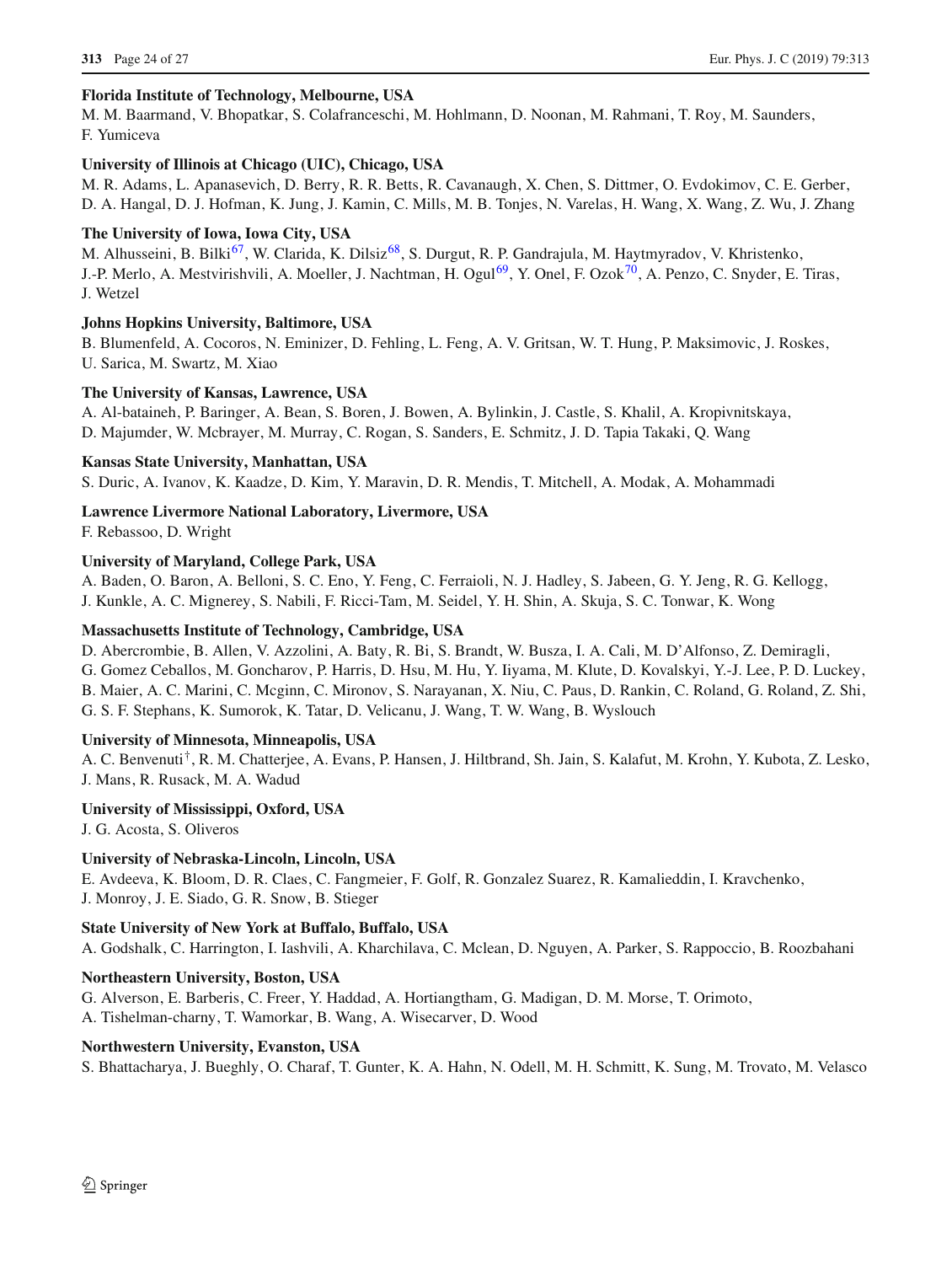#### **University of Notre Dame, Notre Dame, USA**

R. Bucci, N. Dev, R. Goldouzian, M. Hildreth, K. Hurtado Anampa, C. Jessop, D. J. Karmgard, K. Lannon, W. Li, N. Loukas, N. Marinelli, F. Meng, C. Mueller, Y. Musienko<sup>36</sup>, M. Planer, R. Ruchti, P. Siddireddy, G. Smith, S. Taroni, M. Wayne, A. Wightman, M. Wolf, A. Woodard

#### **The Ohio State University, Columbus, USA**

J. Alimena, L. Antonelli, B. Bylsma, L. S. Durkin, S. Flowers, B. Francis, C. Hill, W. Ji, T. Y. Ling, W. Luo, B. L. Winer

#### **Princeton University, Princeton, USA**

S. Cooperstein, P. Elmer, J. Hardenbrook, N. Haubrich, S. Higginbotham, A. Kalogeropoulos, S. Kwan, D. Lange, M. T. Lucchini, J. Luo, D. Marlow, K. Mei, I. Ojalvo, J. Olsen, C. Palmer, P. Piroué, J. Salfeld-Nebgen, D. Stickland, C. Tully

**University of Puerto Rico, Mayaguez, USA**

S. Malik, S. Norberg

#### **Purdue University, West Lafayette, USA**

A. Barker, V. E. Barnes, S. Das, L. Gutay, M. Jones, A. W. Jung, A. Khatiwada, B. Mahakud, D. H. Miller, N. Neumeister, C. C. Peng, S. Piperov, H. Qiu, J. F. Schulte, J. Sun, F. Wang, R. Xiao, W. Xie

#### **Purdue University Northwest, Hammond, USA**

T. Cheng, J. Dolen, N. Parashar

#### **Rice University, Houston, USA**

Z. Chen, K. M. Ecklund, S. Freed, F. J. M. Geurts, M. Kilpatrick, Arun Kumar, W. Li, B. P. Padley, R. Redjimi, J. Roberts, J. Rorie, W. Shi, Z. Tu, A. Zhang

#### **University of Rochester, Rochester, USA**

A. Bodek, P. de Barbaro, R. Demina, Y. t. Duh, J. L. Dulemba, C. Fallon, T. Ferbel, M. Galanti, A. Garcia-Bellido, J. Han, O. Hindrichs, A. Khukhunaishvili, E. Ranken, P. Tan, R. Taus

#### **Rutgers, The State University of New Jersey, Piscataway, USA**

B. Chiarito, J. P. Chou, Y. Gershtein, E. Halkiadakis, A. Hart, M. Heindl, E. Hughes, S. Kaplan,

R. Kunnawalkam Elayavalli, S. Kyriacou, I. Laflotte, A. Lath, R. Montalvo, K. Nash, M. Osherson, H. Saka, S. Salur,

S. Schnetzer, D. Sheffield, S. Somalwar, R. Stone, S. Thomas, P. Thomassen

#### **University of Tennessee, Knoxville, USA**

H. Acharya, A. G. Delannoy, J. Heideman, G. Riley, S. Spanier

#### **Texas A& M University, College Station, USA**

O. Bouhali<sup>71</sup>, A. Celik, M. Dalchenko, M. De Mattia, A. Delgado, S. Dildick, R. Eusebi, J. Gilmore, T. Huang, T. Kamon<sup>72</sup>, S. Luo, D. Marley, R. Mueller, D. Overton, L. Perniè, D. Rathjens, A. Safonov

#### **Texas Tech University, Lubbock, USA**

N. Akchurin, J. Damgov, F. De Guio, P. R. Dudero, S. Kunori, K. Lamichhane, S. W. Lee, T. Mengke, S. Muthumuni, T. Peltola, S. Undleeb, I. Volobouev, Z. Wang, A. Whitbeck

#### **Vanderbilt University, Nashville, USA**

S. Greene, A. Gurrola, R. Janjam, W. Johns, C. Maguire, A. Melo, H. Ni, K. Padeken, F. Romeo, P. Sheldon, S. Tuo, J. Velkovska, M. Verweij, Q. Xu

#### **University of Virginia, Charlottesville, USA**

M. W. Arenton, P. Barria, B. Cox, R. Hirosky, M. Joyce, A. Ledovskoy, H. Li, C. Neu, T. Sinthuprasith, Y. Wang, E. Wolfe, F. Xia

#### **Wayne State University, Detroit, USA**

R. Harr, P. E. Karchin, N. Poudyal, J. Sturdy, P. Thapa, S. Zaleski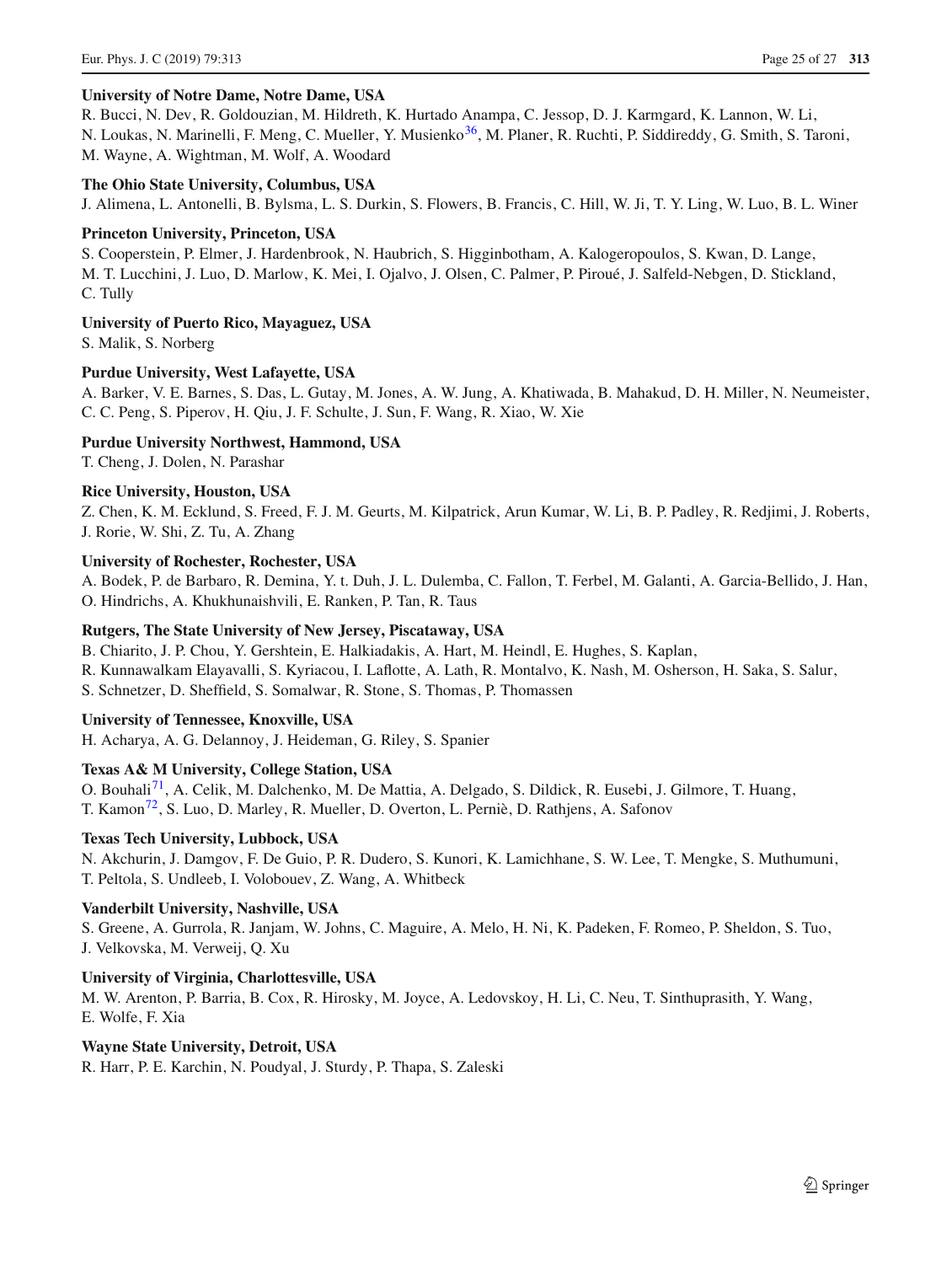## **University of Wisconsin-Madison, Madison, WI, USA**

J. Buchanan, C. Caillol, D. Carlsmith, S. Dasu, I. De Bruyn, L. Dodd, B. Gomber[73,](#page-26-25) M. Grothe, M. Herndon, A. Hervé, U. Hussain, P. Klabbers, A. Lanaro, K. Long, R. Loveless, T. Ruggles, A. Savin, V. Sharma, N. Smith, W. H. Smith, N. Woods

## <span id="page-25-0"></span>† **Deceased**

- <span id="page-25-1"></span>1: Also at Vienna University of Technology, Vienna, Austria
- <span id="page-25-2"></span>2: Also at IRFU, CEA, Université Paris-Saclay, Gif-sur-Yvette, France
- <span id="page-25-3"></span>3: Also at Universidade Estadual de Campinas, Campinas, Brazil
- <span id="page-25-4"></span>4: Also at Federal University of Rio Grande do Sul, Porto Alegre, Brazil
- <span id="page-25-5"></span>5: Also at Université Libre de Bruxelles, Bruxelles, Belgium
- <span id="page-25-6"></span>6: Also at University of Chinese Academy of Sciences, Beijing, China
- <span id="page-25-8"></span><span id="page-25-7"></span>7: Also at Institute for Theoretical and Experimental Physics, Moscow, Russia
- 8: Also at Joint Institute for Nuclear Research, Dubna, Russia
- <span id="page-25-13"></span><span id="page-25-12"></span><span id="page-25-11"></span><span id="page-25-10"></span><span id="page-25-9"></span>9: Also at Cairo University, Cairo, Egypt
- 10: Also at Zewail City of Science and Technology, Zewail, Egypt
- 11: Also at Department of Physics, King Abdulaziz University, Jeddah, Saudi Arabia
- 12: Also at Université de Haute Alsace, Mulhouse, France
- 13: Also at Skobeltsyn Institute of Nuclear Physics, Lomonosov Moscow State University, Moscow, Russia
- <span id="page-25-14"></span>14: Also at CERN, European Organization for Nuclear Research, Geneva, Switzerland
- <span id="page-25-15"></span>15: Also at RWTH Aachen University, III. Physikalisches Institut A, Aachen, Germany
- <span id="page-25-16"></span>16: Also at University of Hamburg, Hamburg, Germany
- <span id="page-25-17"></span>17: Also at Brandenburg University of Technology, Cottbus, Germany
- <span id="page-25-18"></span>18: Also at Institute of Physics, University of Debrecen, Debrecen, Hungary
- <span id="page-25-20"></span><span id="page-25-19"></span>19: Also at Institute of Nuclear Research ATOMKI, Debrecen, Hungary
- 20: Also at MTA-ELTE Lendület CMS Particle and Nuclear Physics Group, Eötvös Loránd University, Budapest, Hungary
- 21: Also at Indian Institute of Technology Bhubaneswar, Bhubaneswar, India
- <span id="page-25-21"></span>22: Also at Institute of Physics, Bhubaneswar, India
- <span id="page-25-22"></span>23: Also at Shoolini University, Solan, India
- <span id="page-25-23"></span>24: Also at University of Visva-Bharati, Santiniketan, India
- <span id="page-25-24"></span>25: Also at Isfahan University of Technology, Isfahan, Iran
- <span id="page-25-25"></span>26: Also at Plasma Physics Research Center, Science and Research Branch, Islamic Azad University, Tehran, Iran
- 27: Also at ITALIAN NATIONAL AGENCY FOR NEW TECHNOLOGIES, ENERGY AND SUSTAINABLE ECONOMIC DEVELOPMENT, Bologna, Italy
- <span id="page-25-27"></span><span id="page-25-26"></span>28: Also at Università degli Studi di Siena, Siena, Italy
- 29: Also at Scuola Normale e Sezione dell'INFN, Pisa, Italy
- <span id="page-25-29"></span><span id="page-25-28"></span>30: Also at Kyunghee University, Seoul, Korea
- <span id="page-25-30"></span>31: Also at Riga Technical University, Riga, Latvia
- 32: Also at International Islamic University of Malaysia, Kuala Lumpur, Malaysia
- <span id="page-25-33"></span><span id="page-25-32"></span><span id="page-25-31"></span>33: Also at Malaysian Nuclear Agency, MOSTI, Kajang, Malaysia
- 34: Also at Consejo Nacional de Ciencia y Tecnología, Mexico City, Mexico
- <span id="page-25-35"></span><span id="page-25-34"></span>35: Also at Warsaw University of Technology, Institute of Electronic Systems, Warsaw, Poland
- 36: Also at Institute for Nuclear Research, Moscow, Russia
- 37: Now at National Research Nuclear University 'Moscow Engineering Physics Institute' (MEPhI), Moscow, Russia
- <span id="page-25-38"></span><span id="page-25-37"></span><span id="page-25-36"></span>38: Also at St. Petersburg State Polytechnical University, St. Petersburg, Russia
- 39: Also at University of Florida, Gainesville, USA
- <span id="page-25-39"></span>40: Also at P.N. Lebedev Physical Institute, Moscow, Russia
- <span id="page-25-40"></span>41: Also at California Institute of Technology, Pasadena, USA
- <span id="page-25-41"></span>42: Also at Budker Institute of Nuclear Physics, Novosibirsk, Russia
- <span id="page-25-42"></span>43: Also at Faculty of Physics, University of Belgrade, Belgrade, Serbia
- <span id="page-25-43"></span>44: Also at University of Belgrade, Faculty of Physics and Vinca Institute of Nuclear Sciences, Belgrade, Serbia
- <span id="page-25-44"></span>45: Also at INFN Sezione di Pavia *<sup>a</sup>*, Università di Pavia *<sup>b</sup>*, Pavia, Italy
- <span id="page-25-45"></span>46: Also at National and Kapodistrian University of Athens, Athens, Greece